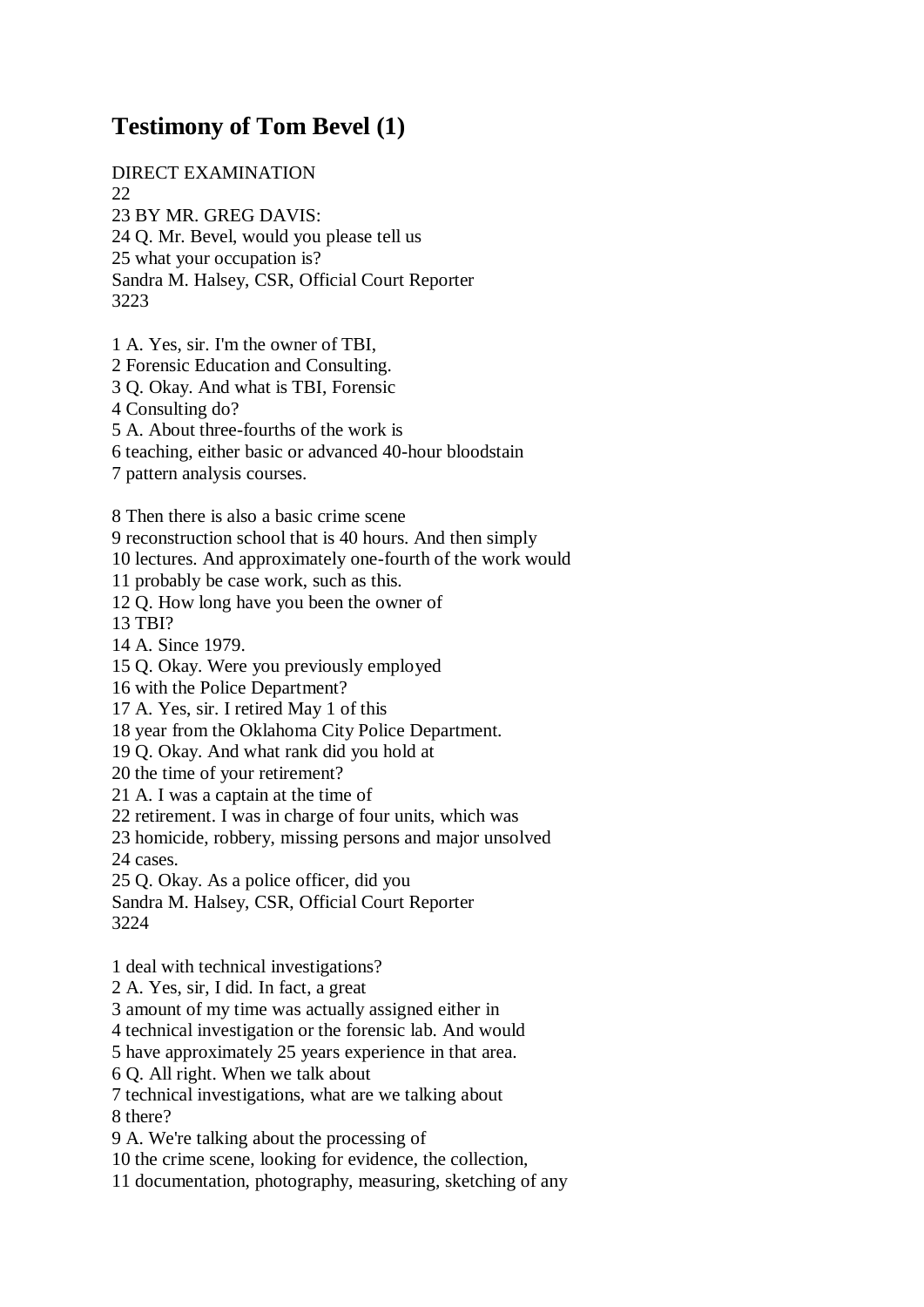12 of the physical evidence that might be related to a 13 possible crime scene. 14 Q. All right. Do you have experience in 15 fingerprint identification? 16 A. Yes, sir, I do. 17 Q. Do you have experience in bloodstain 18 pattern analysis? 19 A. Yes, sir, I do. 20 Q. Do you also have experience in crime 21 scene reconstruction? 22 A. Yes, sir, I do. 23 Q. Do you hold any certificates or 24 degrees in those particular specialties, sir? 25 A. Yes, I do. I have a certificate for Sandra M. Halsey, CSR, Official Court Reporter 3225

1 the 40-hour course in bloodstain pattern analysis.

2 Actually, I have two of them in the basic area. One of

3 those was taught in Orlando, Florida, in conjunction with

4 the Orlando, Florida, medical examiner's office, and the

5 local police department.

6 And I have a 40-hour certificate,

7 again, in bloodstain pattern analysis from the Laboratory

8 of Forensic Science in Corning, New York. And then

9 advanced studies again in bloodstain pattern from Elmira

10 College in Elmira, New York.

11 Crime scene reconstruction was taught

12 as a discipline at Hendon Police College, which is in

13 London, England.

14 I attended a course there that was six

15 weeks in duration on forensic science and a big portion

16 of that was crime scene reconstruction, physical

17 evidence.

18 A graduate of the Central U.S. Police

19 Institute, again, a four-week course dealing specifically

20 with physical evidence and also crime scene

21 reconstruction, and again some others.

22 Q. Okay. Do you belong to any

23 professional associations or societies?

24 A. Yes, sir. Member of the American

25 Academy of Forensic Science; the Southwest Association of

Sandra M. Halsey, CSR, Official Court Reporter

3226

1 Forensic Scientists; was the charter president for both

2 the Association of Crime Scene Reconstruction and for the

3 International Association of Bloodstain Pattern Analysts.

4 1981 was named Member for the British

5 Academy of Forensic Science, and named also a Fellow for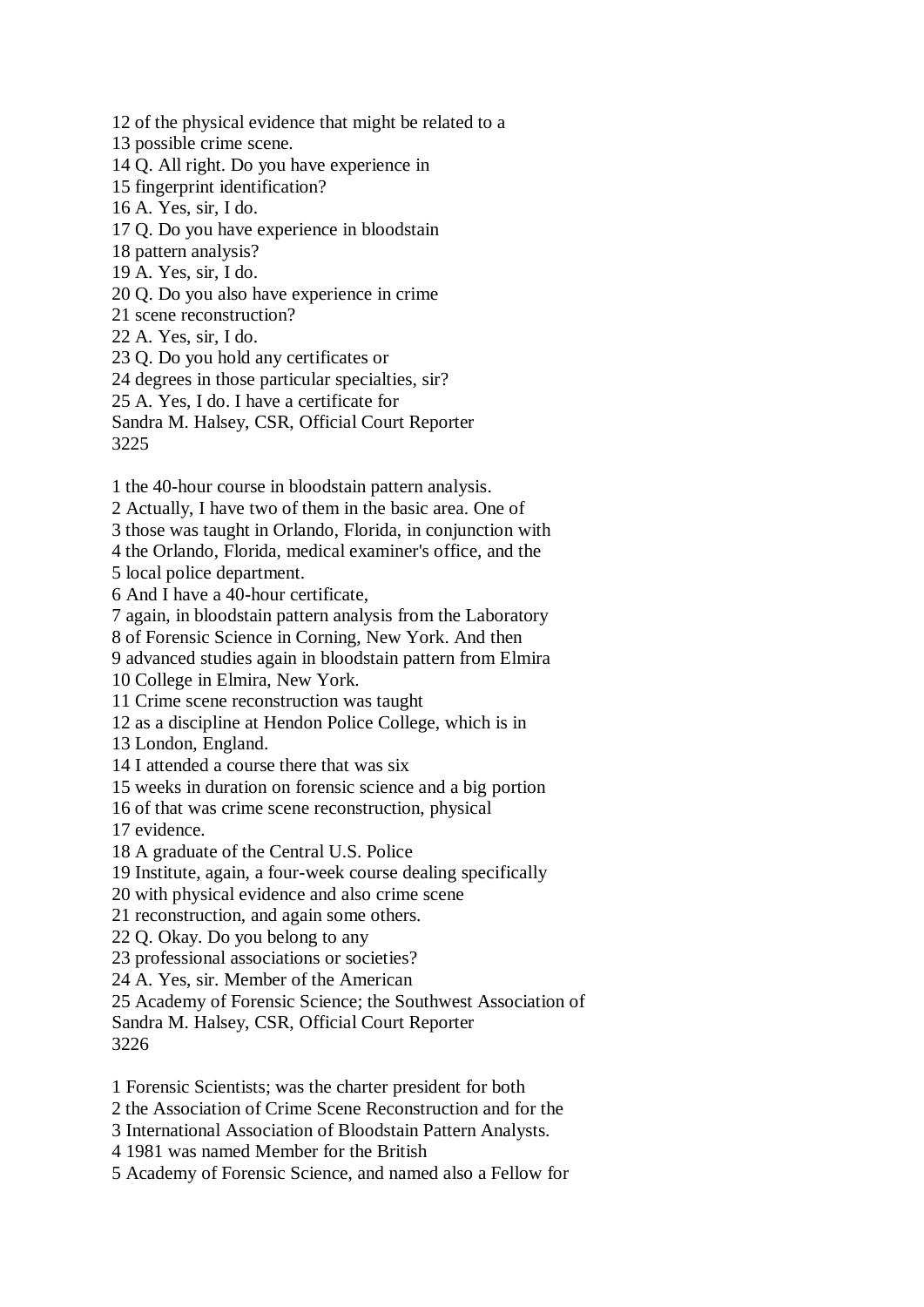6 the British Fingerprint Society. And again, some others.

7 Q. Have you taught courses in bloodstain

8 pattern analysis and crime scene reconstruction?

9 A. Yes, sir, I have.

10 Q. Okay. What type of classes have you

11 taught?

12 A. Well, they have been somewhat varied.

13 Some of them have been through colleges or universities.

14 Some of them have been through police agencies or

15 training academies. Of course, some of them are 40 hours

16 in duration, some of them are just simply a day or

17 two-day lectures, such as the National College of

18 District Attorneys, the Southern Police Institute, again,

19 various groups.

20 Q. Okay. Have you also taught courses in

21 foreign countries?

22 A. Yes, sir, I have.

23 Q. Okay. Have you had any articles

24 published in professional journals, Mr. Bevel?

25 A. Yes, I have had. Several articles

Sandra M. Halsey, CSR, Official Court Reporter 3227

1 have been published either on bloodstain pattern analysis 2 or crime scene reconstruction. They have appeared, for

3 example, in the Journal of Forensic Identification which

4 is a publication for the International Association for

5 Identification. For the Association of Crime Scene

6 Reconstruction newsletter.

7 Let's see, Southwest Association of

8 Forensic Sciences, I had some published there. And then

9 I have a book, a hardback book coming out with the CRC

10 Press, under the Forensic Science Series, is where it is

11 actually under. And the title of it is, Bloodstain

12 Pattern Analysis, with an Introduction to Crime Scene

13 Reconstruction. It will be out in May.

14 Q. Has the FBI ever referred cases to you

15 from other agencies?

16 A. Yes, sir. They have referred

17 approximately 11 or 12 cases from other agencies and then

18 I have worked on two cases that they were investigating

19 themselves.

20 Q. Have you ever had occasion to come

21 down to this part of Texas to work on any cases?

22 A. Yes, sir. A number of years ago, Camp

23 Verde, Texas, I worked a case there. Then, one for

24 Kerrville, and there is actually several different cases

25 in the general area.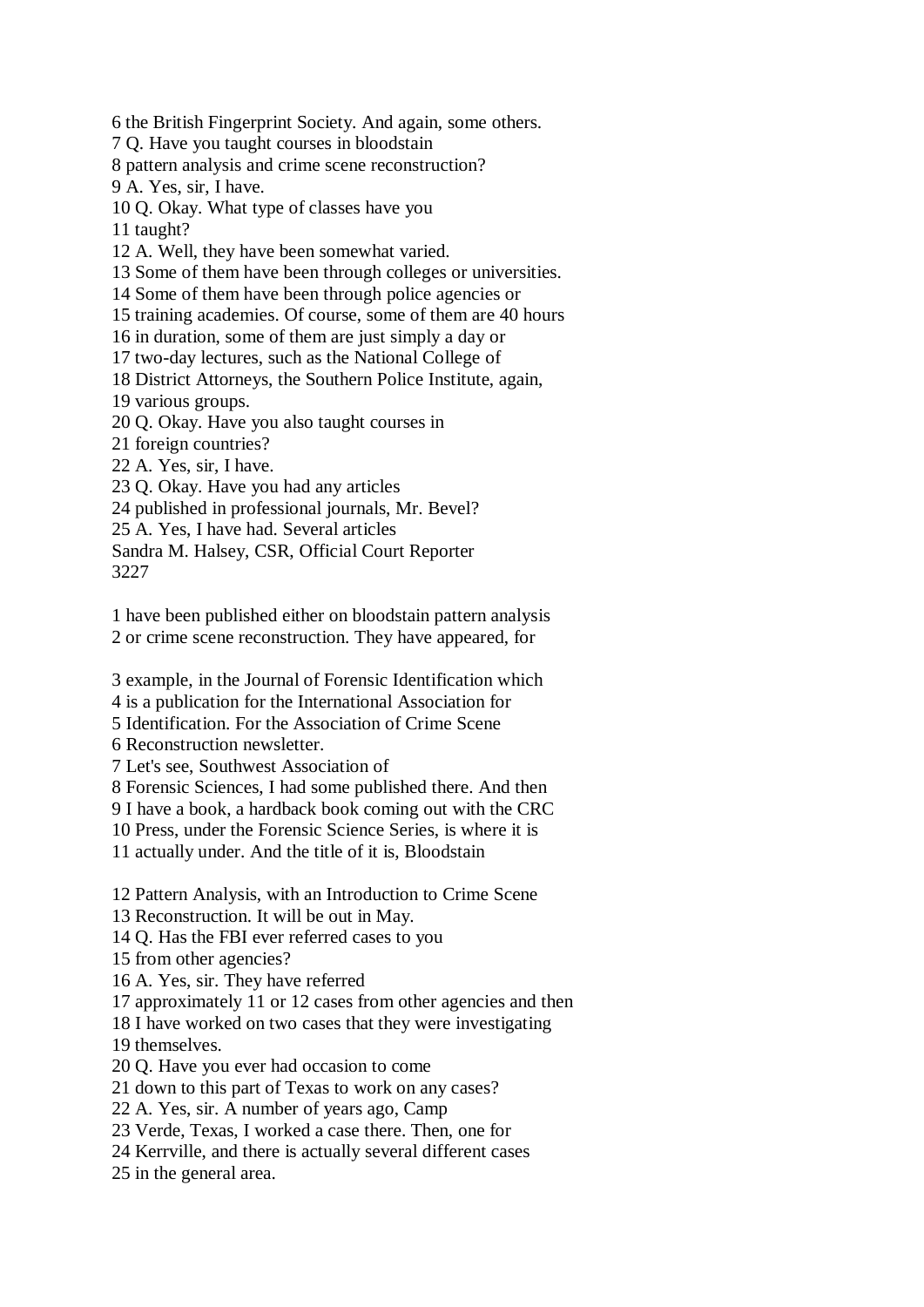Sandra M. Halsey, CSR, Official Court Reporter 3228

- 1 Q. Okay. In the case in Kerrville, did
- 2 you actually testify here?
- 3 A. Yes, sir.
- 4 Q. Mr. Bevel, in this case did I ask you
- 5 to look at certain bloodstain patterns?

6 A. You did, sir.

- 7 Q. All right. And, do you recall when I
- 8 first called you or contacted you about this case?

9 A. It was the 1st of September.

- 10 Q. All right. And before that time, had
- 11 you and I ever spoken to each other or met or worked on
- 12 any cases together?
- 13 A. We have not.
- 14 Q. Okay. Prior to that time, had you

15 done any work for the Dallas County District Attorney's

16 Office?

17 A. For the DA's Office, no, I have not.

18 Q. All right. After I spoke with you, at

19 some point, did you come to my office in Dallas and meet

20 with me?

21 A. Yes, sir, I did.

22 Q. Was that some time in September also?

23 A. I believe September 11th.

24 Q. All right. And at that time, did you

25 have the opportunity to review certain pieces of

Sandra M. Halsey, CSR, Official Court Reporter 3229

1 evidence?

- 2 A. Yes, sir.
- 3 Q. Okay. For instance, did you have a

4 chance at that point to look at the crime scene

5 photographs?

6 A. That's correct.

7 Q. Did you also have a chance to look at

8 the autopsy photographs regarding Devon and Damon

9 Routier?

10 A. Yes, sir, I did.

11 Q. Did you look at a T-shirt, which in

12 this case is State's Exhibit No. 25, a Victoria Secret

13 nightshirt, did you look at that also?

14 A. Yes, sir.

15 Q. Did you have a chance to look at the

16 carpet that came out of the family room at 5801 Eagle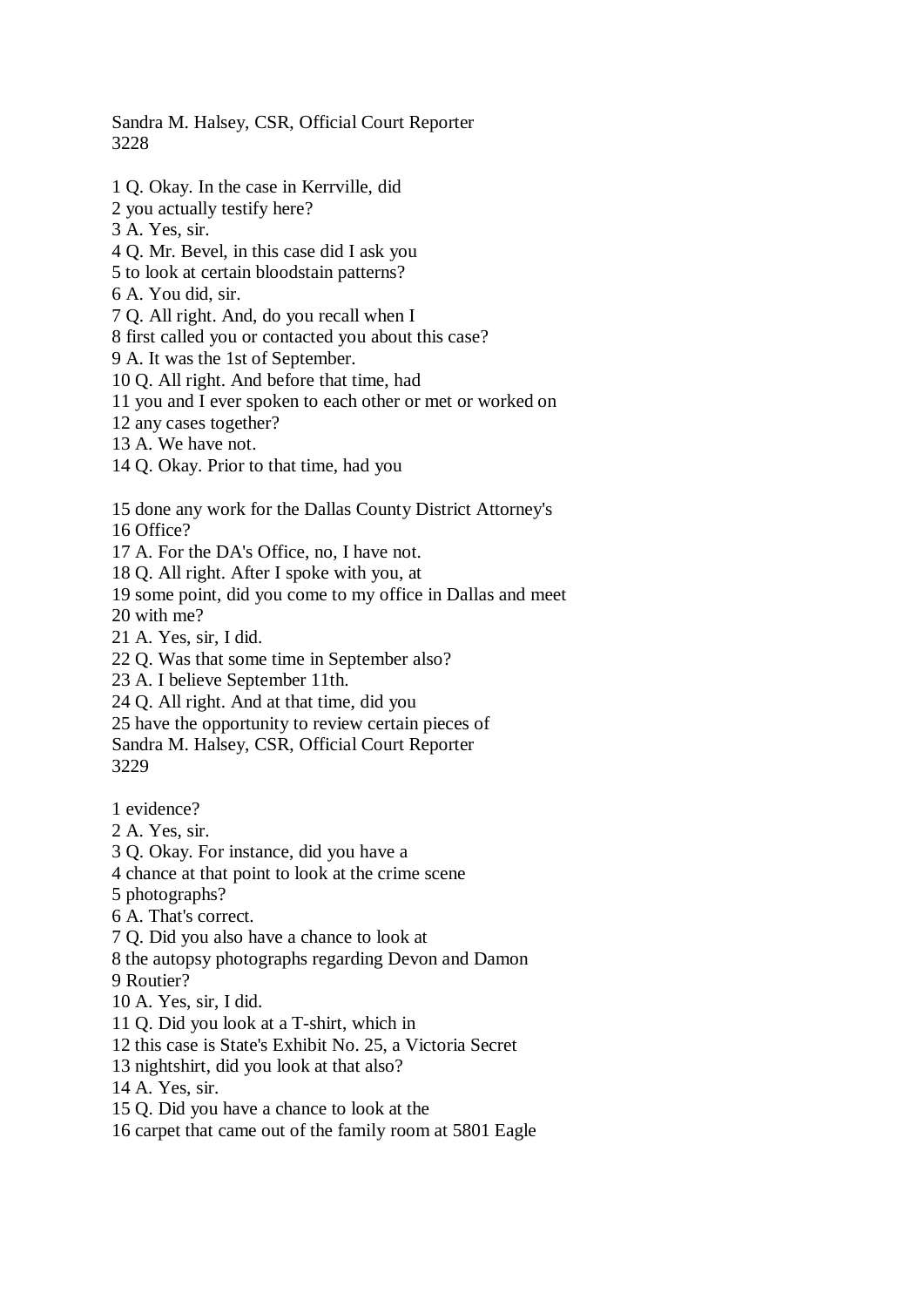17 Drive? 18 A. I have. 19 Q. In addition, did you have an 20 opportunity to look at a vacuum cleaner that had been 21 taken out of 5801 Eagle Drive? 22 A. Yes, sir, that's correct. 23 Q. Did you meet with me in my office up 24 there at the courthouse? 25 A. Yes, sir. Sandra M. Halsey, CSR, Official Court Reporter 3230

1 Q. Did you also, during that trip, have

2 an opportunity to go out to SWIFS to talk to the people

3 out there?

4 A. Yes, sir.

5 Q. Did you also have the opportunity to

6 go out to the Rowlett Police Department and view certain

7 other evidence out there?

8 A. Yes, sir, I went out there.

9 Q. Now, during your trip in September,

10 did you have the opportunity to go inside the house there

11 at 5801 Eagle Drive?

12 A. On my first trip, I did not. Access

13 to the house was -- we didn't have permission, I guess.

14 Q. Okay. Did you have a chance to drive

15 by the house?

16 A. I did drive by it, yes, sir.

17 Q. Now, after your trip to Dallas in

18 September, did you come back to Dallas again?

19 A. Yes, sir.

20 Q. When did you come back?

21 A. I came back several times. I will

22 have to get a sheet to give you the exact dates.

23 Q. Okay.

24 A. The first trip was September the 11th

25 through the 12th. The next trip was September the 19th.

Sandra M. Halsey, CSR, Official Court Reporter

3231

1 And then October 1st and 2nd, and then November the 26th.

2 Q. Okay. Did you ever have the

3 opportunity to go into the house there at 5801 Eagle

4 Drive during any of your trips?

5 A. Yes, sir, I did. And that was

6 November the 26th.

7 Q. Mr. Bevel, I want to just kind of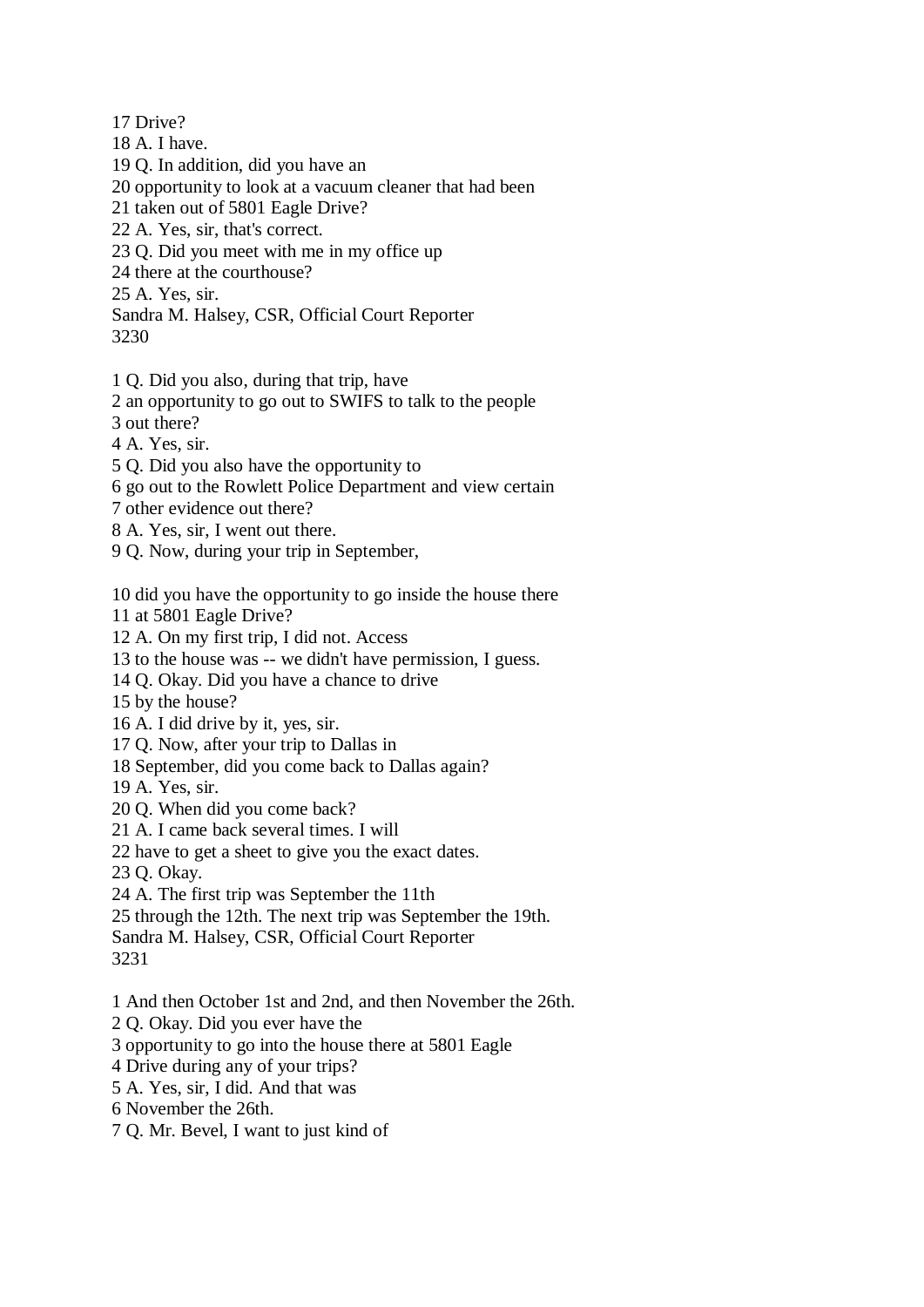8 start at the beginning here, and if you will, kind of 9 teach me about bloodstain patterns. Are there different 10 kinds of bloodstain patterns? 11 A. Yes, sir, there certainly are.

12 Q. What are the different kinds?

13 A. We generally, as a descriptive term,

14 will break them down into three basic categories, which,

15 referring to the velocity of the separation from whatever 16 the blood source is and not how fast they are travelling

17 in space.

18 The first category would be a low

19 velocity. A low velocity would be, for example, if I had

20 a cut on the end of my finger, as blood is accumulating

21 down to the end of the finger, the molecule attraction

22 and the surface tension of the blood droplet is actually

23 trying to hold on, but, of course, gravity is trying to

24 pull it downward.

25 And once it reaches a sufficient

Sandra M. Halsey, CSR, Official Court Reporter 3232

1 volume to where it is able to overcome the surface

2 tension, then it will break away and it will simply fall

3 straight downward. If it falls to, for example, the

4 floor or if it would fall to the podium here, it would be

5 basically round, once it gets done through the dynamics

6 of impacting and spreading out and ultimately settling. 7 Now, if I had the same cut on my

8 finger and if I were to start swinging my hand, I am 9 introducing additional force here other than just simply 10 gravity.

11 And due to the centrifugal force and

12 the movement of the blood pulling down to the end of the

13 finger, it will break away and this blood droplet will be

14 considerably smaller than what the low velocity blood

15 droplet would be just simply due to gravitational

16 separation.

17 The last category and a general

18 descriptive term again is high velocity. High velocity,

19 if I had my hand up and if it were to be shot with a

20 firearm, the bullet striking the hand would be possible

21 to produce blood that we refer to as back spatter.

22 That would be blood coming back in the

23 direction from where the gun was actually being fired.

24 Upon exit of the bullet, that would be referred to as

25 forward spatter for blood going in the same direction.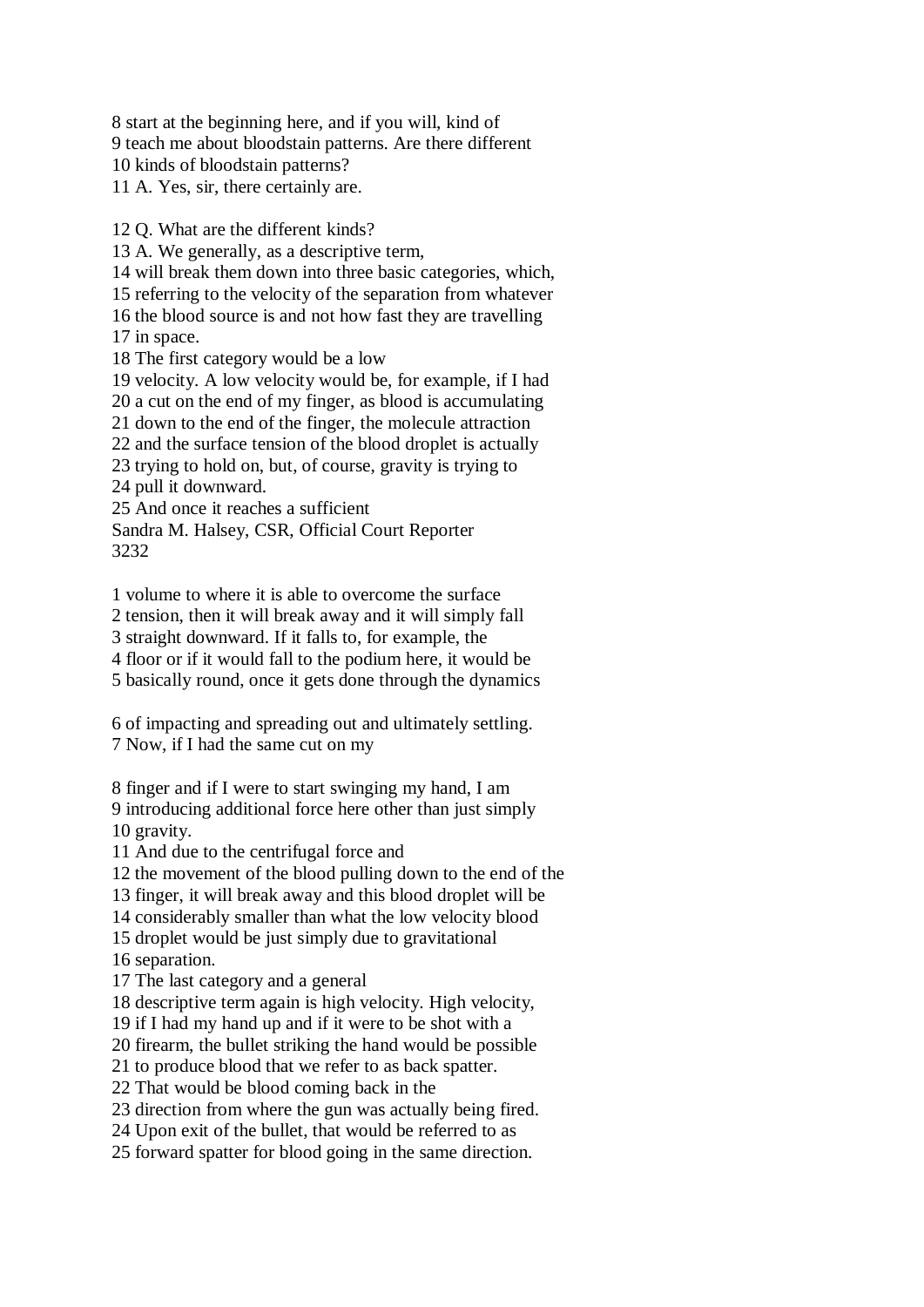Sandra M. Halsey, CSR, Official Court Reporter 3233

1 There are some general terms as far as 2 definitions, for example: Low velocity is typically 5 3 feet per second or lower, medium velocity is generally 5 4 to 25 feet per second, and then high velocity, generally 5 associated with firearms or high-speed machinery, that 6 would typically be 100 feet per second or greater. 7 To give you some ideas of what we are 8 talking about, 100 feet per second would be approximately 9 67 miles an hour. 10 Q. All right. Let me throw out some 11 terms and see if you can define these for me. A 12 transfer, what is a transfer? 13 A. Okay. Yes, sir. If I had blood on my 14 hand and if I were, for example, to come in contact with 15 my coat, tie and shirt, there would be a transference of 16 blood from my bloody hand, assuming that it's still wet, 17 to those items. 18 Now, you will never have a 100 percent 19 transfer. Even though there may be some impression of 20 blood on the clothing, there will still be an impression 21 of blood or residue of blood on the item that originally 22 held the blood. 23 Q. Okay. How about the term, spatter? 24 A. Spatter is, generically, a lot of 25 people refer to spatter as just simply the overall term Sandra M. Halsey, CSR, Official Court Reporter 3234 1 for bloodstain pattern analysis. But within our field, 2 it is specifically talking about blood that has been

3 separated due to a force.

4 So, for example, if I had blood on my

5 hand and if it was impacted by something, the blood

6 coming from that impact would be referred to as blood 7 spatter.

8 Q. How about the term, cast-off?

9 A. If you have some object that has

10 blood, and again, I can just simply use my hand, as I am

11 swinging my hand, the centrifugal force pulling the blood

12 away from the end of my appendages as they end up, as the

13 blood separates, it will go out, if I am swinging hard

14 enough, well, I doubt if it would reach this ceiling, but

15 it could go in front of me to the area above me and also 16 behind me.

17 Q. Okay. When you go out to a crime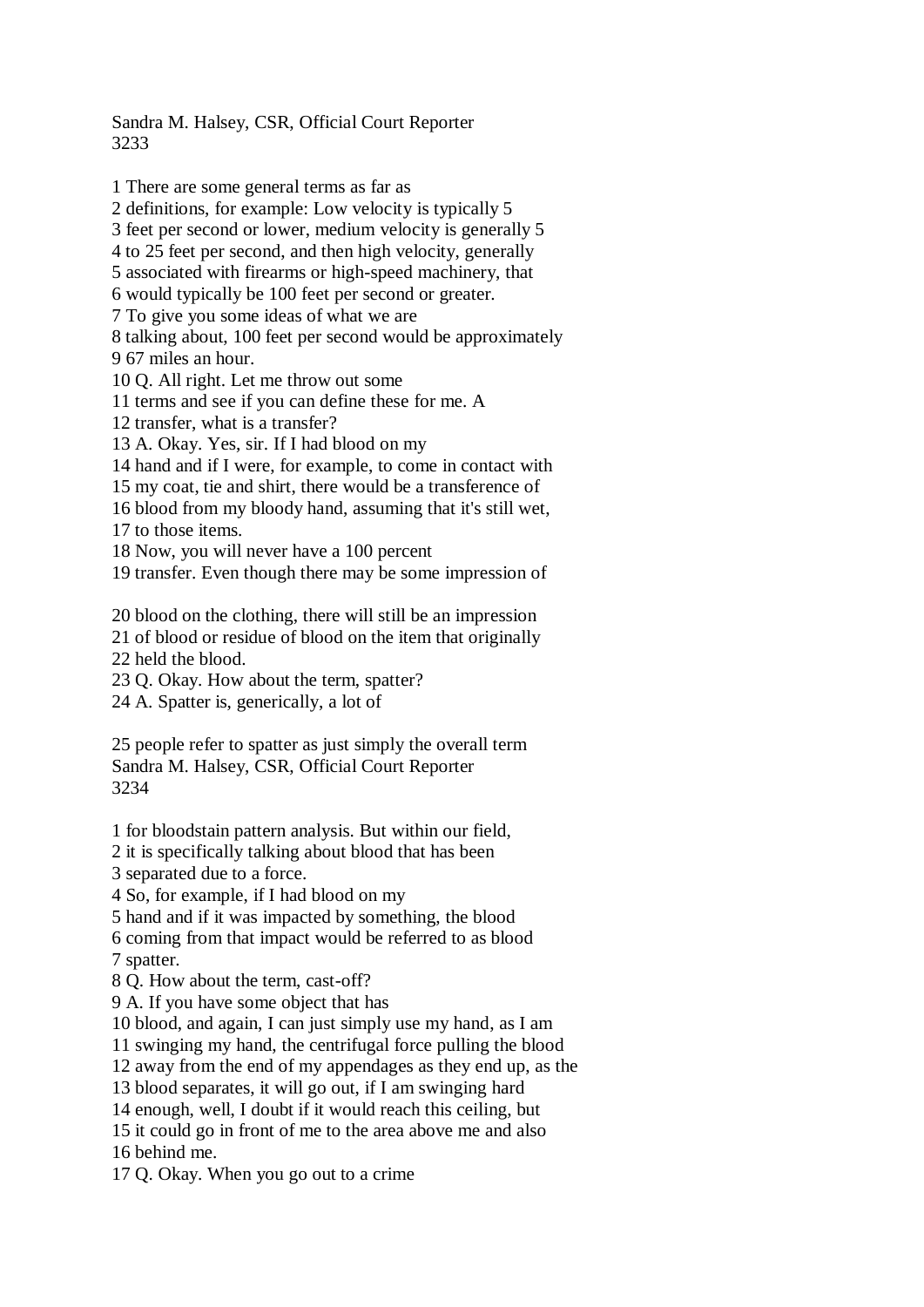18 scene and you look at bloodstain patterns, what kind of 19 information can you obtain from looking at them?

20 A. We're trying to identify the 21 occurrences that took place in order to produce the 22 bloodstains as they are found. In essence, it's a form 23 of crime scene reconstruction, but it's a narrow form 24 because we're dealing specifically with bloodstain 25 patterns. Sandra M. Halsey, CSR, Official Court Reporter 3235

1 So, as I look at a particular pattern, 2 one of the first things I try to do is determine if it's 3 consistent with a low, medium or a high velocity 4 occurrence. And that will automatically include or 5 exclude certain actions as being possible depending upon 6 the category that it may fall in. 7 So, we're trying to determine what 8 caused the bloodstain as it is found at the crime scene. 9 Q. What is it that allows you to do that? 10 How do you determine those types of things? 11 A. Well, it's primarily from obviously

12 the education as to the dynamics, the cause and effect,

13 if you would. Bloodstains are uniform in character and

14 of course, if they were not, we couldn't use it as a

15 scientifically valid discipline.

16 What I'm saying there is, that if I

17 have the same volume of blood on the same surface and I

18 have the same occurrence impact it, the same type of

19 bloodstain pattern should result each and every time that

20 I do that, providing that everything is equal; the same

21 amount of blood, same surface, same impact.

22 Now, as you start changing that, then

23 the bloodstain patterns, for example, their size, their

24 distribution, the direction of travel, the numbers of

25 them, all of those can change, and what you end up

Sandra M. Halsey, CSR, Official Court Reporter 3236

1 finding should be consistent with the occurrence that

2 took place in order to produce them.

3 Q. Mr. Bevel, prior to testifying today,

4 have you had an opportunity to look at photographs taken

5 of the utility room floor there at 5801 Eagle Drive?

6 A. Yes, sir, I have.

7 Q. Okay. Specifically, I'm showing you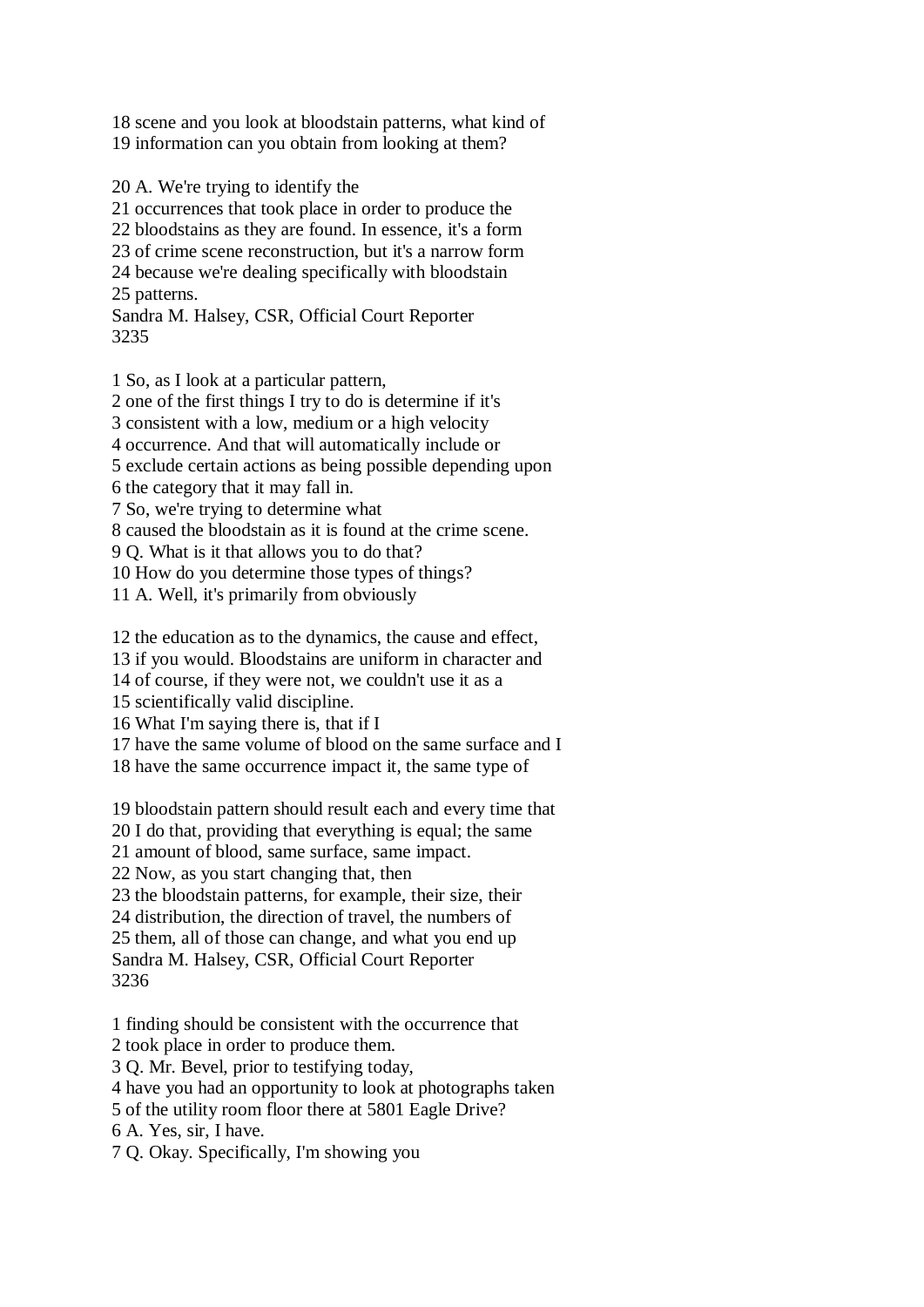8 now State's Exhibits 38-A, B, C and D. Do you recognize 9 these photographs, sir?

10 A. I do. 11 Q. Okay. Now, looking at the blood on 12 the floor of this utility room, sir, how would you

13 categorize the blood that we see here on the floor? 14 A. They are low velocity blood drops 15 simply falling from above impacting the floor, just 16 simply that, low velocity, 90 degree, blood droplets.

17 Q. Okay. Would they be consistent with

18 an individual standing still and bleeding where she is

19 dripping blood on the floor?

20 A. That certainly could be the cause,

21 yes, sir.

22 Q. Now, during your trip to 5801 Eagle

23 Drive on November 26th, Mr. Bevel, did you have an 24 opportunity to go into the utility room itself and look

25 at the floor?

Sandra M. Halsey, CSR, Official Court Reporter 3237

1 A. Yes, sir, I did.

2 Q. Okay. And, looking at these

3 photographs here, 38-A, B, C and D, let me ask you to

4 assume that an individual standing in this utility room,

5 that individual is holding a butcher knife, and I believe

6 that you have actually seen that butcher knife, it's

7 State's Exhibit No. 67. Have you actually seen that 8 knife, sir?

9

10 MR. RICHARD C. MOSTY: Excuse me, your

11 Honor, may we approach?

12 THE COURT: Yes, sir.

13 MR. RICHARD C. MOSTY: We need to have

14 a hearing.

15 THE COURT: All right. Ladies and

16 gentlemen of the jury, it's necessary from time to time 17 that we have to have hearings on points of law, outside

18 of your presence. If you will retire to the jury room,

19 please.

20 All right. Thank you.

21

22 (Whereupon, the jury

23 Was excused from the

24 Courtroom, and the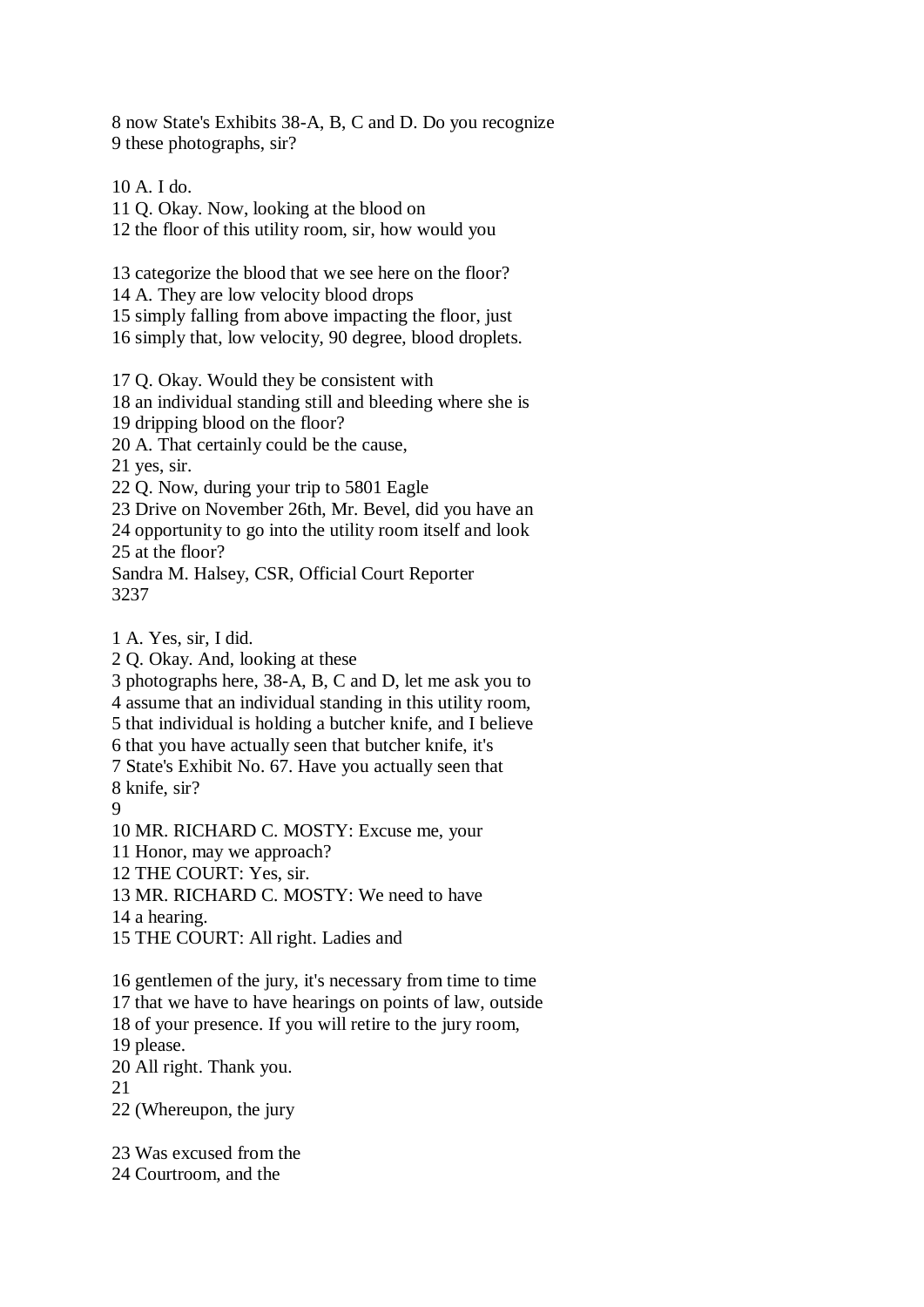25 Proceedings were held Sandra M. Halsey, CSR, Official Court Reporter 3238

1 In the presence of the 2 Defendant, with her 3 Attorney, but outside 4 The presence of the jury 5 As follows:) 6 7 THE COURT: All right. Let the record 8 reflect that these proceedings are being held outside of 9 the presence of the jury and all parties of the trial are 10 present. 11 All right. Mr. Hagler. 12 MR. JOHN HAGLER: Let me just explain 13 to the Court the nature of our request for this hearing, 14 your Honor. 15 THE COURT: All right 16 MR. JOHN HAGLER: We're not here to 17 say that this individual is not an expert in certain 18 areas of blood spattering. On the other hand, from what 19 I understand, we anticipate that he is going to testify 20 as to more than simply blood spattering in this 21 residence. 22 We anticipate that he is going to be 23 giving testimony, his own opinion, I guess, so-called 24 expert testimony, as to certain factors or certain events 25 that occurred during the alleged offense. Sandra M. Halsey, CSR, Official Court Reporter 3239

1 And, your Honor, the State is offering

2 this expert testimony and they are the -- being the

3 proponent of this testimony, they bear the burden of

4 proving that such testimony has both relevance and

5 reliability.

6 And, if I might, I'm going to kind of

7 give the Court an overview of what our objection is going

8 to be. And then I would ask that the Court instruct the

9 prosecutor to develop the testimony that he intends to

10 elicit through this witness.

11 And then we can finish by making our

12 objections, and the Court can rule, if that's a

13 satisfactory proceeding.

14 THE COURT: That is fine.

15 MR. JOHN HAGLER: Your Honor, again,

16 merely because this individual may be an expert does not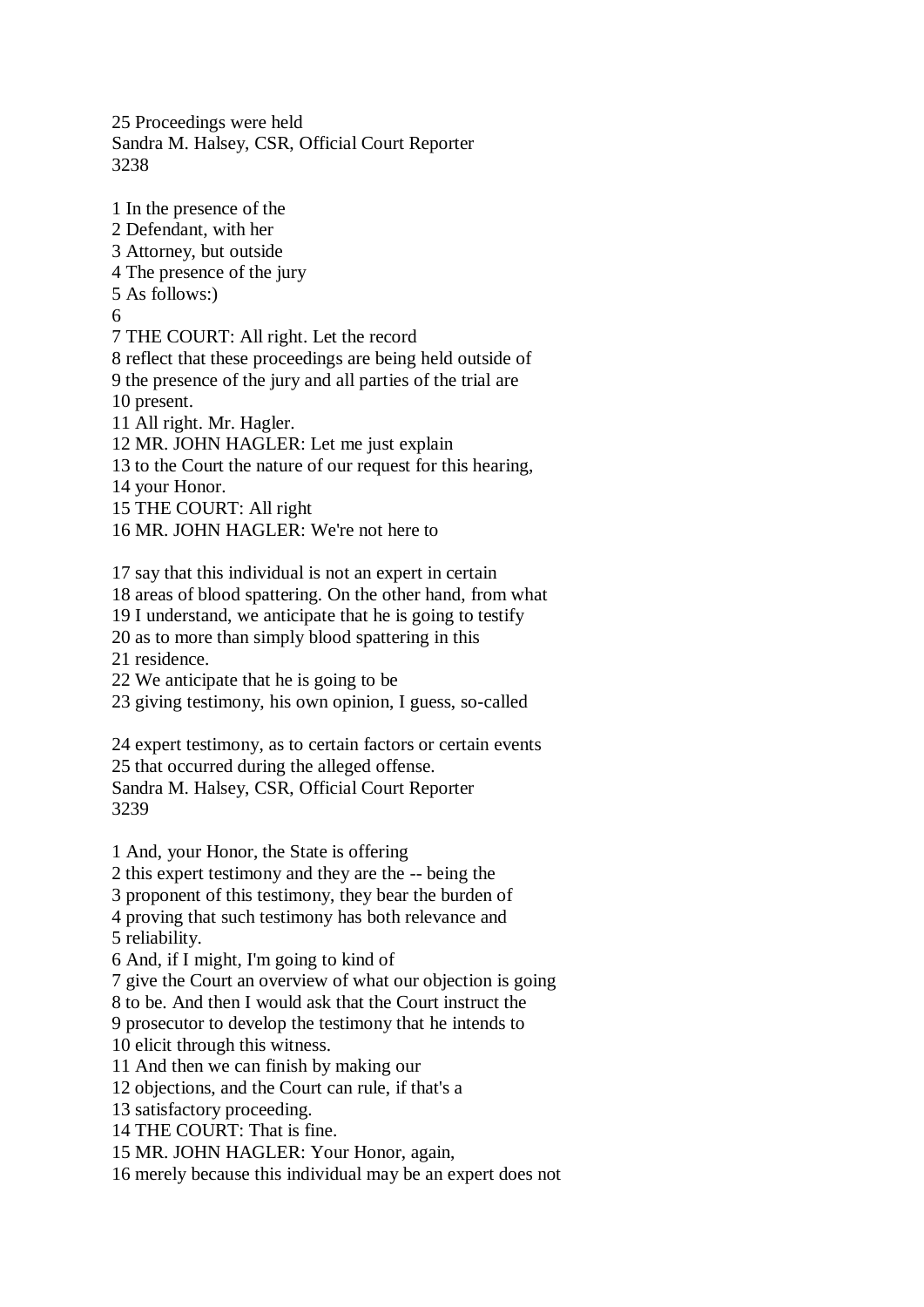17 necessarily mean that he is an expert to testify in all 18 areas of his necessary field. 19 In other words, there are certain 20 areas that the State is required to establish that there 21 is expert testimony under Section 702 that would aid and 22 assist the jury. And furthermore, that such testimony is 23 based on reliable testimony and the fact that it is 24 relevant. 25 Now, I may be getting a little bit Sandra M. Halsey, CSR, Official Court Reporter 3240 1 ahead of myself but we have already gotten into this 2 matter about the T-shirt in State's Exhibit 25. And the

3 Court, I know is well aware of our position already, and 4 the Court has already ruled on that. But again, we want 5 to make sure that Court is fully aware of the fact -- 6 THE COURT: Yes, I am. 7 MR. JOHN HAGLER: -- that we 8 anticipate this witness to be testifying as to evidence 9 that was obtained off of State's Exhibit No. 25 in 10 forming his conclusions as to things such as -- I 11 understand he is going to testify as how the knife was 12 allegedly used; how it was held; how it was raised; 13 position of it, et cetera. 14 And again, our position in this area 15 is that he may be able to testify as to where some blood 16 dots are on a shirt or material, on the floor or on the 17 wall. But there has been no showing that the science has 18 developed to the point where an individual can give an 19 opinion supported by scientific reliability and research 20 and what have you, that would allow him to give such an 21 opinion under Section 702. 22 Now, I know the Court is aware of 23 several cases, but just so the record is clear, I would 24 like to cite these in the record for the Court. 25 Of course, one of them is the U.S. Sandra M. Halsey, CSR, Official Court Reporter

3241

 $\overline{\phantom{a}}$ 

 $\overline{\phantom{a}}$ 

1 Supreme Court decision on Daubert, it's 113, Supreme

2 Court 2786. D-A-U-B-E-R-T, 113, Supreme Court, 2786. 3 And Daubert is a significant decision

<sup>4</sup> because it virtually rewrote the area of law regarding

<sup>5</sup> the admissibility of expert witness' testimony. The

<sup>6</sup> Supreme Court of the United States held that --

<sup>7</sup> THE COURT: The Court is familiar with

<sup>8</sup> the decision, but go ahead and put that in.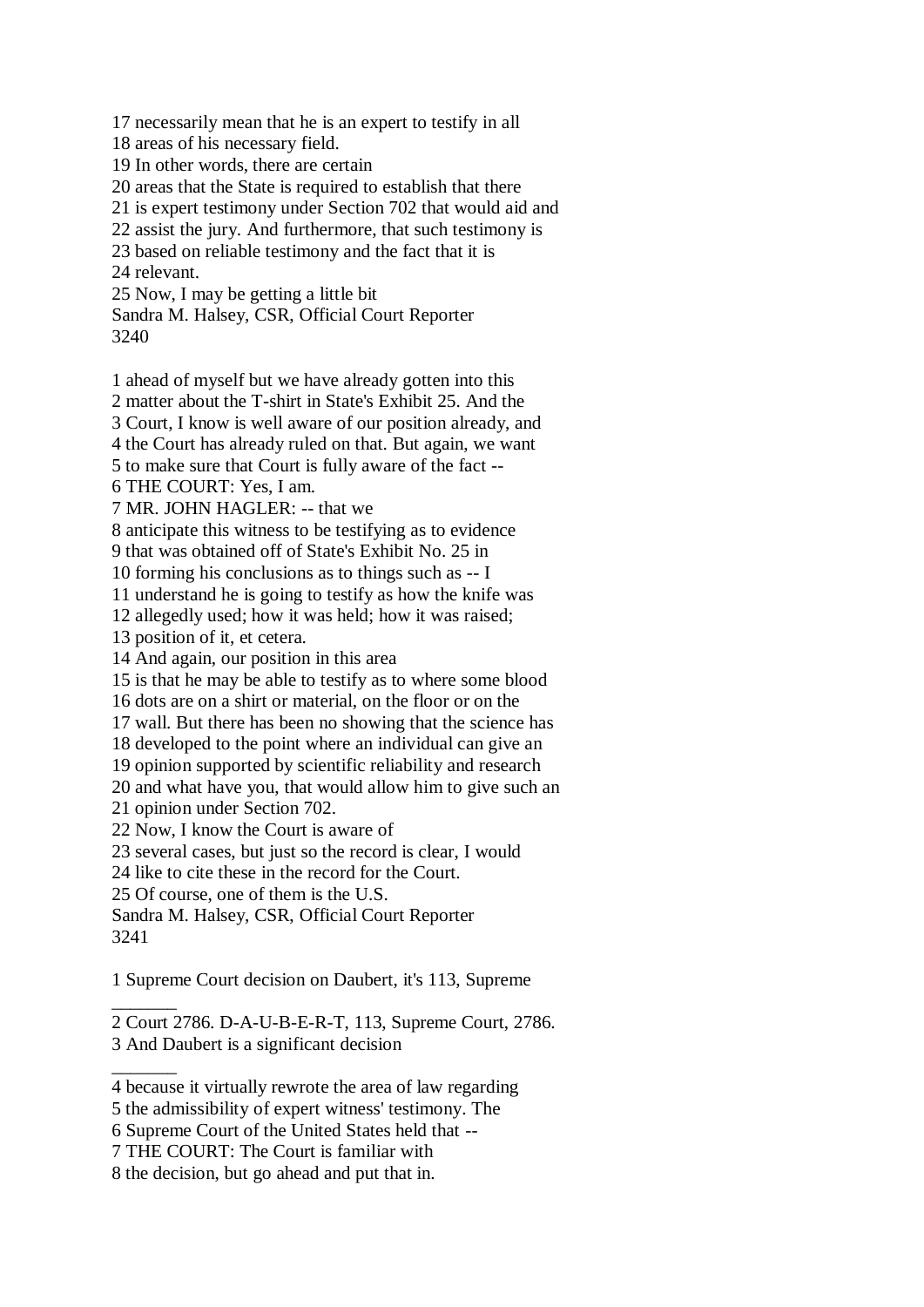9 MR. JOHN HAGLER: Well, I would like

10 to make sure that everyone is aware -- I know you have

11 read the case, your Honor, but I just want to repeat it 12 again.

13 But the Court held that you as the

14 trial judge have a responsibility and a heavy

15 responsibility as being the gatekeeper in determining

16 what expert testimony is both reliable and relevant. And

17 you have to make that determination.

18 Now, I might also mention that Daubert

19 has also been adopted by the Texas courts in Robinson,

20 923, Southwest, 2nd, 549.

21 Kind of basically, your Honor, in the

22 Robinson case, what the Court stated to the -- or at

 $\overline{\phantom{a}}$   $\overline{\phantom{a}}$ 23 least set out kind of a road map for the trial judges to

24 follow in determining whether or not to allow so-called 25 expert testimony, the court has to make a number of Sandra M. Halsey, CSR, Official Court Reporter 3242

1 determinations.

 $\overline{\phantom{a}}$ 

 $\overline{\phantom{a}}$   $\overline{\phantom{a}}$ 

2 And again, it's not our burden. It's

3 the burden right over here for the prosecutor for the

4 State to establish the reliability of such testimony.

5 Again, I am zeroing in on this

6 witness, and we anticipate his testimony as to a number

7 of things, and I have already mentioned those. But

8 again, some of these areas as far as expert testimony, as

9 far as his theory, as to why he can predict.

10 And we would urge it's more in the

11 nature of speculations as opposed to anything based on

12 scientific principles. But several factors have been set

13 out for this Court to consider; that being the extent to

14 which the theory has been used and tested; the extent to

15 which the techniques -- the technique relies upon the

16 subjective interpretation of the expert.

17 That is one area in particular here

18 where we're saying that in this particular area, that

19 there is a heavy emphasis on the subjective

20 interpretation by this witness. And there is no basis in

21 the scientific research or data that would support his

22 expert opinion testimony.

23

24 THE COURT: We have not heard it yet,

25 but let's go ahead with your --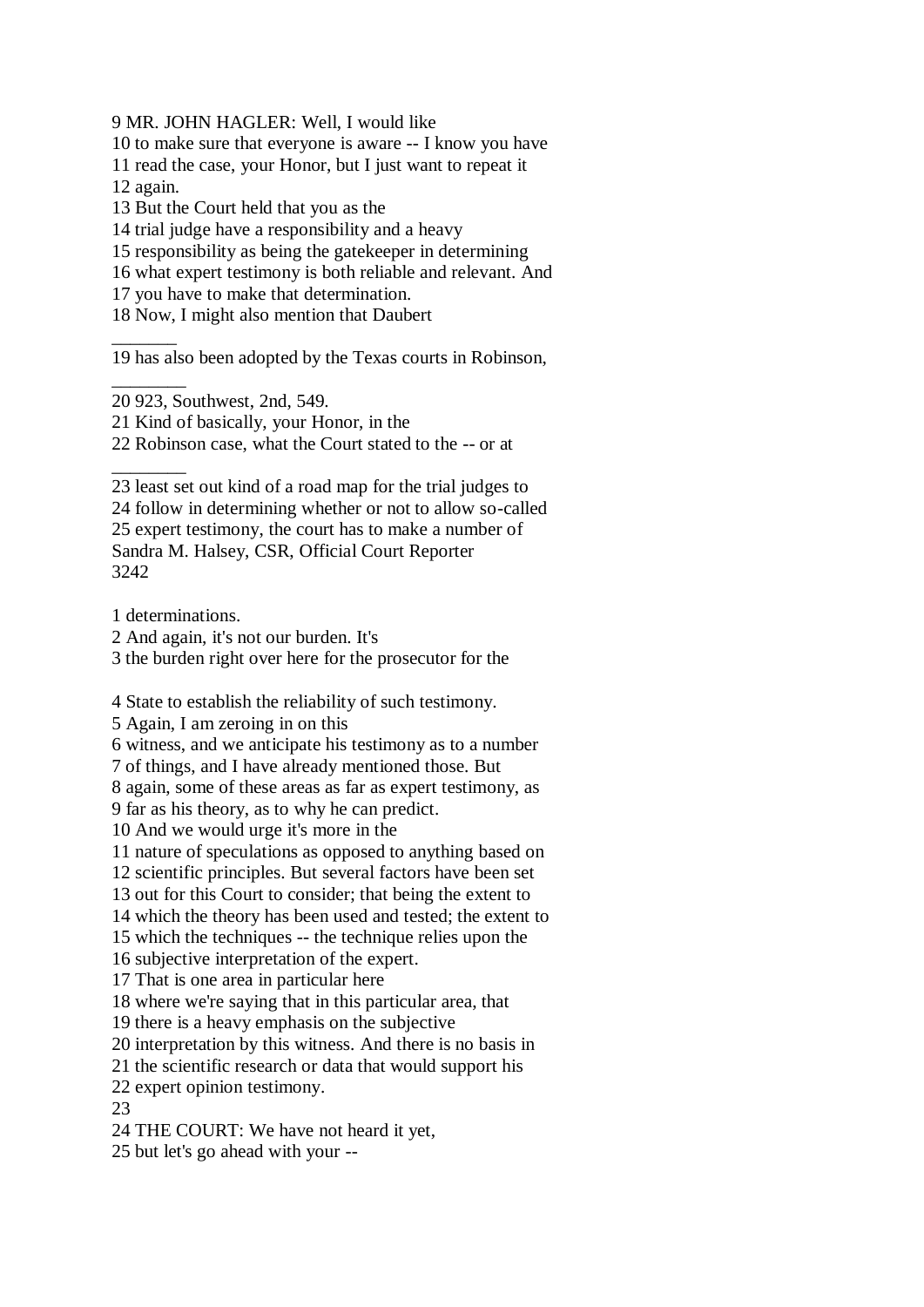Sandra M. Halsey, CSR, Official Court Reporter 3243

1 MR. JOHN HAGLER: Well, I understand,

2 I kind of got this ahead, Judge, so I don't have to go

3 backwards and kind of give the Court a road map here.

4 THE COURT: Okay. Thank you.

5 MR. JOHN HAGLER: Furthermore, one of

6 the theories has been subjected to peer review and/or

7 publications, the techniques potential rate of error, 8 whether the underlying theory or technique has been 9 generally accepted as valid by the relevant scientific 10 community.

11 That is the old Frye test which has

12 been pretty much changed by Rule 702. In the nonjudicial

13 uses which have been made of the theory or technique.

14 So, again under the Daubert and

15 Robinson line of cases, you know, we would ask that the

16 State establish the reliability and relevance of this

17 testimony.

 $\overline{\phantom{a}}$ 

 $\overline{\phantom{a}}$ 

 $\overline{\phantom{a}}$   $\overline{\phantom{a}}$ 

18 And we would urge that it is not -- we

19 would anticipate that our objection is going to be from

20 what we have heard so far that it is not going to be

21 admissible under Rule 702, 703 and 705.

22 THE COURT: All right.

23 MR. JOHN HAGLER: And furthermore, we

24 would ask in the event that the Court does -- again, we

25 would ask the Court to also take into mind the 403

Sandra M. Halsey, CSR, Official Court Reporter

3244

1 balancing test rule.

2 THE COURT: All right. Thank you very

3 much. We appreciate it. If you go ahead and question,

4 please.

5 MR. GREG DAVIS: Yes, sir.

6

7

8 DIRECT EXAMINATION (Resumed)

 $\mathbf Q$ 

10 BY MR. GREG DAVIS:

11 Q. Mr. Bevel, how many times have you

12 testified as an expert witness in this area of bloodstain

13 pattern analysis?

14 A. It's in the hundreds.

15 Q. Okay. How many times have you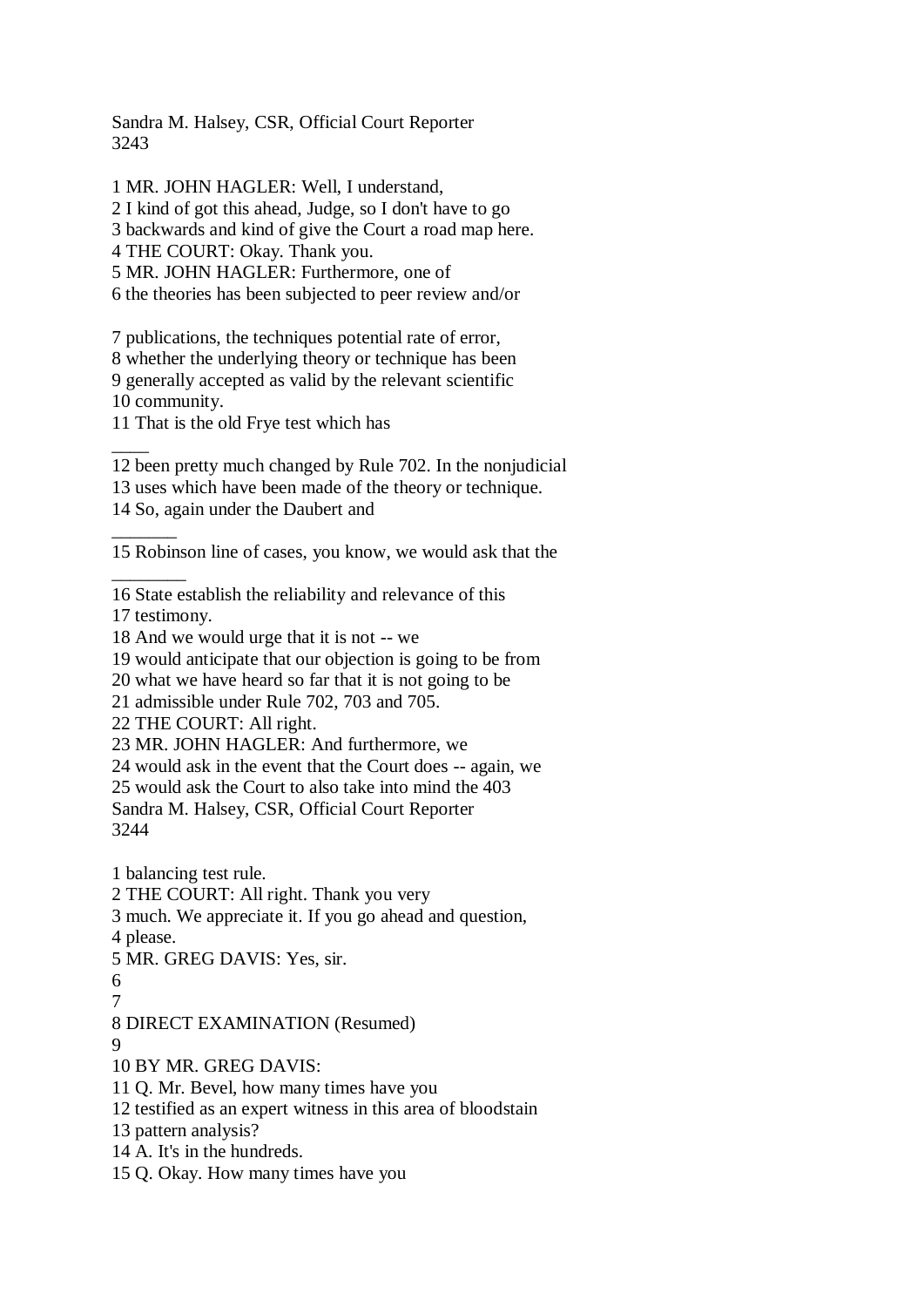16 testified in the State of Texas as a bloodstain pattern

17 analyst?

18 A. I don't know the exact number, but

19 probably 40 or 50 times.

20 Q. Forty to fifty times?

21 A. Yes, sir.

22 Q. Okay. Any idea of the number of

23 states in which you have testified as an expert in

24 bloodstain pattern analysis?

25 A. That I have actually testified, I

Sandra M. Halsey, CSR, Official Court Reporter 3245

1 think somewhere in the range of probably about 18 to 22,

2 somewhere in there.

3 Q. Okay. Now, you heard Mr. Hagler talk

4 about the length of time that these techniques have been

5 in use by your profession?

6 A. Yes, sir.

7 Q. How long has -- have the techniques

8 been used for bloodstain pattern analysis?

9 A. Well, prior to the 1900's, there is a

10 great amount of literature studying, for example, the

11 different types of patterns that are created under

12 certain circumstances, the directionality.

13 Prior to the 1900's they even

14 developed the mathematical principle of the long and the

15 short axis, being able to do inverse arc sine, so you

16 could determine what the impact angle was.

17 So it certainly predates 1900's.

18 There have been some very excellent papers done, for

19 example, by the French, well in advance of the 1900's.

20 And then, there just is simply a whole lot more since

21 that time.

22 Q. Now, is this a discipline in which the

23 results are dependent upon your subjective readings or is

24 there an objectivity to the technique also?

25 A. Well, certainly there is an

Sandra M. Halsey, CSR, Official Court Reporter 3246

1 objectivity, and we are primarily dealing with a cause

2 and effect relationship.

3 If we're not able to recognize the

4 type of patterns that are produced, then we certainly

5 have to go into objective testings, so that we can try

6 and determine what occurrence may have taken place in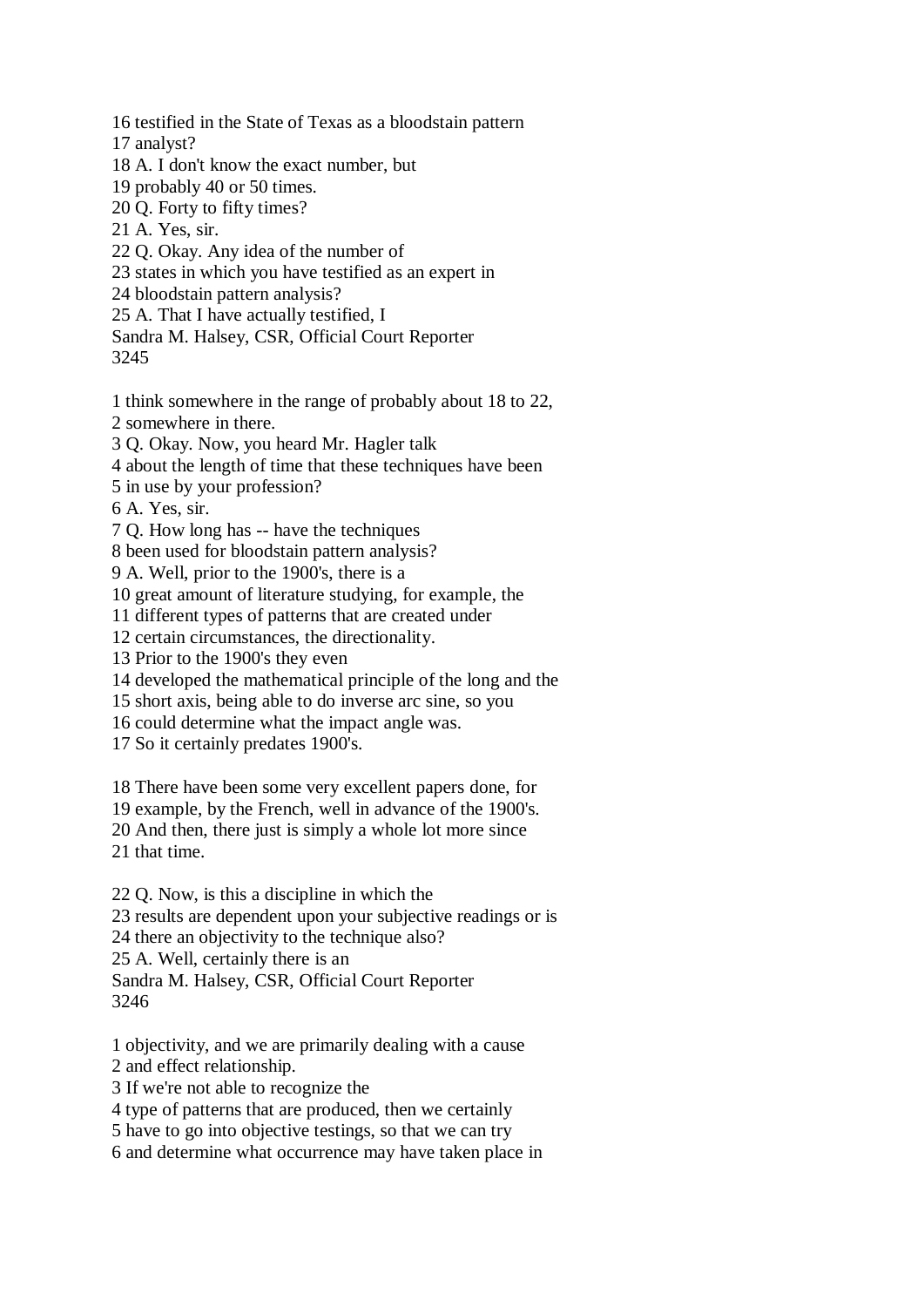7 order to produce them.

8 But once you have done most of the

9 experiments that are within the basic 40-hour course, the 10 advanced course, the additional experimentation, you have 11 been exposed to the majority of the real common ones, so 12 that you are able to recognize them, without actually 13 being forced to do experimentation. 14 Q. How about peer review? Have these 15 techniques been reviewed by peers in your field? 16 A. In many areas, yes, sir. 17 Q. Okay. And, have your techniques been 18 accepted as scientifically valid. 19 A. They have been accepted, if not all 50 20 states, very close to all 50 U.S. states and many foreign 21 countries. 22 Q. Have they been accepted as 23 scientifically valid in the State of Texas? 24 A. They have. 25 MR. GREG DAVIS: Now, if I may, I can Sandra M. Halsey, CSR, Official Court Reporter 3247

1 summarize for the Court, at this time, the opinions that

2 I expect to elicit from this witness.

3 I expect this witness to testify that

4 the patterns found here in the photographs 38-A through D

5 are inconsistent with an individual dropping or throwing

6 a bloody knife on the utility room floor.

7 I expect Mr. Bevel to testify about

8 tests that he performed, on the utility room floor

9 himself, on November the 26th, 1996, when he threw and

10 dropped a bloody knife, State's Exhibit 67 on the floor.

11 I expect for him to testify that those

12 results are inconsistent with what we see here in 38-A

13 through D. I expect Mr. Bevel to look at State's

14 Exhibits 111-A and B, which are the photographs showing

15 the imprint of the knife on the carpet.

16 I expect for him to testify about a

17 test he performed on November 26th, where he took State's

18 Exhibit 67, put blood on that knife and, then laid the

19 knife on the carpet, and then also dropped or threw the 20 knife on the carpet.

21 I expect for him to testify that in

22 his opinion, that the imprint shown in State's Exhibit

23 111-A and 111-B are consistent with that bloody knife,

24 State's Exhibit Number 67, having been laid down on the

25 carpet at 5801 Eagle Drive.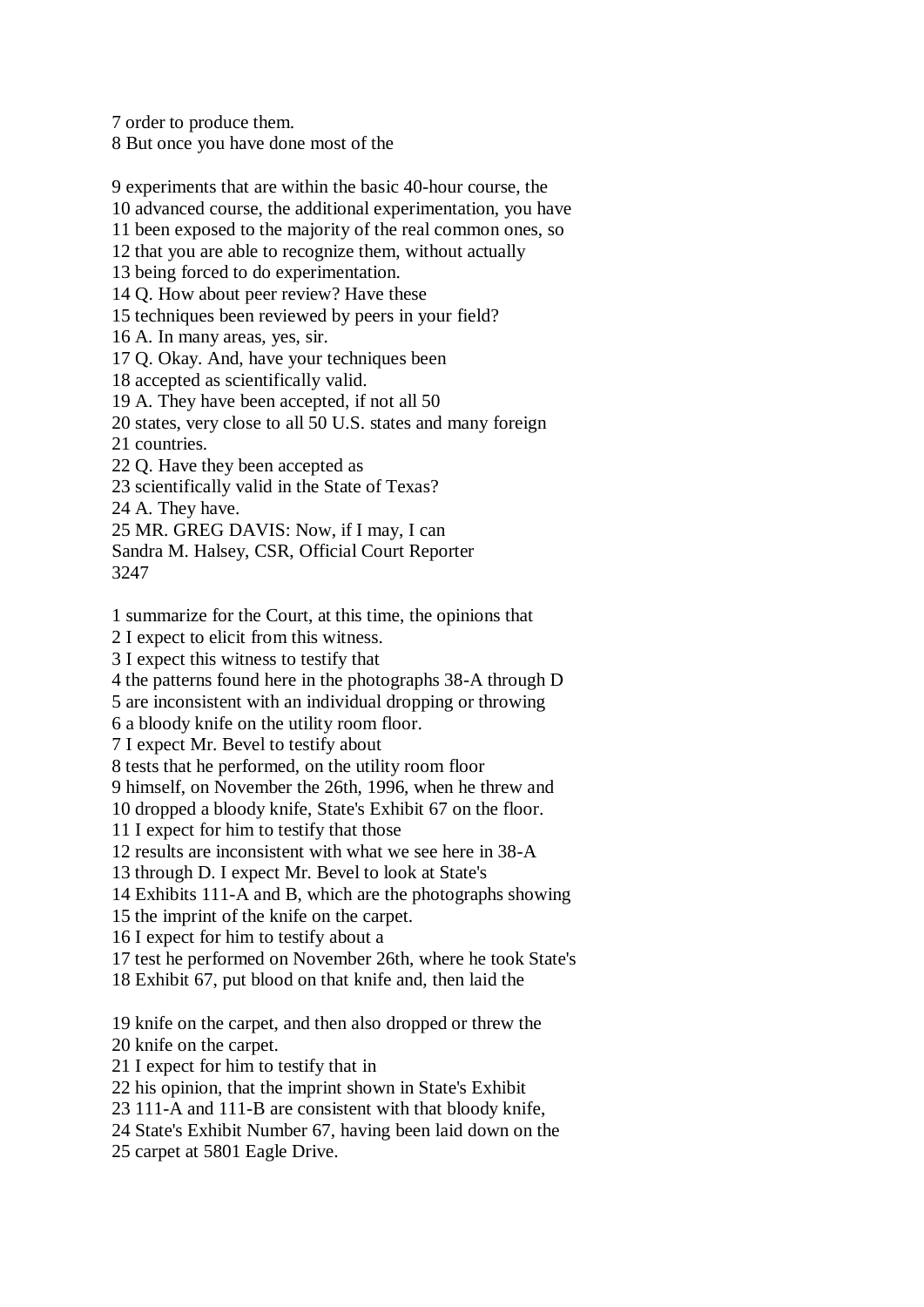Sandra M. Halsey, CSR, Official Court Reporter 3248

1 I expect Mr. Bevel to testify, with 2 regard to State's Exhibit Number 93, the vacuum cleaner, 3 that he found evidence of blood drops on the vacuum 4 cleaner, and that those drops were deposited while the

5 vacuum cleaner was standing upright, and while it was 6 laying down on the floor. That he found a smear on the 7 handle consistent with an individual placing her bloody 8 hand on that handle.

9 I also expect Mr. Bevel to testify

10 that he saw evidence of roll marks near the kitchen sink

11 at 5801 Eagle Drive. That those marks are consistent

12 with State's Exhibit Number 93, the vacuum cleaner having

13 been rolled through the blood, shortly after the blood

14 was deposited on the floor.

15 I expect Mr. Bevel to testify that he

16 would expect the intruder to have blood on his hands, or

17 at least on one hand, when he entered the garage when he

18 exited out this window, and when he exited the back yard.

19 I expect Mr. Bevel to testify with

20 regards to the sock that is in evidence, that he would

21 expect under the scenario, in which two children were

22 stabbed, and the defendant was wounded with that knife,

23 and a struggle occurred, that he would expect to see the 24 defendant's blood on that sock, rather than the two boys 25 blood.

Sandra M. Halsey, CSR, Official Court Reporter 3249

1 With regards to the T-shirt, I expect

2 Mr. Bevel to testify with regards to the stain sample

3 shown as T-10, that being a stain showing to be a mixture

4 between Devon and Darlie Routier, that that is cast-off

5 blood, that is not a transfer from one portion of the

6 T-shirt to another, and that the movement of that stain

7 is down to up.

8 With regards to State's Exhibit

9 Number -- again, these are shown as on State's Exhibit

10 120. With regards to the sample labeled T-9, that being

11 a mixture between Damon and Darlie Routier, I expect Mr.

12 Bevel to testify that is a cast-off, that is not a

13 transfer from one part of the shirt to another. And that

14 the movement of that one is down to up.

15 I expect with regard to sample LS-1,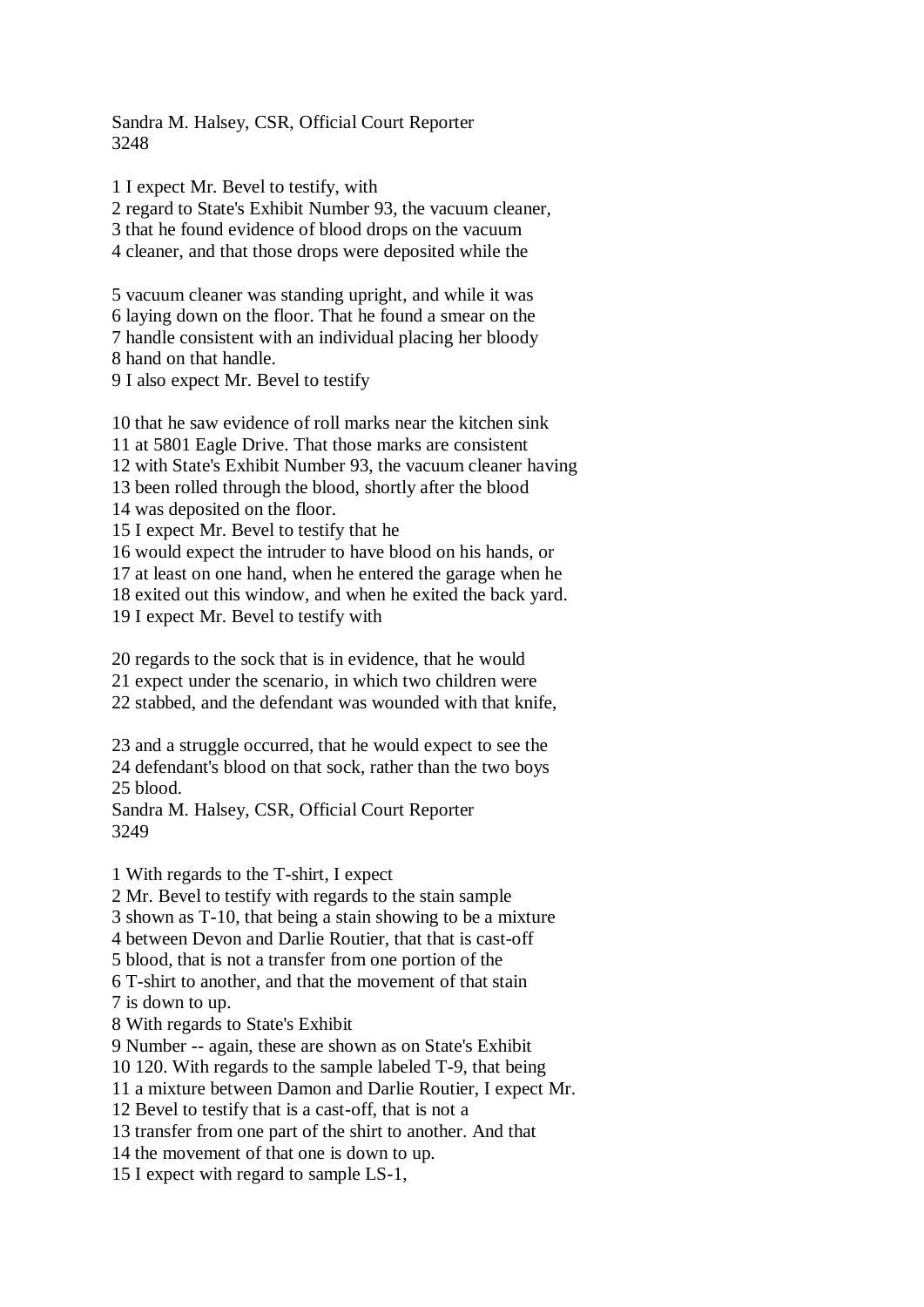16 that being a mixture between Damon and Darlie Routier, 17 that Mr. Bevel will testify that that is also cast-off 18 blood, and that is not the product of a transfer from one 19 part of the T-shirt to another. And with regards to 20 stain LS-3, I expect Mr. Bevel to testify that that also 21 is a mixture of Devon and Darlie Routier, that is 22 cast-off, that is not the product of transfer from one 23 portion of the T-shirt to another. And with regards to 24 stain T-15 on State's Exhibit Number 121. 25 MR. RICHARD MOSTY: Are you on the Sandra M. Halsey, CSR, Official Court Reporter 3250

1 back now?

2 MR. GREG DAVIS: Yeah, I'm on the 3 back. That is on the back of the T-shirt, that being a 4 stain, coming back to Devon Routier, that that is also 5 cast-off, that the direction on that stain is either up

6 or down, the long axis being in that direction, in an up 7 and down fashion, and that that stain is also not the 8 product of a transfer from one part of the shirt to 9 another.

10 With regards to stain T-15, again on

11 the back, I expect Mr. Bevel to testify that that stain

12 is consistent with the defendant leaning over the victim

13 Devon Routier and stabbing him, and that that product,

14 that stain T-15 is the product of the withdrawal of the

15 knife from the victim, and the blood then going over her

16 right shoulder, and depositing on her back.

17 T-10 and T-9, on the right front

18 portion of the T-shirt, I expect Mr. Bevel to testify

19 that those are also the product of the defendant leaning

20 over these two victims, Devon and Damon Routier, stabbing

21 them, and then withdrawing the knife, and that the stains

22 are then consistent with that motion.

23 I expect Mr. Bevel to testify on LS-1

24 and LS-3, that those two stains are consistent with the

25 defendant leaning over, stabbing Devon and Damon Routier,

Sandra M. Halsey, CSR, Official Court Reporter

3251

1 and that the stains are consistent with the heel of her

2 hand coming in contact with the stab wound areas of each

3 boy producing the cast-off shown in LS-1 and LS-3.

4 I believe that concludes the opinions

5 that I expect Mr. Bevel to testify to.

6 THE COURT: Mr. Mosty or Mr. Hagler?

7 MR. RICHARD C. MOSTY: May I inquire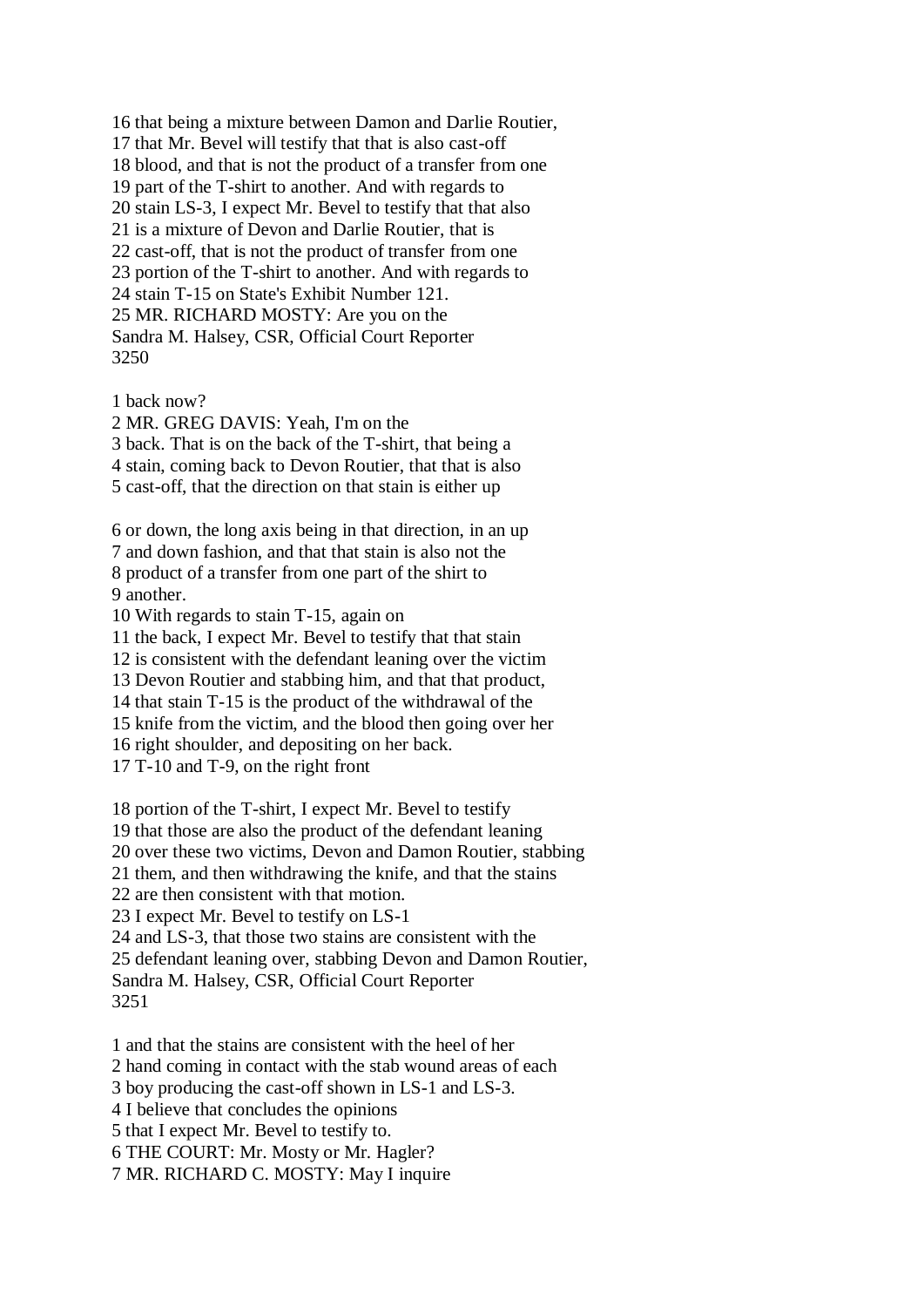8 of Mr. Davis something? 9 THE COURT: You may. 10 11 (Whereupon, a short 12 Discussion was held 13 Off the record, after 14 Which time the 15 Proceedings were resumed 16 As follows:) 17 18 THE COURT: All right. Back on the 19 record. 20 MR. RICHARD C. MOSTY: All right. May 21 I take the witness on voir dire? 22 THE COURT: You may. 23 MR. RICHARD C. MOSTY: And to focus in 24 on -- 25 THE COURT: Sure. Sandra M. Halsey, CSR, Official Court Reporter 3252 1 MR. RICHARD C. MOSTY: -- some of 2 these particular things? 3 THE COURT: You may. 4 5 VOIR DIRE EXAMINATION 6 7 BY MR. RICHARD C. MOSTY: 8 Q. Mr. Bevel, let's just talk in general 9 of these statements, when you say that this is 10 inconsistent with a knife being dropped. Or that this 11 action is consistent with a cast-off. 12 Now, first you have identified the 13 blood and the angle and all those things, and that is not 14 what I am talking about here. Once you make that 15 statement of inconsistent -- or that it is consistent 16 with this, or it is inconsistent with that, you are not 17 excluding all other possibilities, are you? 18 A. Well, that would depend on which area? 19 Q. Okay. I was hoping we could do this a 20 little easier. But we are going to have to go through 21 them one by one then. 22 Let's talk about the knife on to the 23 linoleum. Your testimony, as I understand, would be that 24 the linoleum that you observed in November was 25 inconsistent with having a knife dropped on it. Sandra M. Halsey, CSR, Official Court Reporter 3253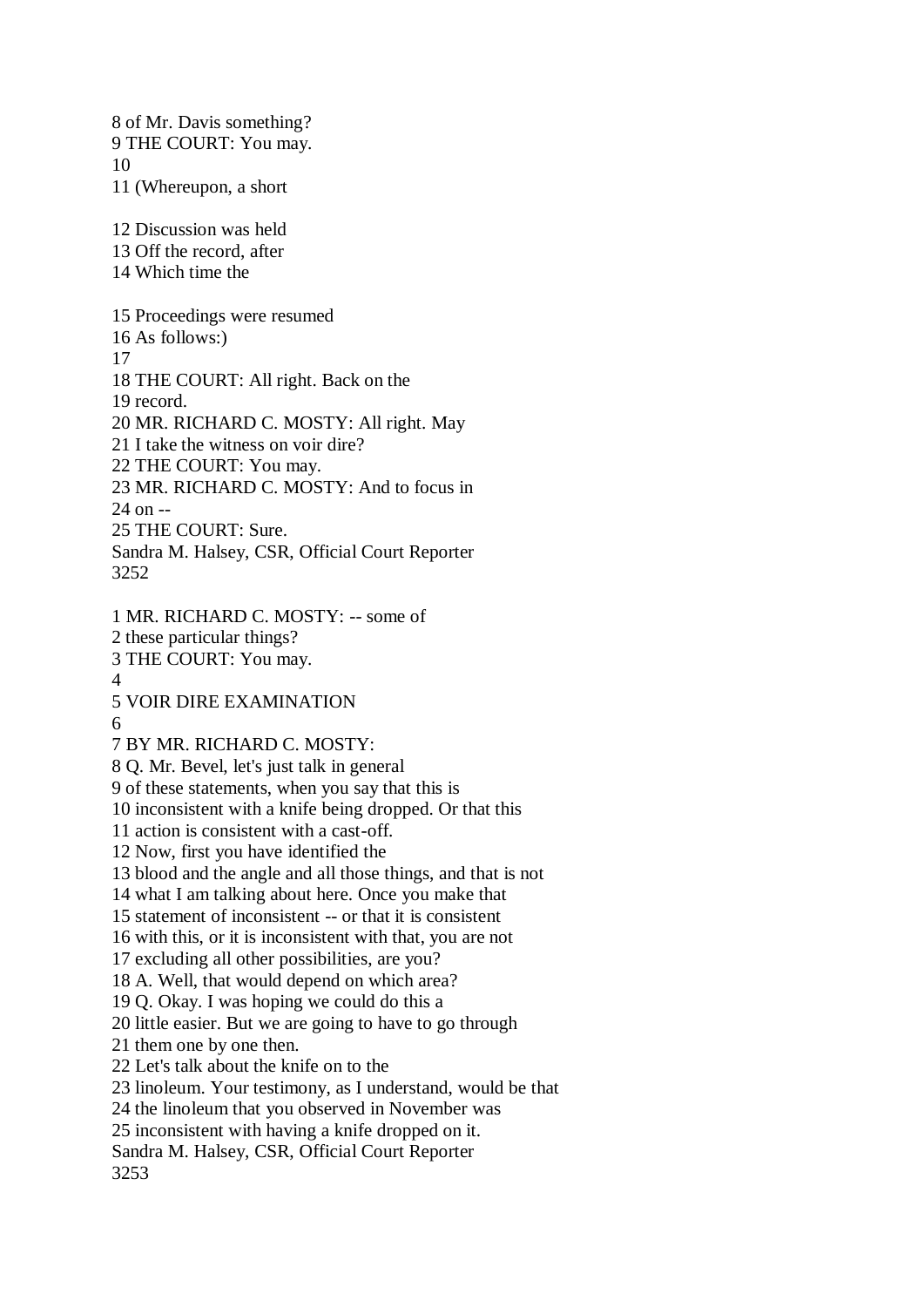1 A. Inconsistent with a knife dropping on

2 to the linoleum that had blood on it.

3 Q. Okay. Now, at that time, first, did

4 you know, whether or not, that area had been cleaned at

5 all? Or the linoleum that you observed?

6 A. Well, cleaned from when? I know that

7 there were still individual blood droplets were still

8 there, so it had not been cleaned to get those blood 9 droplets up.

10 Q. It had not been cleaned completely?

11 A. Well I don't have any knowledge that

12 it was cleaned at all.

13 Q. You don't know one way or another was

14 some of it cleaned, or was some of it not cleaned?

15 A. If there was any cleaning, I am

16 unaware of it and there is certainly no evidence that

17 there was.

18 Q. Okay. I am not going to try to argue

19 with you. You don't know one way or another, do you?

20 A. Well, I gave my answer.

21 Q. Do you know one way or another?

22 A. I do not know, there is no evidence to

23 indicate that there had been any cleaning.

24 Q. So that means you don't know, right?

25 A. Well, I'll answer it again, sir.

Sandra M. Halsey, CSR, Official Court Reporter 3254

1 Q. Well, let's don't do that. I'm not

2 going play that game with you.

3

4 THE COURT: Well now, I think the

5 witness understands, and I think that he has answered the

6 question.

7

8 BY MR. RICHARD MOSTY:

9 Q. Had it been dusted for prints?

10 A. Had that -- you mean the floor itself?

11 Q. The entire linoleum floor.

12 A. I have no knowledge that it was dusted

13 for prints.

14 Q. Don't know one way or another?

15 A. There was no evidence that there was

16 any fingerprint powder on that area.

17 Q. Had the furniture been moved out of 18 it?

19 A. I don't have any knowledge.

- 20 Q. Was there furniture in it?
- 21 A. I don't have any knowledge, other than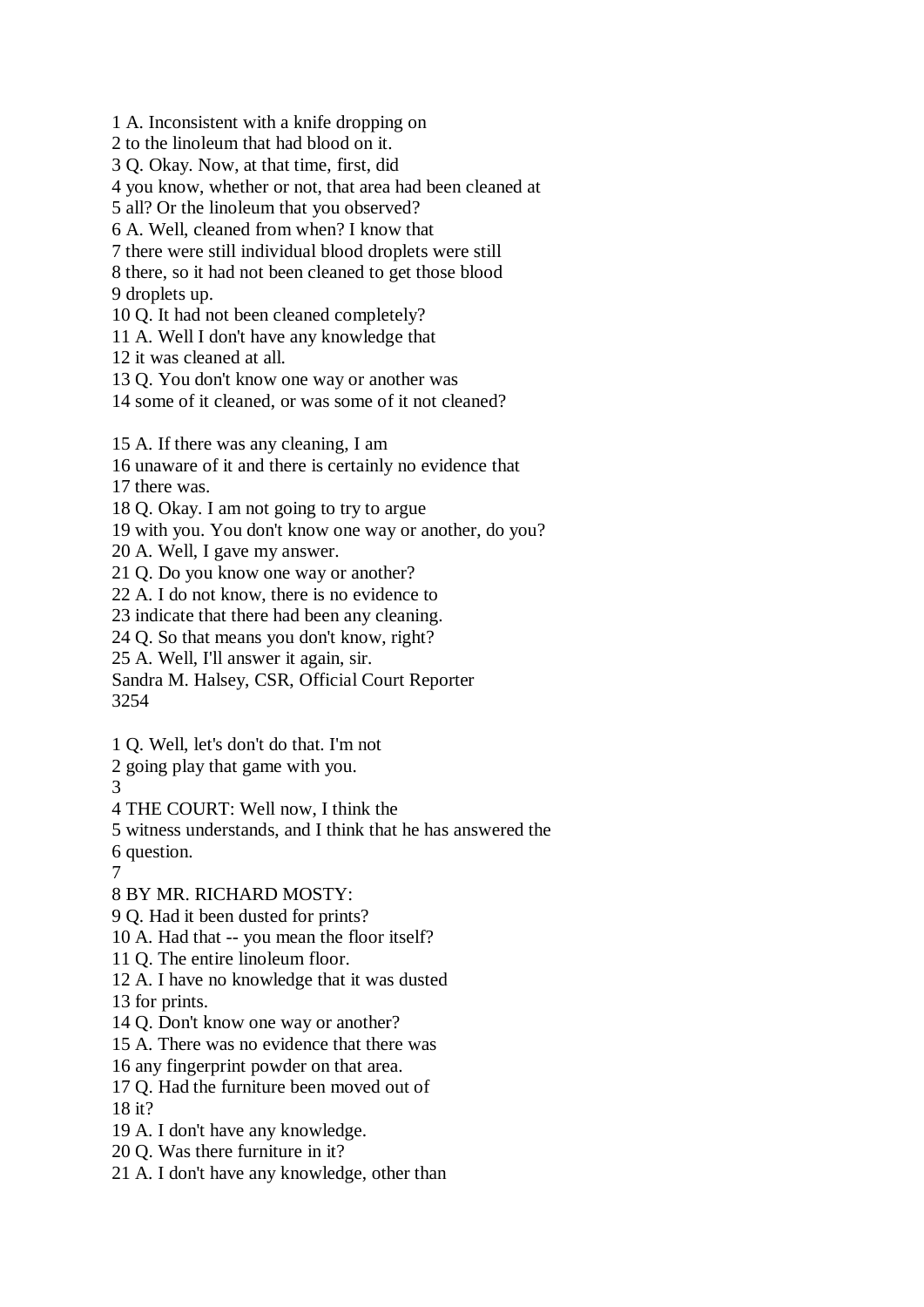22 what the photographs depict. 23 Q. I'm talking about on the day when you 24 were there, on the 26th, was there furniture there in the 25 room? Sandra M. Halsey, CSR, Official Court Reporter 3255 1 A. Oh, I'm sorry. No. 2 Q. Okay. So, if there were furniture in 3 it, at the time of the crime, then that furniture had 4 been moved out? 5 A. That's correct. 6 Q. Okay. And, did you see evidence of 7 some of the blood on the linoleum, having been disturbed 8 at different places? 9 A. Yes, sir. 10 Q. Were you aware, whether or not 11 originally there were or were not rugs in the room? 12 A. In the room itself? 13 Q. Yes? 14 A. I don't have any knowledge of there 15 being rugs in the room, no, sir. 16 Q. One way or another? 17 A. No, sir. 18 Q. Okay. When you were there, there 19 were no rugs? 20 A. That is correct. 21 Q. All right. Now, these experiments 22 that you did, and as I understand this is taking a knife,

23 and dropping it on the linoleum floor?

24 A. Yes, sir.

25 Q. Did you take any notes of that?

Sandra M. Halsey, CSR, Official Court Reporter 3256

1 A. Photographs.

2 Q. Okay. Where are those photographs?

3 May I see them?

4 A. I don't have them.

5 Q. Who took them?

6 A. The Rowlett Police Department.

7 Q. Who has them?

8 A. Either the Rowlett Police Department,

9 or the prosecution I am not sure.

10 Q. You haven't seen them?

11 A. Well, I have not seen them since they

12 have been developed, no, sir.

13 Q. Okay. You don't have those

14 photographs with you?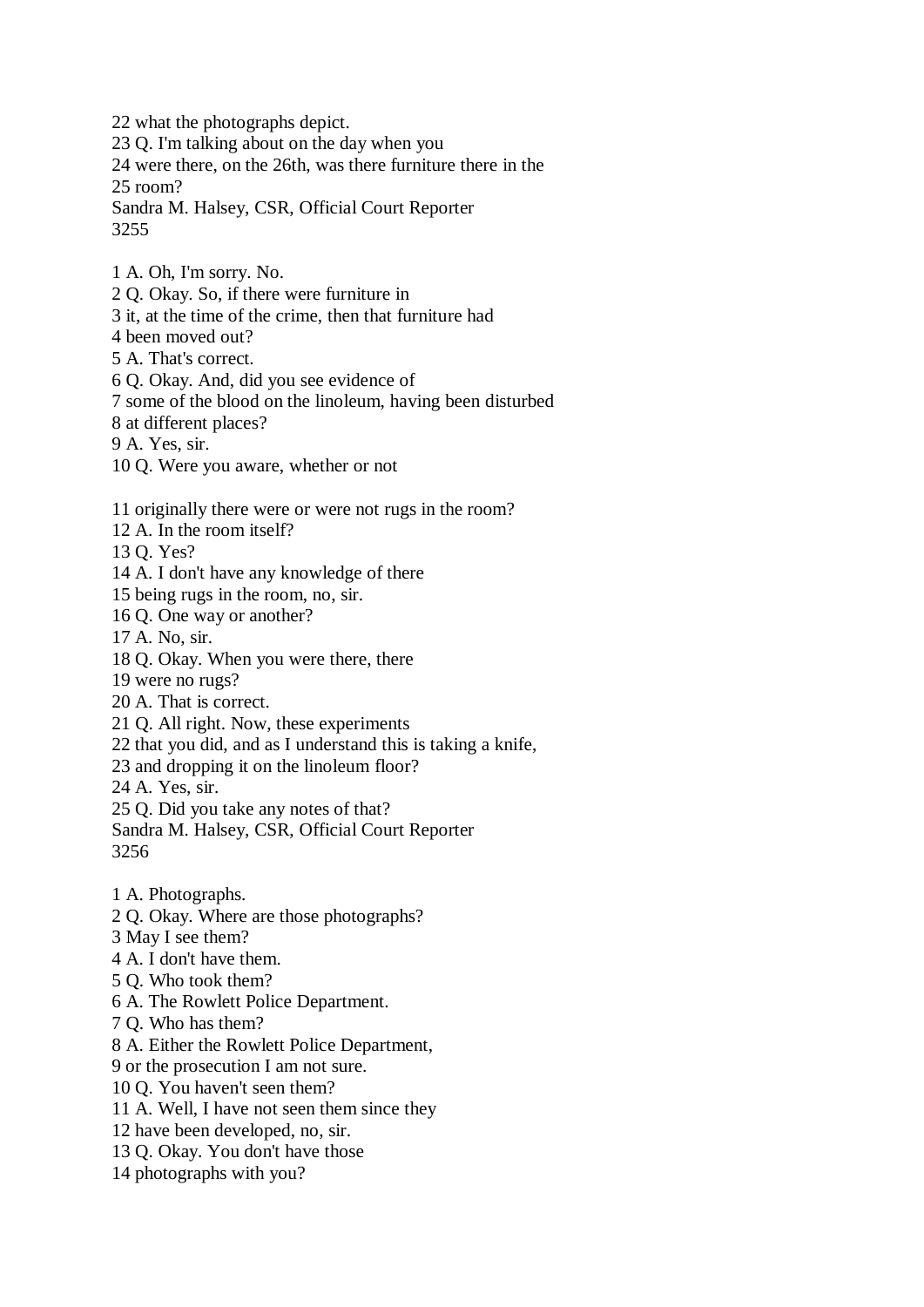15

16 MR. GREG DAVIS: They are back there. 17 MR. RICHARD C. MOSTY: Okay. Can we 18 get them? We are going to need to get into all of this 19 stuff. I was hoping to do it quicker, but I'm not going 20 to be able to. 21 MR. GREG DAVIS: I was under the 22 assumption that these photographs were viewed, when they 23 came up there to my office in December, and looked at all 24 of these photographs. But, yes, if they weren't then I 25 will certainly be happy to bring them all out. Sandra M. Halsey, CSR, Official Court Reporter

3257

1 MR. RICHARD C. MOSTY: Well, I need

2 them very briefly and I will move on to something else

3 while we are getting them, but I need them very briefly

4 to talk to him about this experiment.

5 THE COURT: All right. Let's bring

6 them in.

7 MR. GREG DAVIS: Let me go see if they

8 are back there.

9 MR. RICHARD C. MOSTY: Do you want us

10 to go ahead?

11 MR. GREG DAVIS: You can go ahead.

12 Toby is there.

13

14 BY MR. RICHARD MOSTY:

15 Q. You didn't take any notes of these

16 experiments?

17 A. The only notes taken, was the fact

18 that photographs were taken.

19 Q. Let's try to be clear. I'm talking

20 about you sitting down and saying experiment number 1, 21 you didn't do that, did you?

22 A. I did not. 23 Q. Now, did you document, in your notes, 24 for instance, how much blood you loaded on the knife? 25 A. By weighing it, or any manner? Sandra M. Halsey, CSR, Official Court Reporter 3258

1 Q. Any manner. 2 A. I just simply had the blade covered 3 with blood. 4 Q. Had the blade covered with blood?

5 A. Yes, sir.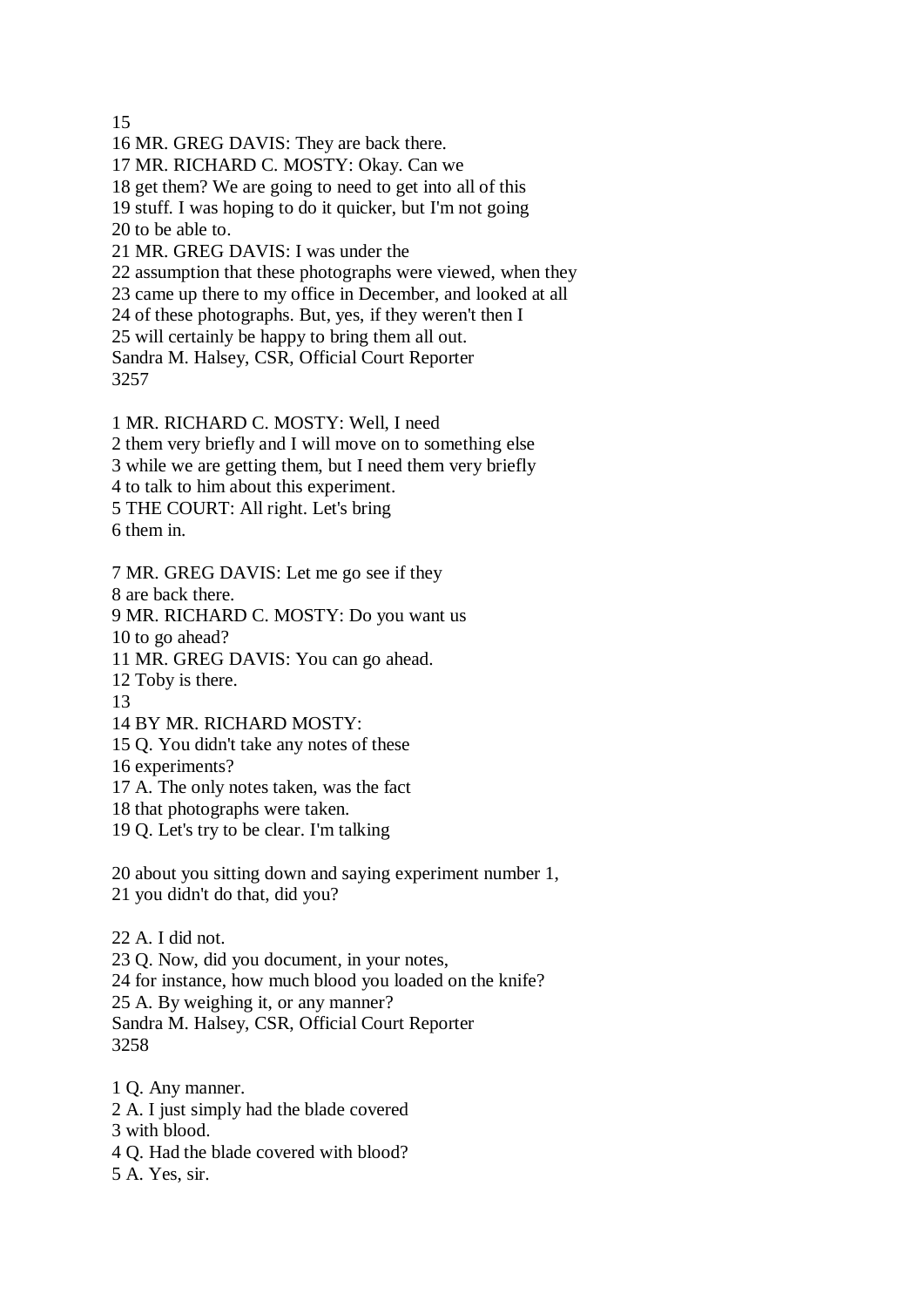6 Q. Okay. And, was it dripping or not 7 dripping? 8 A. It was not dripping in all, with 9 exception of one. 10 Q. Okay. One time you had it dripping? 11 A. Yes, sir. 12 Q. How many experiments did you do? 13 A. Of simply dropping the knife into that 14 area? 15 Q. On to the linoleum, that's all I'm 16 talking about. 17 A. Okay. Well, let me be specific. In 18 multiple areas, in other words, not just there, but on 19 the linoleum in other areas. 20 Q. I'm talking about any linoleum 21 testing, how many times did you drop the knife? 22 A. Approximately eight. 23 Q. Okay. You can't verify that? 24 A. I think we could by looking at all of 25 the photographs. Yes, sir. Sandra M. Halsey, CSR, Official Court Reporter 3259 1 Q. You think you could. Well, you didn't 2 take any notes of anything? 3 A. No, sir. 4 Q. Now, in each time, did you put the 5 knife in both sides in the blood and completely got the 6 knife bloody? 7 A. I did that, and then held the knife up 8 until it ceased dripping blood. 9 Q. You tapped it? 10 A. Until it ceased dripping blood. 11 Q. You held it up, or did you tap it into 12 the pan? 13 A. At various times I probably did both. 14 Q. Okay. 15 A. But the point was that the blood had 16 ceased dripping. 17 Q. Okay. But sometimes you dipped it in 18 the pan before you dropped it, and sometimes you held it 19 over? 20 A. No, sir. 21 Q. Okay. Which did you do? 22 A. I'm not sure I understand your point. 23 Q. Well, you said sometimes you may have 24 tapped it, and sometimes you may not have? 25 A. Yes, sir.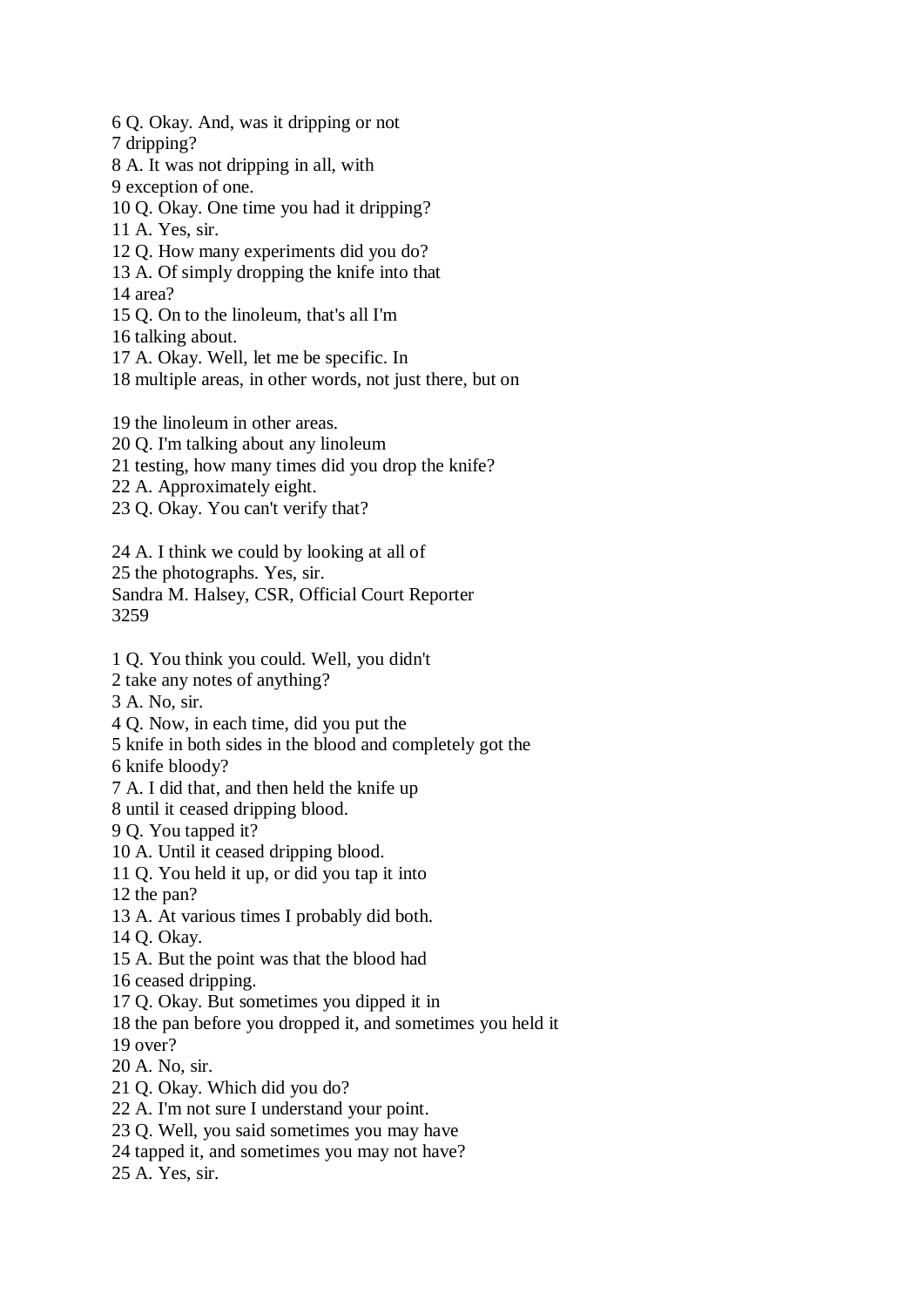Sandra M. Halsey, CSR, Official Court Reporter 3260

1 Q. Okay. Do you know how many times you

2 tapped it in there, before which experiments you tapped

3 it in there, and which you didn't?

4 A. No, sir, because I was always after,

5 each time, the same result, which was the blood to cease 6 dripping.

7 Q. Okay. So you held it up and the blood

8 ceased dripping?

9 A. Yes, sir.

10 Q. Okay. Then what did you do?

11 A. Simply stood and dropped it on to the

12 floor.

13 Q. The first time, how high were you when

14 you dropped it?

15 A. Approximately waist high, each time.

16 Q. Approximately?

17 A. Yes, sir.

18 Q. You didn't verify that, how high that

19 was?

20 A. No, sir.

21 Q. Okay. How high is that?

22 Approximately how high is approximately waist high?

23 A. Well --

24 Q. On you.

25 A. Like that.

Sandra M. Halsey, CSR, Official Court Reporter 3261

1 Q. I presume you are talking about you.

 $\mathcal{D}_{\mathcal{L}}$ 

3 MR. GREG DAVIS: I don't know, I mean,

4 I have just come back in, and I was thinking that this

5 was to test the qualifications of this witness to render 6 a certain opinion.

7 THE COURT: Well, it is --

8 MR. RICHARD MOSTY: Well, there are

9 two phases to it. One is, he is going to testify about 10 these experiments, that are not scientifically valid

11 experiments. That is part of it. And then the second 12 is, then he goes on to say that this is consistent or 13 not. There are two parts to it.

14 THE COURT: Perhaps we could have him 15 describe in narrative form how he did these things, and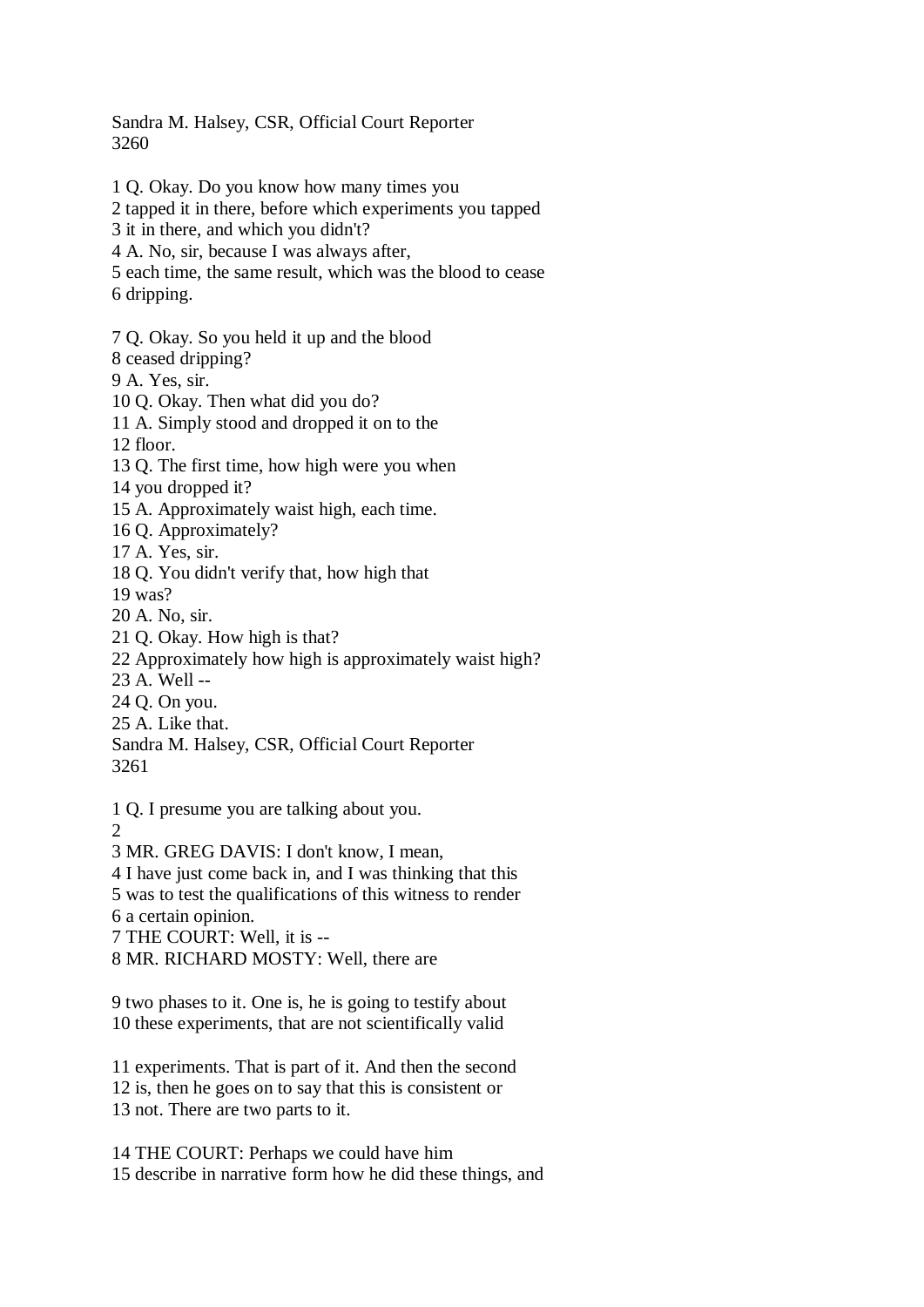16 if you have any questions, just ask about that. Is that

17 satisfactory?

18 MR. RICHARD C. MOSTY: I'll try to do

19 anything that moves things along.

20 THE COURT: Let's move it along. We

21 are not letting you use this for discovery.

22 Now, I'll instruct the witness, do not

23 be evasive in your answers. Answer them straight. They

24 are pretty simple questions. Answer them straight.

25 THE WITNESS: Yes, sir.

Sandra M. Halsey, CSR, Official Court Reporter 3262

1 MR. RICHARD C. MOSTY: Thank you.

 $\mathcal{D}$ 

3 BY MR. RICHARD MOSTY:

4 Q. Of the approximate eight experiments,

5 precisely what did you do?

6 A. Each time, the knife was, or had blood

7 added to both sides, it was held in an upright position,

8 separate from the blood source, the blood was allowed to,

9 for all practical purposes, cease dripping off of the end

10 of the knife blade, as it's held in a vertical position,

11 with the point of the knife blade downward. And then, it

12 was just simply allowed to drop from approximately my

13 waist high on to the floor.

14 Q. Okay.

15 A. And, in order to do this multiple

16 times, you had to move to different areas, so that you

17 were not depositing the knife on to the same area.

18 Q. On each time?

19 A. Yes, sir.

20 Q. Okay. Now, there is no way for me now

21 to go out there, and replicate that experiment, is there? 22

23 MS. SHERRI WALLACE: Judge, we are

24 going to have to object. This is just a discovery

25 hearing, and it is not proper under 705, he's gone beyond

Sandra M. Halsey, CSR, Official Court Reporter

3263

1 the bounds.

2 THE COURT: I understand what you --

3 I'll let him answer -- I don't know what he is going to

4 answer to this question. Go ahead.

5 Let's don't discover. We are trying

6 to get through with this hearing.

7 MS. SHERRI WALLACE: Exactly what we

8 are objecting to.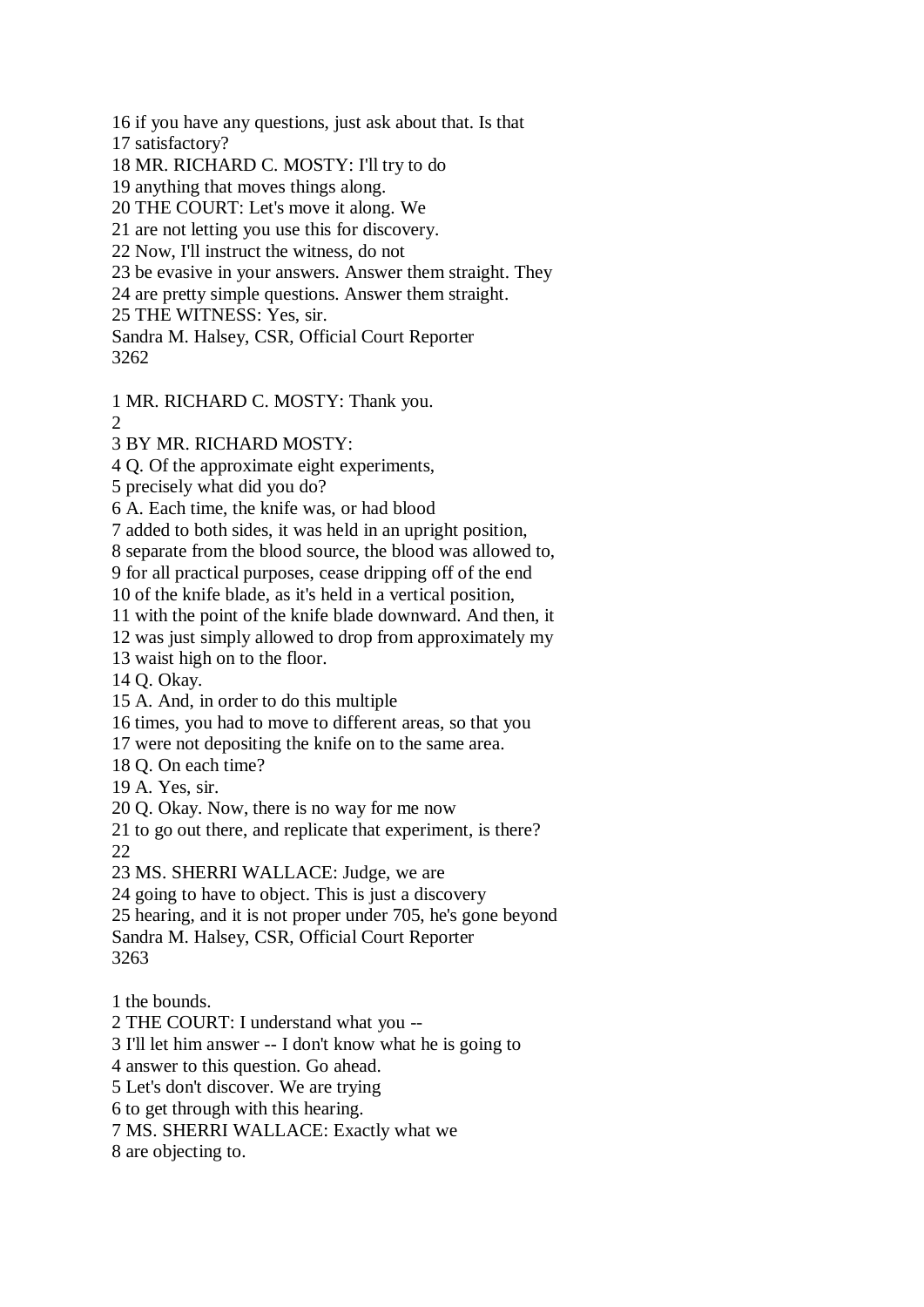9 MR. RICHARD MOSTY: Well, I have got

10 to get this -- this is a Daubert objection, and it is a

12 THE COURT: Well it is a unique area

13 of the law, but it's not a discovery hearing, so let's

14 don't make it that.

 $\overline{\phantom{a}}$ 

15 MR. RICHARD C. MOSTY: And I don't

16 intend for it to be discovery.

17 THE COURT: All right. Fine. I

18 understand what we are doing.

19

20 BY MR. RICHARD MOSTY:

21 Q. In other words, there is no way

22 another scientist can go out there and say, "I'm going to

23 drop this knife precisely from 34 inches"?

24 A. No, sir. But to answer your prior

25 question, if I may.

Sandra M. Halsey, CSR, Official Court Reporter 3264

1 Q. No, you did just answer my prior

2 question.

3 A. Well --

4 Q. My prior question is: There is no way

5 for another scientist to say, precisely the height from

6 which you dropped that?

7 THE WITNESS: Your Honor, may I answer

8 the prior question?

9

10 THE COURT: Well, go ahead and answer

11 it. No. Just answer this and that's enough.

12 I understand where we are going.

13 Let's go.

14

15 BY MR. RICHARD MOSTY:

16 Q. There is no way to identify precisely

17 how high you dropped it?

18 A. For each time, no, sir.

19 Q. Okay. And there is no way to identify

20 that each time you dropped it from precisely the same

21 height?

22 A. That's correct.

23 Q. And there is no way to determine

24 whether each time the knife had the same volume of blood 25 on it?

Sandra M. Halsey, CSR, Official Court Reporter

3265

<sup>11</sup> unique area of the law.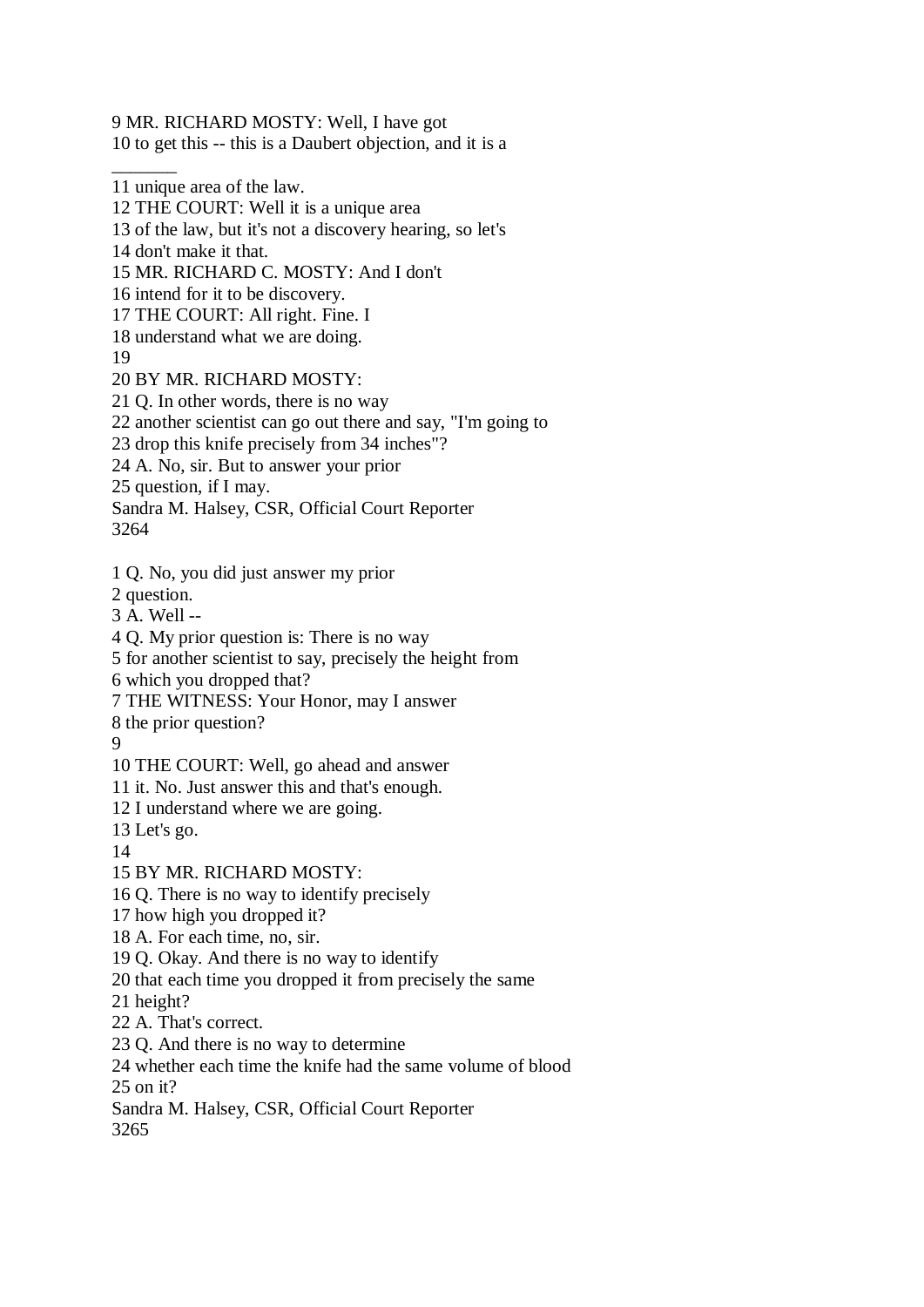1 A. That's correct. 2 Q. And then, the second part of this -- 3 that is the experiment part. 4 Was a photograph taken of each and 5 every experiment or not? 6 A. I cannot answer that. I was not 7 taking the photographs. I believe that most of them were 8 photographed, yes, sir. 9 Q. There is no written protocol that you 10 have, that you could hand to another expert, and say, 11 "This is the exact experiment that I did". 12 A. I disagree with that. 13 Q. There is a written protocol that you 14 have for this experiment? 15 A. I can write a protocol explaining what 16 I did, that Mr. Labor or Epstein could then follow suit 17 to determine whether or not it was consistent or 18 inconsistent, with the dropping of the knife, blood 19 covered, onto the floor. 20 Q. Mr. Bevel, this was simply my 21 question: Is there a written protocol that you have 22 prepared that describes this experiment? 23 A. That is written currently? 24 Q. Yes. 25 A. No, sir. Sandra M. Halsey, CSR, Official Court Reporter 3266 1 Q. Okay. And the second part of that 2 that you say you are going to testify that that is 3 inconsistent with a knife dropping on the floor from 4 waist high, I guess? 5 A. No, sir, not what you stated. I'm not

6 going to state that.

7 Q. What is going to be your -- the sum of

8 your opinion on that?

9 A. That a knife that has blood on it,

10 dropped from approximately waist high on to that floor,

11 will produce stains that are consistent with a knife that

12 has blood on it, falling on to the floor.

13 Q. Okay.

14

15 THE COURT: The Court understands that

16 position. Now let's move on.

17 MR. RICHARD C. MOSTY: Okay.

18

19 BY MR. RICHARD MOSTY:

20 Q. Okay. And, there is no -- there's no

21 additional testing that can be done to independently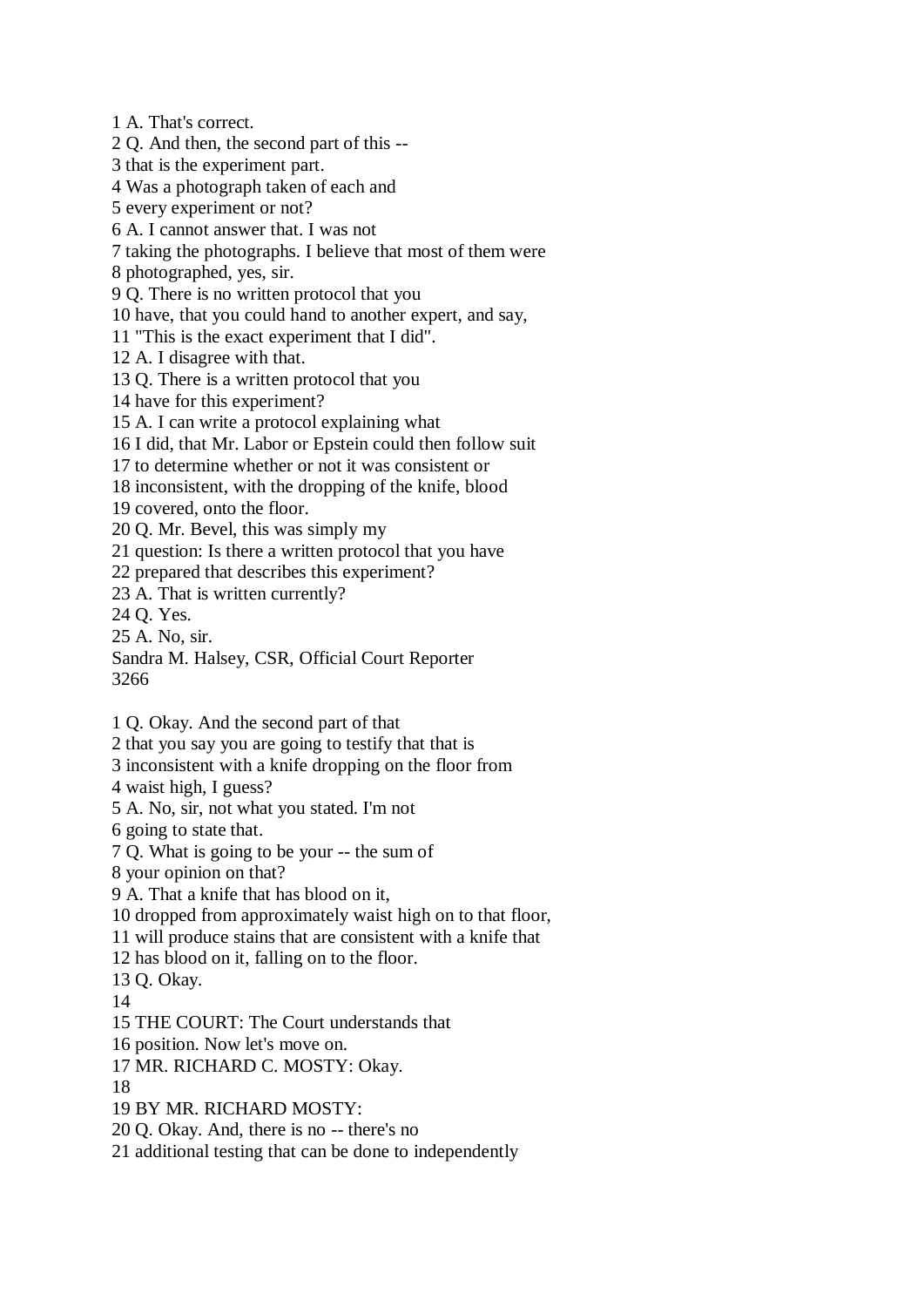22 verify your opinion is there? Other than somebody 23 else -- other than you just doing that? 24 A. Well, somebody else can do exactly 25 what I have described and make a determination in their Sandra M. Halsey, CSR, Official Court Reporter 3267

1 opinion.

2 Q. But there is nothing further beyond

3 that. No additional tests that can be done other than

4 that, to verify the accuracy of what you observed.

5 A. Well I don't know how else you would

6 go about doing it, no, sir, other than that.

7 Q. Now the experiment where you laid the

8 knife on the carpet let's move to that one?

9 A. Yes, sir.

10 Q. Okay. Is that -- did I describe

11 that correctly? What was that experiment?

12 A. Where we did basically --.

13

14 THE COURT: Ms. Wallace, can you have

15 a seat at the counsel table, please?

16 MS. SHERRI WALLACE: I'm sorry, your

17 Honor.

18 THE COURT: Thank you.

19 THE WITNESS: Where we basically did

20 the same thing that we just previously talked about,

21 where the knife, and a --

22 THE COURT: Would you get that book

23 back from her, and bring it back up here right now.

24 MS. SHERRI WALLACE: I'm sorry, Judge.

25 She was sharing it with me.

Sandra M. Halsey, CSR, Official Court Reporter 3268

1 THE COURT: Well, just put it there. 2 MS. SHERRI WALLACE: Yes, sir.

3 THE COURT: Now, let's get on with

4 this hearing.

5 THE WITNESS: Basically, the same

6 thing we just described where the knife had a blood 7 source that was added to it, it was held up to where the 8 blood, for all practical purposes, ceased dripping and

9 then it was just simply laid down, at various times, it 10 was just simply dropped, from approximately waist high 11 again, and then at other times it was actually thrown. 12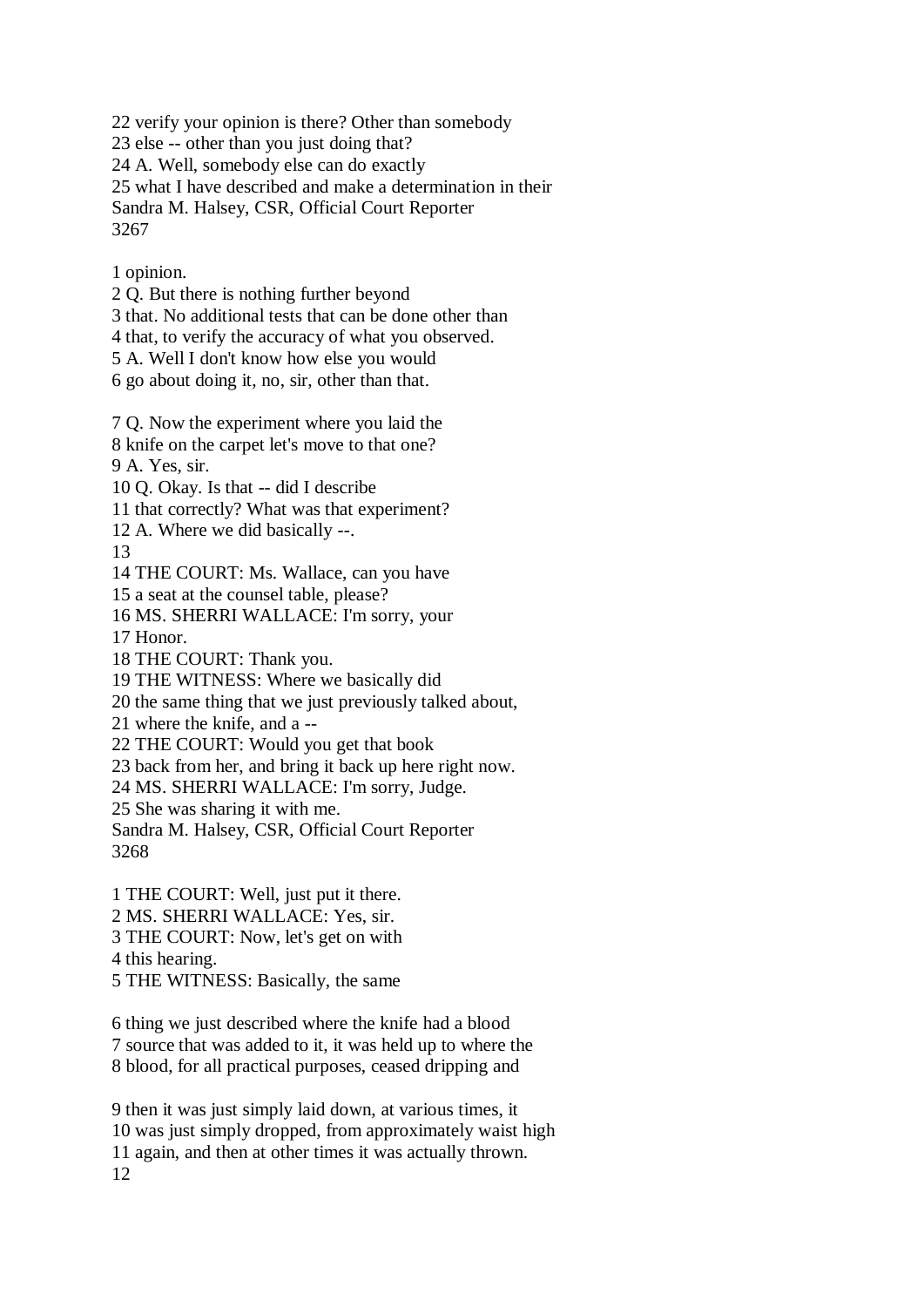13 BY MR. RICHARD MOSTY:

14 Q. Okay. So again, we have the same

15 thing with the waist high, there is no way to identify 16 exactly how high that was. 17 A. To precisely identify that, no, sir. 18 Q. And the times that it was thrown, was 19 it thrown with a hand? I mean, how did you throw it? 20 A. With my hand. 21 Q. Okay. And -- 22 23 THE COURT: Well, isn't it sufficient 24 to say it was thrown, and is there a protocol to that, is 25 that the next question? Sandra M. Halsey, CSR, Official Court Reporter 3269 1 I mean, can we just keep the question 2 in the same line? I understand what you are trying to 3 demonstrate.  $\boldsymbol{\Lambda}$ 5 BY MR. RICHARD C. MOSTY: 6 Q. How many -- how many -- how many times 7 did you toss the knife? 8 A. I would say approximately 5 to 6

9 times, somewhere in that range.

10 Q. Okay. And, again, you cannot be sure

11 of the exact number?

12 A. No, sir, I said approximately 5 to 6.

13 Q. Okay. And you -- of those, how many

14 times was it thrown -- or how many times was it simply

15 dropped from waist high?

16 A. Now, we're talking about two different

17 occurrences here, but just simply dropping again,

18 somewhere in that same range, 5 to 6 times.

19 Q. Okay. Now, what was the first 5 to 6

20 you were describing? Was that the tossing?

21 A. Tossing. They were separate, yes,

22 sir.

23 Q. All right. And, from what height did

24 you toss it?

25 A. Well, it would depend upon when it was

Sandra M. Halsey, CSR, Official Court Reporter 3270

- 1 let go.
- 2 Q. And I cannot reproduce that, can I?
- 3 A. To be exact, no, sir.
- 4 Q. Okay. I could not reproduce -- did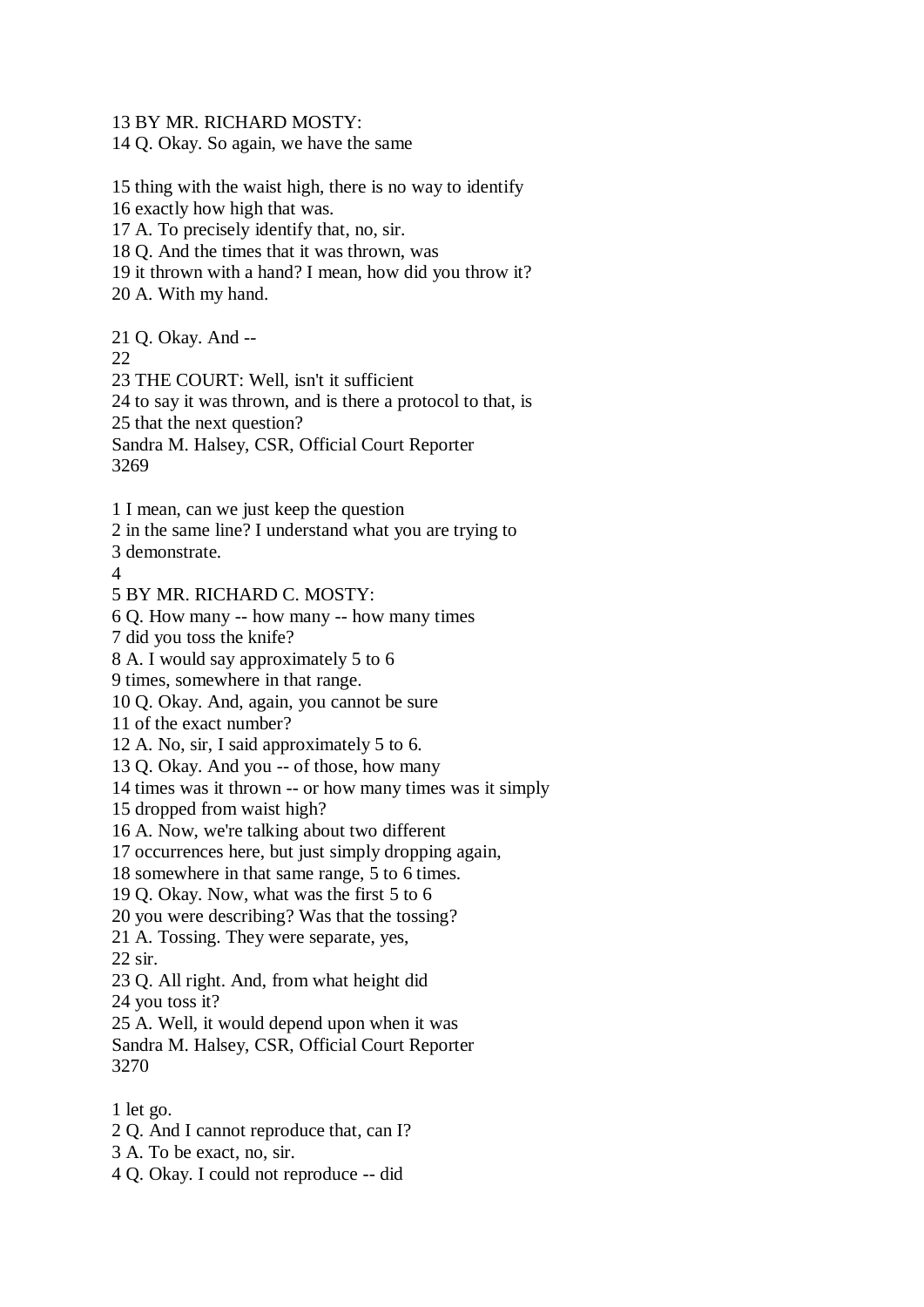5 you toss it under-handed? 6 A. I did it both. 7 Q. Okay. You tossed it over-handed and 8 under-handed? 9 A. Primarily under-handed. 10 Q. Okay. And, there is no way for me, or 11 anyone now, to reproduce how hard you swung your arm when 12 you -- 13 A. No, sir, not precisely. 14 Q. Okay. 15 16 THE COURT: All right. I think we 17 understand. The Court understands that. Can we move on, 18 please? 19 20 BY MR. RICHARD MOSTY: 21 Q. With respect to the expectation of 22 blood on the hand, there is no way of being -- on one 23 hand, not two, is that what Mr. Davis said you were going 24 to testify to? 25 A. I'm not -- Sandra M. Halsey, CSR, Official Court Reporter 3271 1 Q. That you would expect blood to be on 2 one hand -- at least on one hand is that -- am I wrong? 3 A. What are we talking about here? Blood 4 on the hand in reference to what? 5 Q. Of the assailant? 6 A. Okay. I'm sorry, that was the part 7 that I was not clear on. If the assailant is the person 8 who has left the blood that is running on the door, as 9 you exit the utility room. 10 Then, that would certainly be 11 consistent with blood on at least one hand. Now, whether 12 or not that means there is blood on the other hand, I do 13 not know. 14 Q. Okay. On the sock, the statement was 15 that you expect that -- your opinion would be that you 16 would expect to see the defendant's blood rather then the 17 boys? 18 A. That is incorrect. 19 Q. Okay. 20 A. I would expect to see any of their 21 blood on it. I would expect to see more of the mother's 22 blood. I would not testify that I would not expect to 23 see the boys' blood. 24 Q. Okay. And there is no way to

25 independently verify or analyze that statement is there?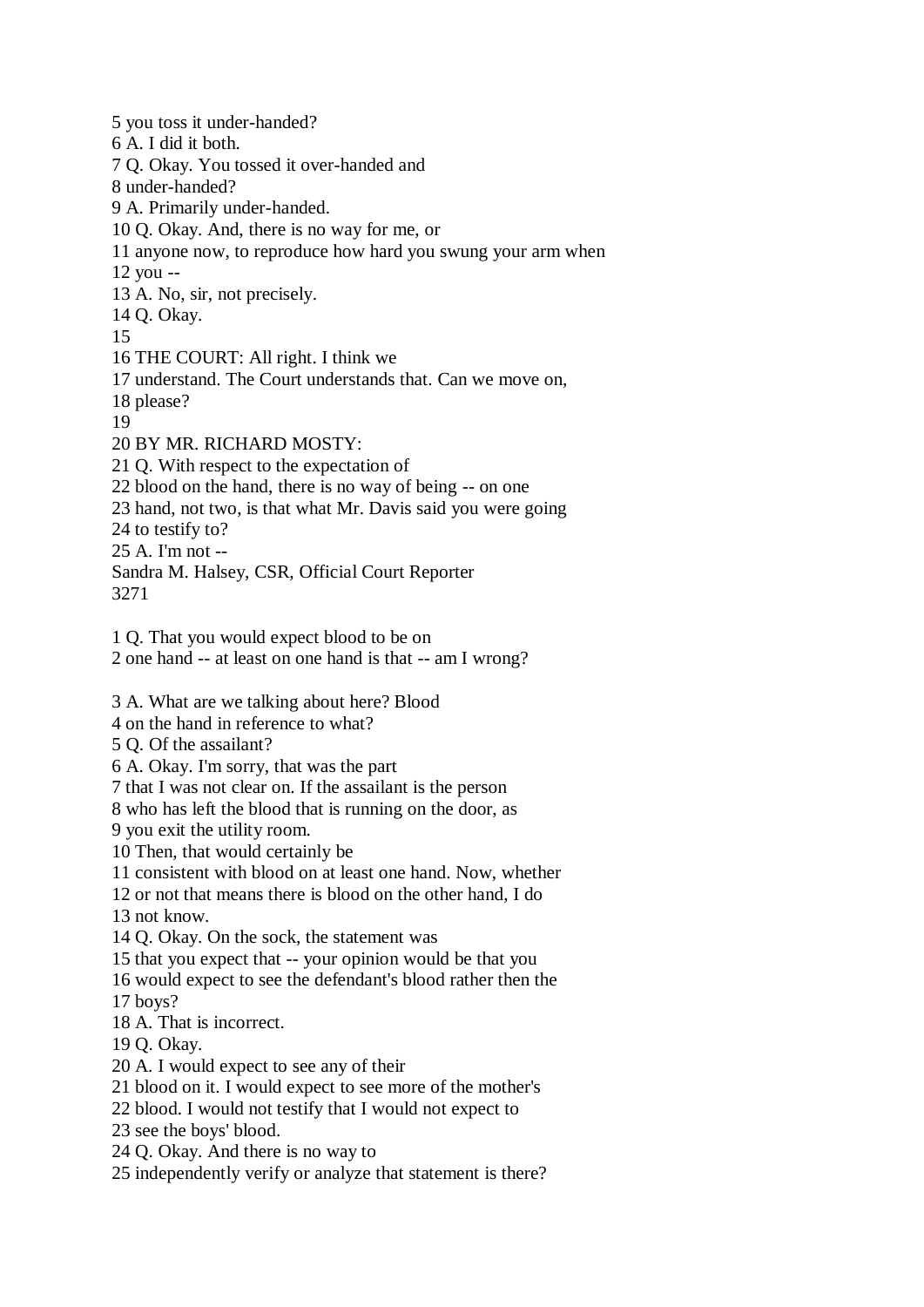Sandra M. Halsey, CSR, Official Court Reporter 3272

1 A. Well -- 2 Q. It is simply your opinion? 3 A. Well, I disagree with your statement. 4 Q. Okay. 5 A. Another person can come in with equal 6 qualifications and do an analysis of the physical 7 evidence and the information that is known, and they can 8 make that their opinion. 9 Q. Okay. But that is what it is. It's 10 an opinion? 11 A. Certainly. 12 Q. Okay. And there is no way to 13 replicate the occurrences that led to that? 14 A. Not precisely, no, sir.

15 Q. And there is no way to conduct any

16 kind of objective test that says that opinion is right,

17 or that opinion is wrong?

18 A. I would have to agree with that.

19 Q. Okay. And, with respect to this, you

20 can't exclude other possibilities, can you? For

21 instance, that only small amounts of the boys' blood is

22 on there. You cannot exclude that as being a reasonable 23 probability?

24 A. I cannot exclude that. I can simply

25 offer my opinion as to what I would expect, based upon Sandra M. Halsey, CSR, Official Court Reporter

3273

1 the story given, the physical evidence that is there, and

2 the type of blood that has been lost. 3 Q. Okay. Now, with respect to the

4 T-shirt are you not going to testify about experiments?

5 MR. GREG DAVIS: I'm sorry?

6 MR. RICHARD C. MOSTY: With respect to

7 cast-off blood and T-shirts, we're not going to testify 8 about experiments?

9 MR. GREG DAVIS: Yes, we will be

10 talking but an experiment that he did with a T-shirt. I

11 think that is the experiment that he talked to you all

12 about.

13 MR. RICHARD C. MOSTY: That's the one

14 that I have got the video of?

15 THE COURT: Well, let's get right on

16 it, and just say what it was, and ask your questions.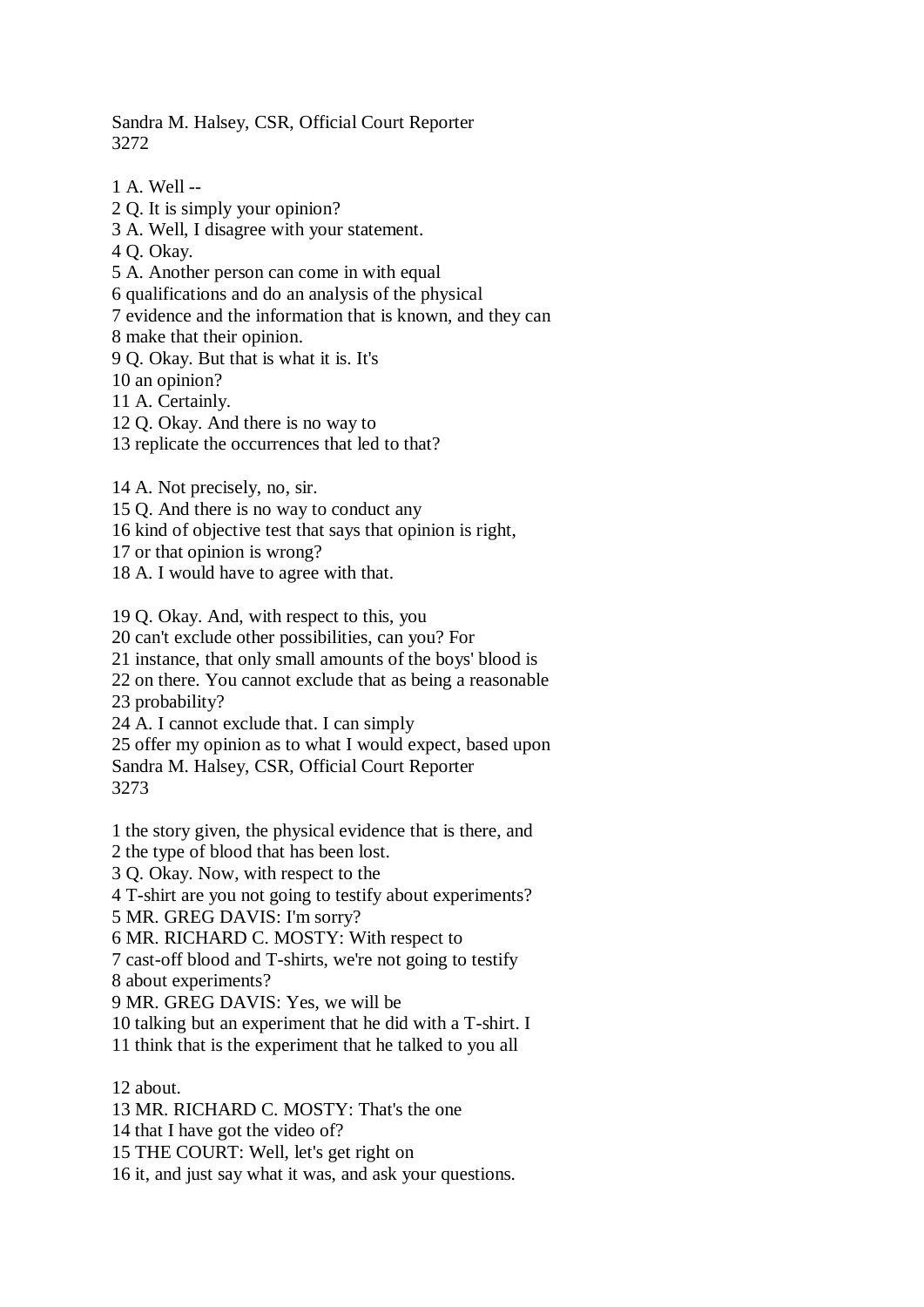17 MR. RICHARD MOSTY: Well, I know what 18 the experiment was, so we don't need to do that. 19 THE COURT: Thank you. Let's move on. 20 21 BY MR. RICHARD C. MOSTY: 22 Q. That experiment was, when you are 23 dipping the blood, and you come up with a motion like 24 this? (demonstrating) 25 A. Yes, sir. Sandra M. Halsey, CSR, Official Court Reporter 3274 1 Q. And the -- that experiment, there is 2 no written protocol for it, is there? 3 A. No, sir. 4 Q. And again, there is no way to identify

5 precisely how much blood is loaded on to that knife?

6 A. Precisely, no, sir.

7 Q. And in that one in fact, sometimes you

8 dipped it in, and then you went, pretty much straight to

9 movement.

10 A. What are you talking about? Are you

11 talking about the tapping?

12 Q. Tapping into the pan?

13 A. Right. Trying to again, cease the

14 dripping.

15 Q. Okay. But every time you are tapping

16 the pan, you are reloading the point, aren't you?

17 A. No sir?

18 Q. You're not?

19 A. No, sir.

20 Q. All right. But there is no way that

21 someone can replicate that motion? Precisely?

22 A. Precisely, no, sir.

23 Q. Okay. And, as a matter of fact, the

24 video that you have, doesn't have -- it can't even tell

25 us how many times you did that motion, does it?

Sandra M. Halsey, CSR, Official Court Reporter 3275

1 A. It can't?

2 Q. Well, not on my copy.

3 A. Well, it's all in the withdrawing --

4 Q. How many times did you do it?

5 A. Well, now you may be referring to the

6 fact that at the end of the video I talked about going to

7 a horizontal --.

8 Q. I'm not there yet.

9 A. Okay.

10 Q. I'm talking about this part?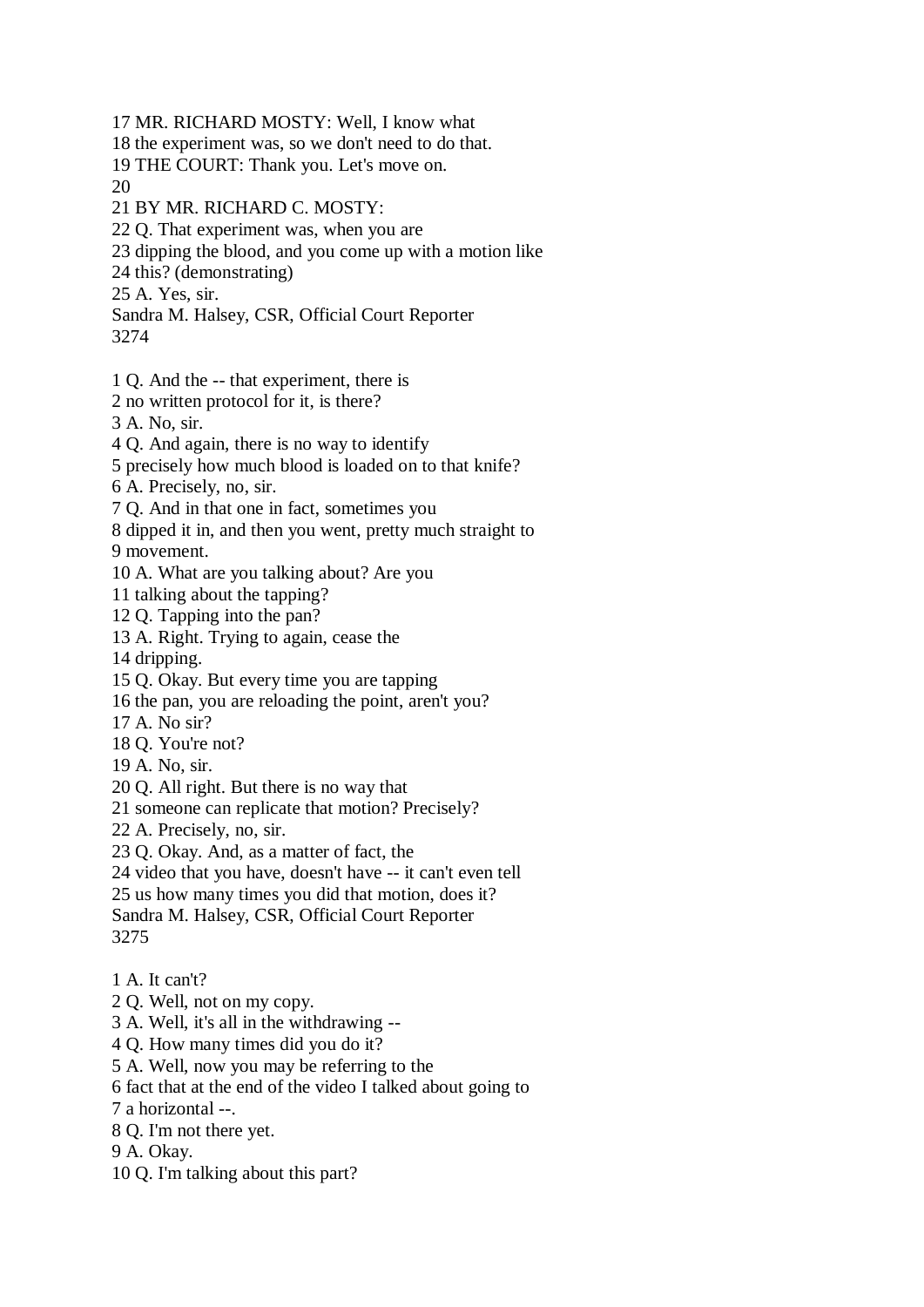11 A. Okay. That documentation, in it's

12 entirety, was simply to show that that is an occurrence

13 that can occur.

14 Q. But you did not document every move

15 like that, did you? On video?

16 A. Not every single move, no, sir.

17 Q. Then, the second part of that is, and

18 on that one, you didn't take any notes of, "I did this, 5

19 times or 8 times or 10 times"?

20 A. No, sir.

21 Q. Okay. And, then in the second part of

22 the video, the camera broke?

23 A. For the very last stage, the camera

24 broke, but I do have the T-shirt that I can show you,

25 that was done at that particular point, so I mean it is

Sandra M. Halsey, CSR, Official Court Reporter

3276

1 here.

2 Q. So, but as far as some other person

3 being able to look at that, and say this is what Mr.

4 Bevel did, and I will try to replicate it on the video,

5 that video doesn't exist for the second part of that

6 experiment.

7 A. For one occurrence that is correct.

8 Q. Okay. And then, let me try to focus

9 here. You were going to testify about what you have

10 described as cast-offs on the -- can I say right front

11 shoulder?

12 A. You can.

13 Q. Okay. What about cast-offs on the

14 left front shoulder?

15 A. There are some stains over there that

16 could have come from cast-off, or spatter, given the size

17 and location as to where it is.

18 Q. Okay. But it was only mentioned the

19 right shoulder, and that is the only one that you are

20 going to testify about that it is consistent with?

21 A. As far as coming off of the knife?

22 Q. Yes?

23 A. In that particular movement?

24 Q. Yes.

25 A. Yes, sir.

Sandra M. Halsey, CSR, Official Court Reporter 3277

1 Q. Okay. And, with respect to that,

2 whether or not it's consistent or not consistent you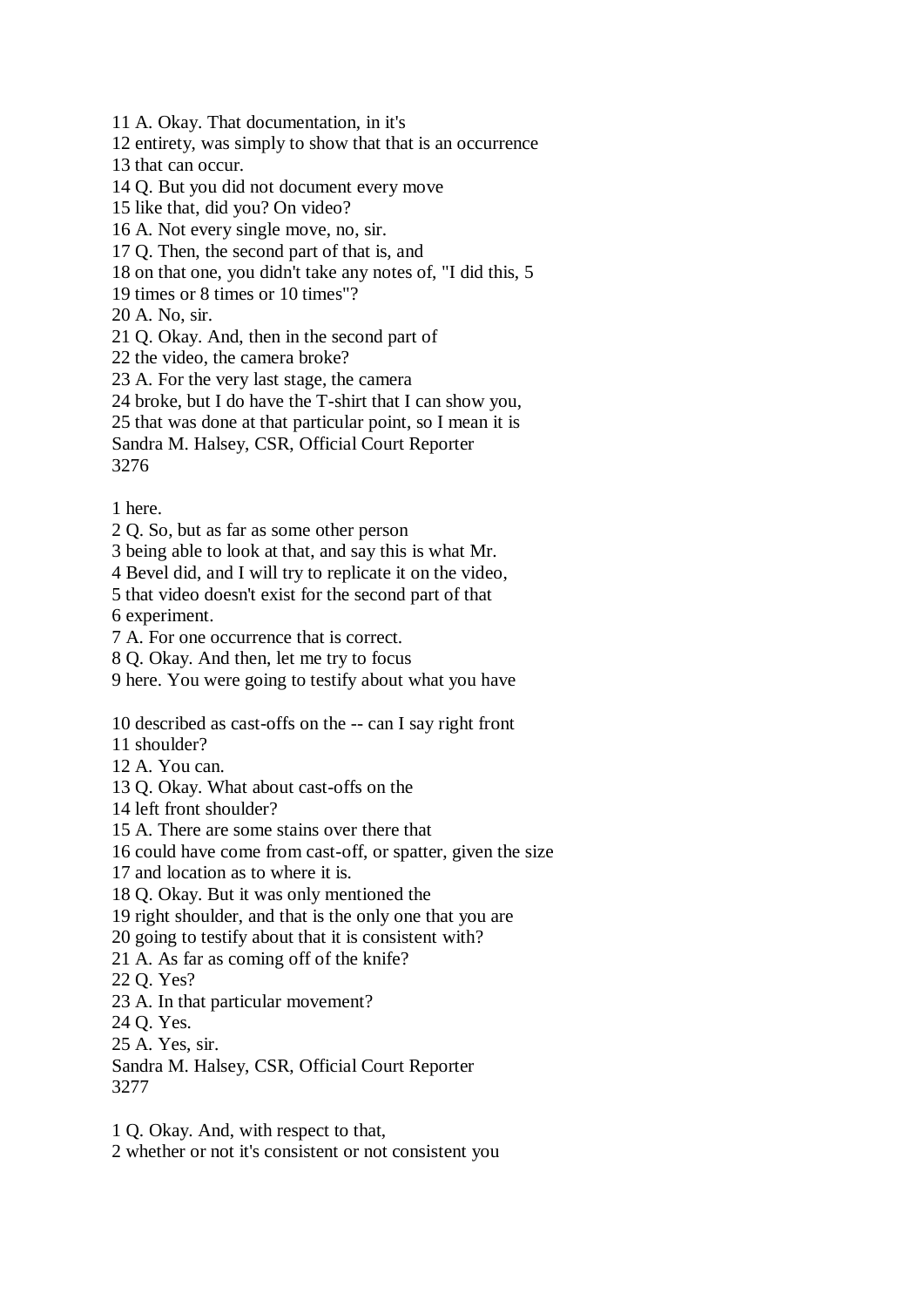3 can't exclude other possibilities for that cast-off, can 4 you? 5 A. Not exclusively, no, sir. 6 7 THE COURT: Okay. Anything else? Is 8 that it, Mr. Mosty?  $\overline{Q}$ 10 BY MR. RICHARD MOSTY: 11 Q. With respect to the statements about, 12 that certain items are consistent with someone leaning 13 over the victims, stabbing, those are going to be things 14 that, again you can -- that you might say are consistent, 15 but you cannot exclude other possibilities, or other ways 16 that those blood stains could have gotten on the back? 17 A. With complete certainty, I cannot 18 exclude the other possibilities. 19 Q. Okay. And then all you can ever 20 really say about those cast-offs is, that, something is 21 consistent, or maybe there is a probability of it? 22 A. Yes, sir. 23 Q. Okay. 24 25 THE COURT: That's it for the purpose Sandra M. Halsey, CSR, Official Court Reporter 3278 1 of the hearing? 2 MR. JOHN HAGLER: As far as our Voir 3 Dire examination, your Honor. 4 THE COURT: As far as the hearing is 5 concerned? 6 MR. JOHN HAGLER: We would like to 7 make some objections, your Honor. 8 THE COURT: Well, please make them. I 9 think the Court understands what you want to object to, 10 so let's get on with it 11 MR. JOHN HAGLER: I'll be very brief, 12 your Honor. 13 THE COURT: Thank you 14 MR. JOHN HAGLER: Your Honor, again, 15 we would submit that the State has failed to satisfy 16 their burden of proof under Daubert and Robinson. That \_\_\_\_\_\_\_ \_\_\_\_\_\_\_\_ 17 the most that we have heard, is opinion testimony, not

<sup>18</sup> based on a valid scientific theory of principles.

<sup>19</sup> His opinions are no more than what the

<sup>20</sup> jurors themselves could conclude. They are not based

<sup>21</sup> on -- there is no reliance on the valid scientific

<sup>22</sup> principle or theory.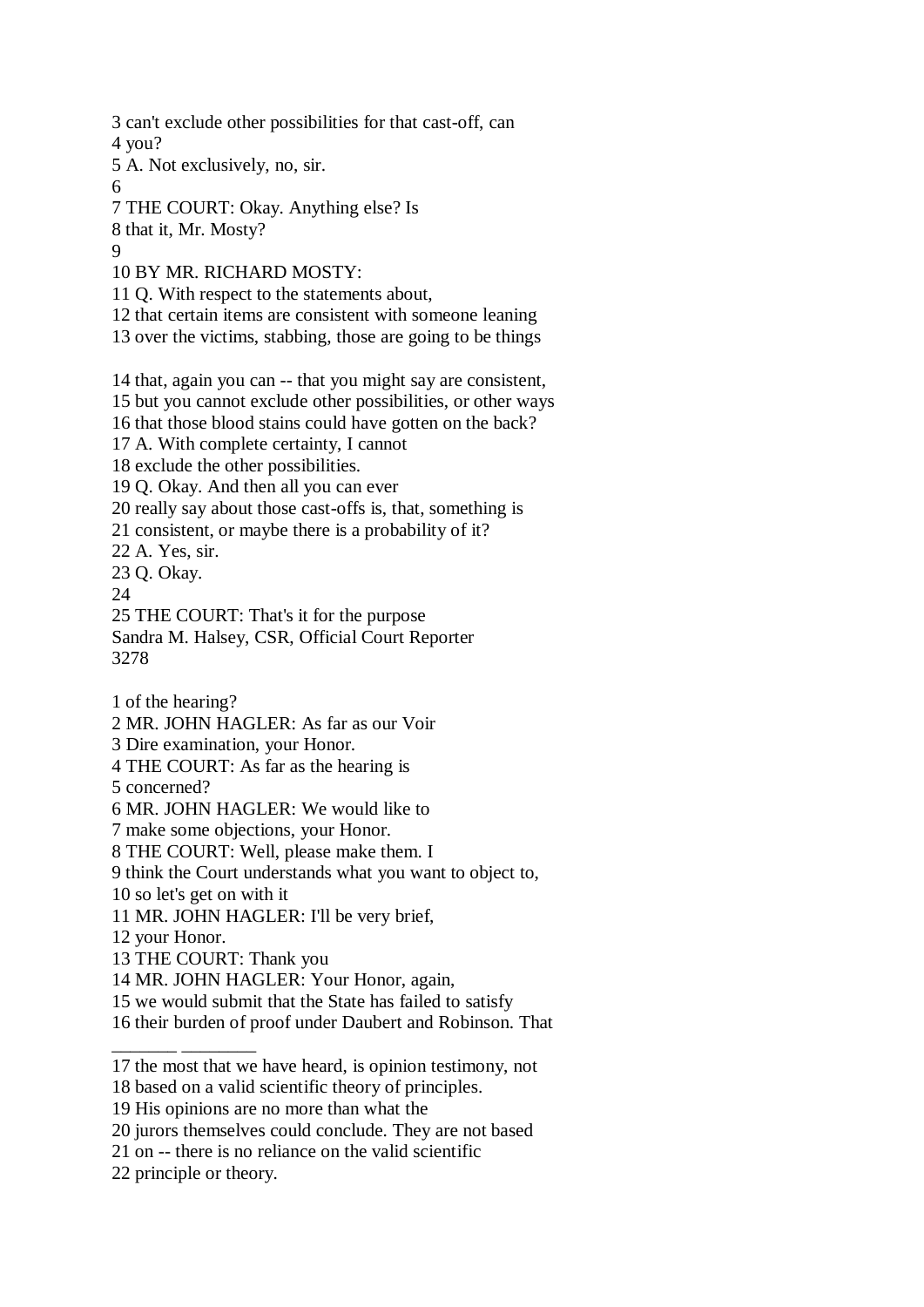23 As far as the T-shirt, your Honor,

24 again, we have already objected on the fact that it's 25 going to be based on the evidence that has been Sandra M. Halsey, CSR, Official Court Reporter 3279

1 contaminated, and no showing of the chain of custody.

2 Therefore, this testimony is not

3 scientifically based on a valid -- on a valid evidentiary 4 basis.

5 Your Honor, in particular, there are

6 areas where there has been no showing that his opinion 7 testimony, personal opinion testimony, is based on a

8 theory that could allow him to testify, as to how the 9 assailant was positioned, how the knife was used, how it 10 was raised and how the victim was stabbed. There has 11 been no showing of that. 12 Likewise, the same thing goes -- or is 13 true, with the fact that there is no basis for his 14 opinion, as to whether or not the knife was thrown or not 15 thrown on the floor. 16 And finally, your Honor, as far as the 17 areas about whether or not the intruder should have blood 18 on his hands; or whether or not the sock should have had 19 more of the defendant's blood or the individual's blood 20 on the sock, that is simply no more than his personal 21 opinion, and he is being presented as an expert witness, 22 and certainly the jury is going to take into account his 23 credentials, and we would submit that it is going to be 24 confusing and misleading to the jury, and we further say 25 that his testimony is not admissible under section 702, Sandra M. Halsey, CSR, Official Court Reporter 3280 1 703 and 705.

 $\mathcal{D}$ 3 THE COURT: All right. 4 MR. RICHARD C. MOSTY: May I ask one 5 question on voir dire? 6 THE COURT: One question. 7 8 9 VOIR DIRE (Continued) 10 11 BY MR. RICHARD MOSTY: 12 Q. There is no academy that -- or 13 certificate that you can obtain to determine how much 14 blood somebody gets on them when they stab someone; is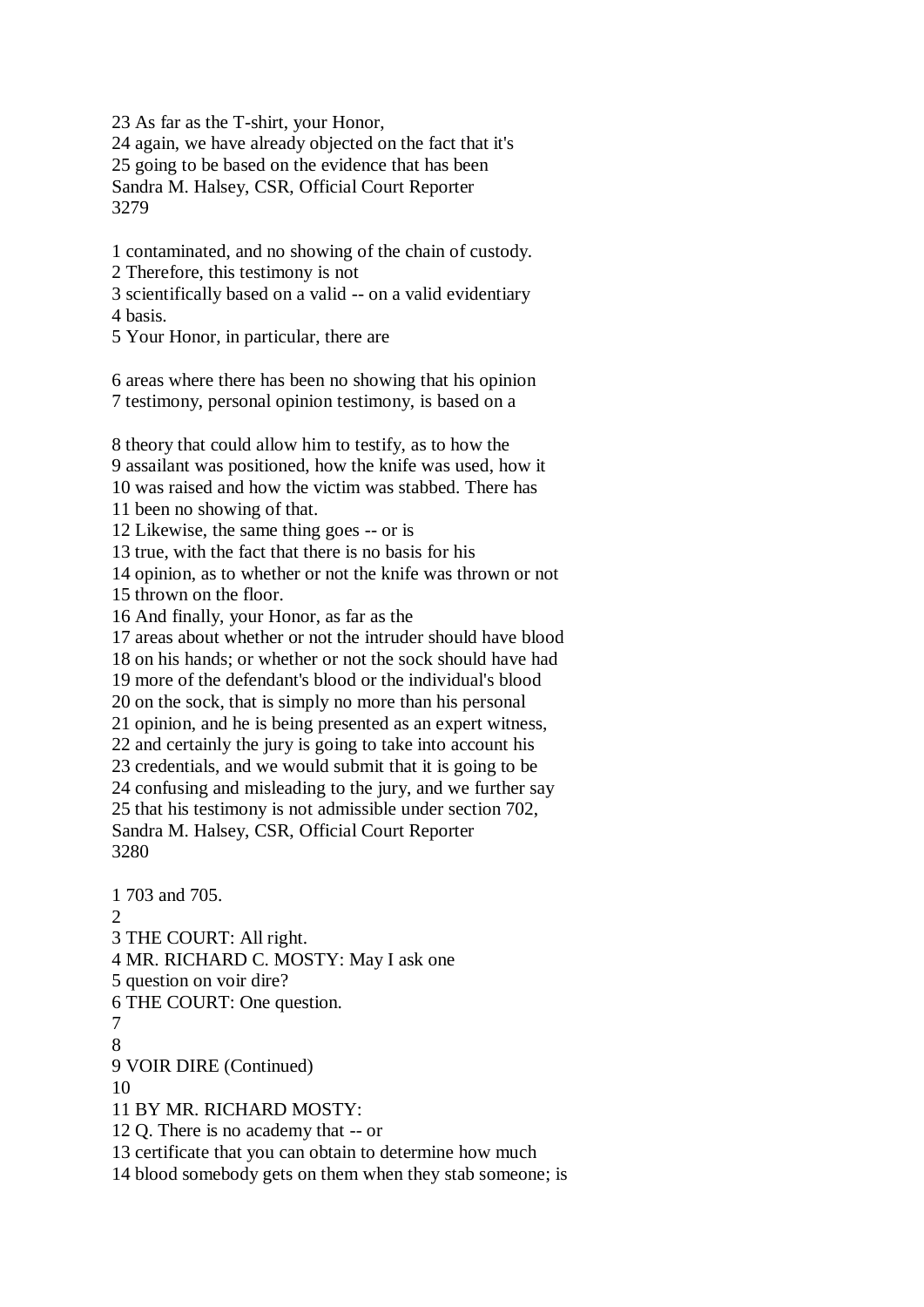15 there? 16 A. No, sir. 17

18 MR. JOHN HAGLER: One more objection, 19 Your Honor. 20 THE COURT: One more objection. 21 MR. JOHN HAGLER: Your Honor, we are 22 fully aware, that Rule 704 allows an expert, a validly, 23 qualified expert to give an opinion, on such an issue, 24 but the fact of the matter is, in this case, with the sum

25 total of his opinions, it's more than simply an opinion Sandra M. Halsey, CSR, Official Court Reporter 3281

1 as to an ultimate issue, it is simply an opinion as to 2 the defendant's ultimate guilt, and therefore, we would 3 urge that the total -- the sum total of his opinion 4 testimony before the jury, would constitute a violation 5 of the defendant's due process of rights. 6 THE COURT: Thank you 7 MR. RICHARD C. MOSTY: And I would

8 just like to be real clear about one thing.

9 I am not objecting to testimony, for

10 instance, about what a cast-off is, or what,

11 directionality is, or those things that are related to

12 physical properties, of blood in flight, and blood, how

13 it hits, as to, you know, angle of impact, or whatever

14 those -- that is not our objections.

15 Our objection is to the experiments,

16 and the opinions or the conclusions that are drawn from

17 those areas, which I believe, do have a scientific basis.

18 THE COURT: Thank you. Is that it?

19 MR. JOHN HAGLER: Yes, sir.

20 THE COURT: All right. The defense

21 objections are overruled. The Court feels that in view 22 of this expert's knowledge and experience, that this 23 testimony is admissible, because it may assist the jury 24 in reaching a just verdict in this case. And, I think 25 that will satisfy the 401 and 403 balancing test. Sandra M. Halsey, CSR, Official Court Reporter 3282

1 Too, the probative value far out

2 weighs any prejudicial effect for the reasons stated.

3 That having been done, let's bring the

4 jury in. We have 35 minutes left.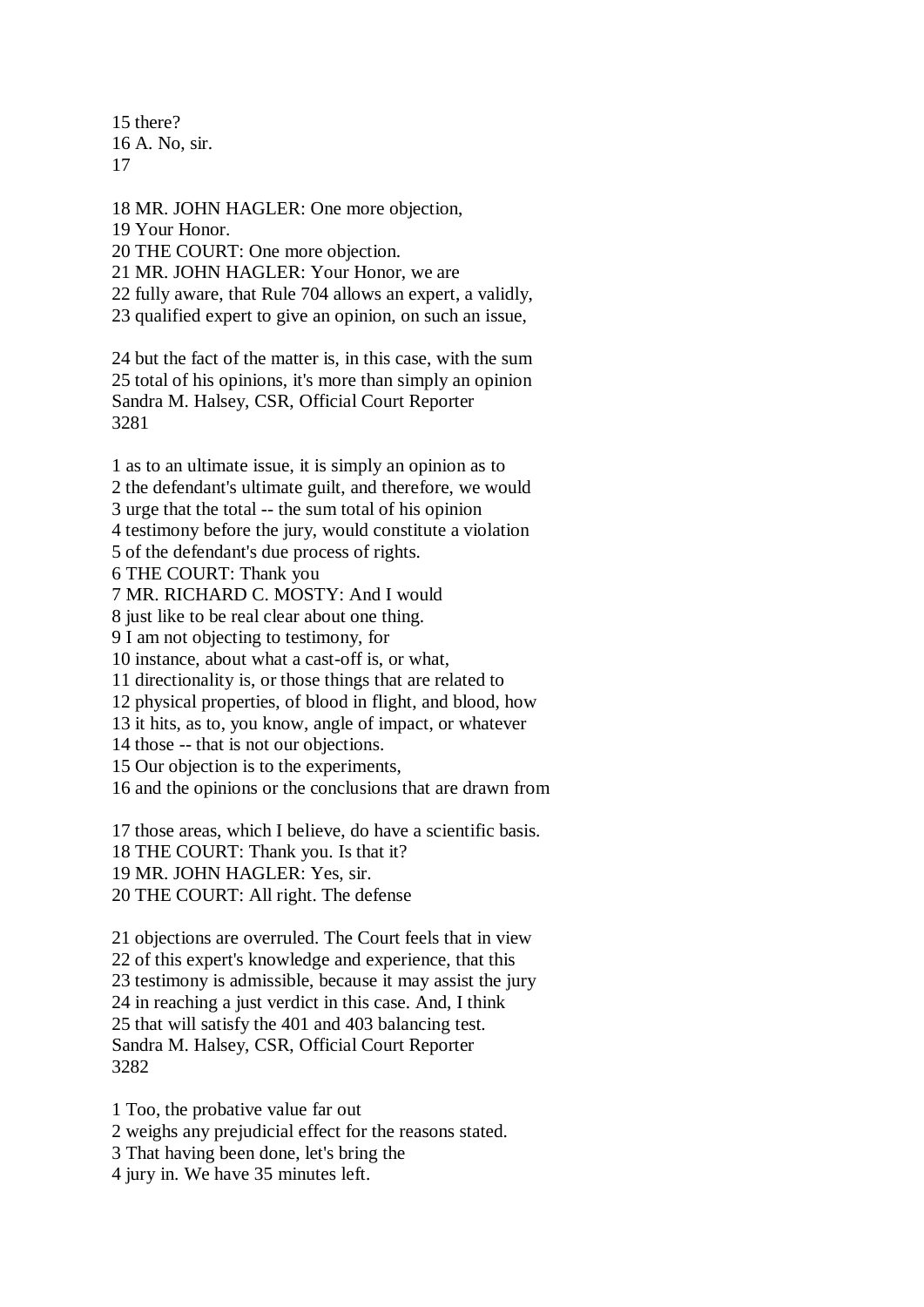5 6 7 (Whereupon, the jury

8 Was returned to the 9 Courtroom, and the 10 Proceedings were

11 Resumed on the record,

- 12 In open court, in the 13 Presence and hearing
- 14 Of the defendant,

15 As follows:)

16

17 THE COURT: All right.

18 MR. JOHN HAGLER: Could the record 19 reflect a running objection, your Honor? 20 THE COURT: Oh, yes, by all means. 21 All right. Let the record 22 reflect that all parties at the trial are present and the 23 jury is seated. 24 Mr. Davis. 25 Sandra M. Halsey, CSR, Official Court Reporter 3283

1 DIRECT EXAMINATION (Resumed) 2

3 BY MR. GREG DAVIS:

4 Q. Mr. Bevel, I believe I just asked you

5 if you went out there to the residence on November 26th.

6 Did you actually go into the utility room?

7 A. Yes, sir, I did.

8 Q. Did you have a chance to look at the

9 flooring there?

10 A. Yes, sir, I did.

11 Q. What was the appearance of the utility

12 room floor there on November 26th?

13 A. There was, well, the furniture that

14 previously had been there was not still in place. Some

15 of the items, for example, in the photographs, such as a

16 cap and some other items were no longer in place. So it

17 is basically a bare room.

18 The floor was still consistent with

19 the tile that was shown in the photograph. And that is

20 basically it.

21 Q. All right. Did it appear to you that

22 the same linoleum flooring shown here in 38-A through D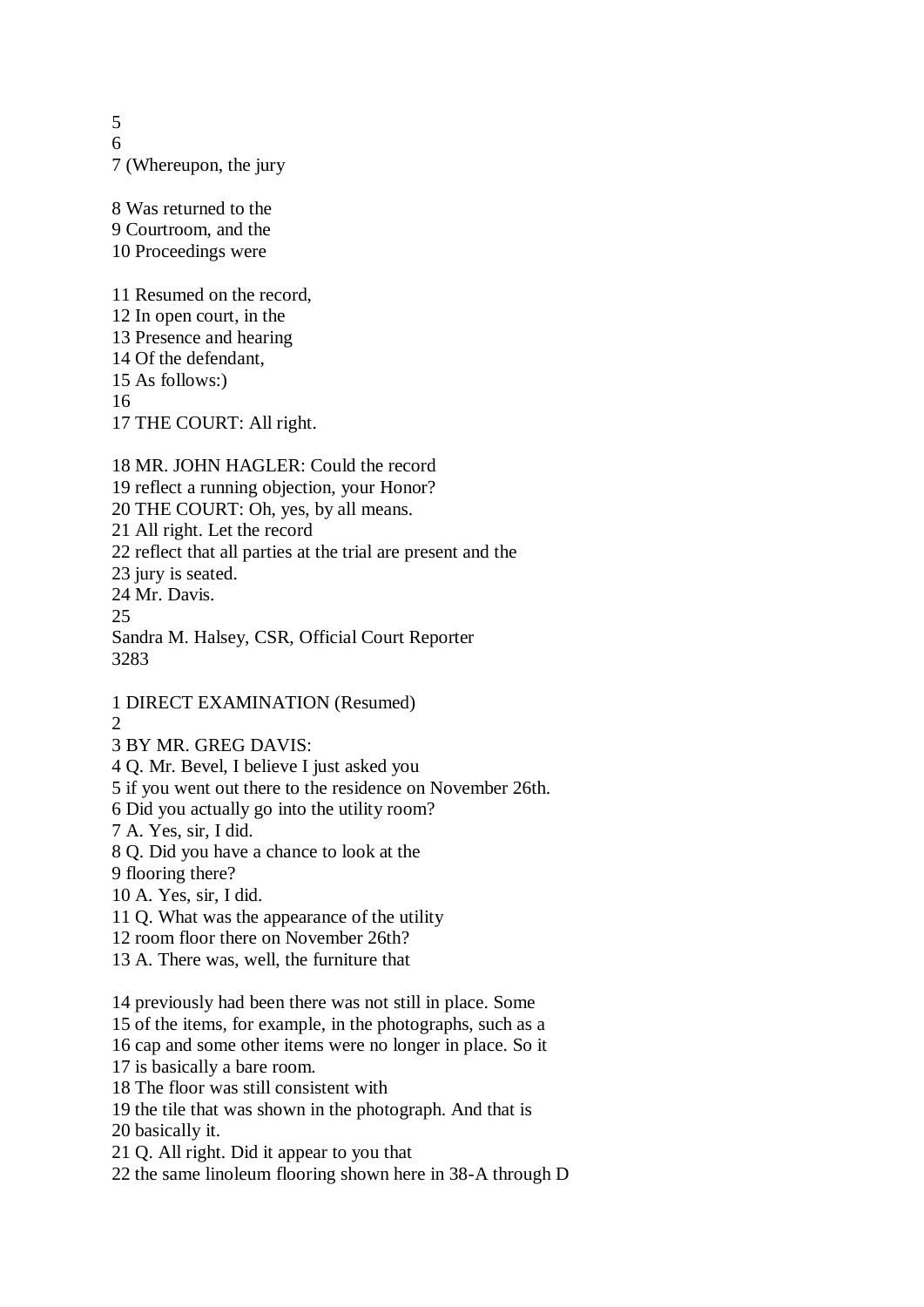23 was still present and on the floor on November 26th, 24 1996? 25 A. Yes, sir. Sandra M. Halsey, CSR, Official Court Reporter 3284

1 Q. Now, when you went out there that day, 2 sir, did you have in your possession State's Exhibit 67? 3 A. Yes, sir. 4 Q. All right. And, when you went into

5 the utility room floor (sic), did you do some testing 6 inside the utility room, sir?

7 A. I did, sir.

8 Q. All right. Can you describe for the

9 jury, the type of testing that you did inside of that

10 utility room that day in November?

11 A. Yes. I took whole human blood, and

12 insured that the knife blade on both sides was covered in

13 blood, and then I simply held it in an upright manner

14 over the container that held the blood, allowing the

15 blood to run down until it stopped dripping off of the

16 pointed end of the knife.

17 At that point from approximately

18 waist-high, I just simply dropped the knife onto the 19 floor.

20 Q. Okay. What were you attempting to do

21 in those tests?

22 A. To, again, as a cause and effect, if

23 there is a knife that has blood on it and it's dropped,

24 again, from approximately waist-high, what sort of

25 bloodstains would result from that occurrence. That is Sandra M. Halsey, CSR, Official Court Reporter

3285

1 what I was looking for, was the bloodstains that may 2 result.

3 Q. Okay. With the Court's permission,

4 Mr. Bevel, would you please step down here in front of 5 the jury?

6

7 THE COURT: Yes, go ahead.

8

9 (Whereupon, the witness

10 stepped down from the

11 witness box, and approached

12 The jury rail, for the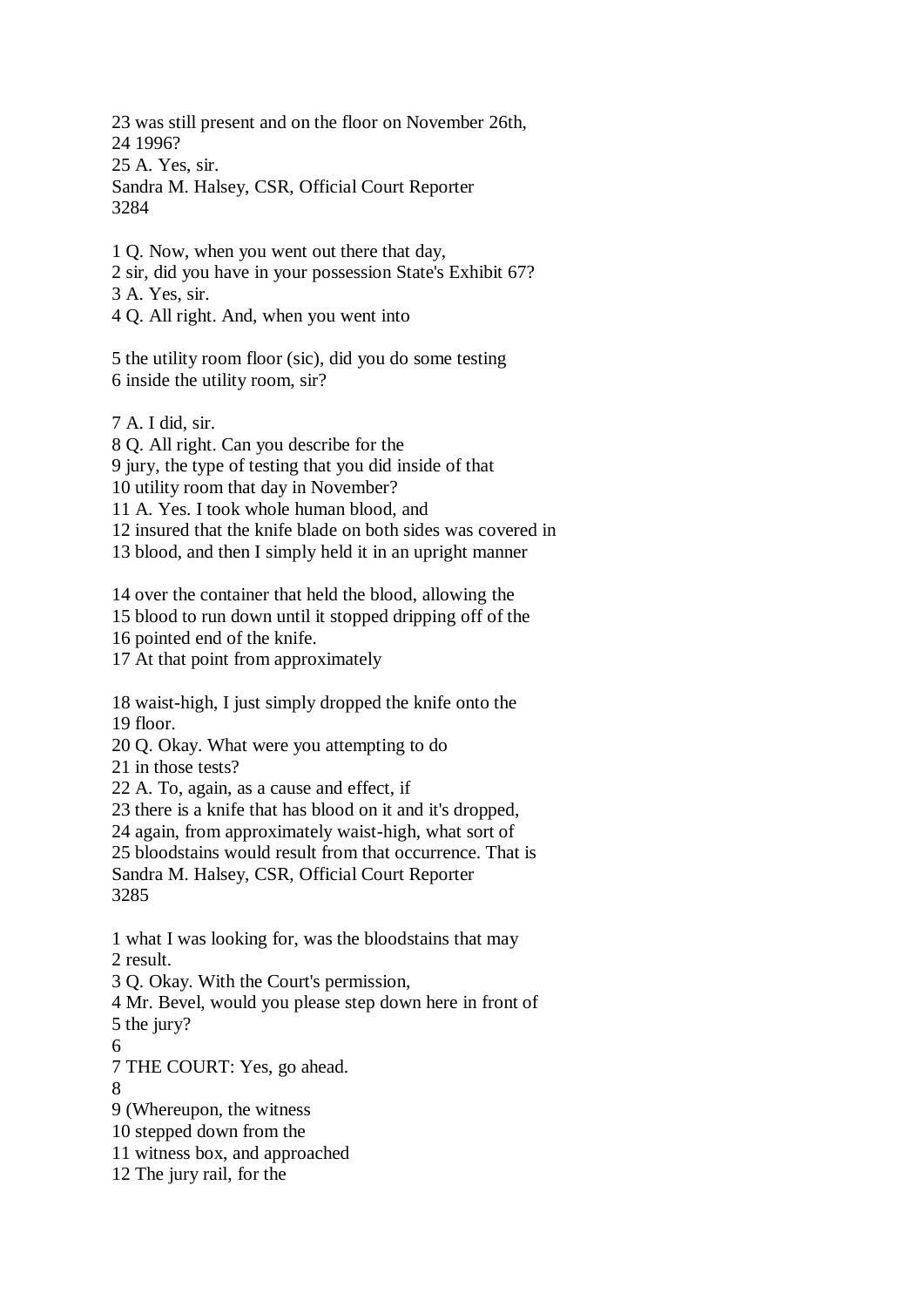13 purpose of further describing 14 the exhibit to the jury.) 15 16 BY MR. GREG DAVIS: 17 Q. Now, taking State's Exhibit No. 67,

18 can you demonstrate here on this carpeted floor the types 19 of movements that you did during your test on November 20 26, '96?

21 A. Yes.

22 Q. How did you perform that test?

23 A. Okay. The first thing that I did was

24 to simply kneel down in order to get the whole human 25 blood on both sides of the knife, and I had a container

Sandra M. Halsey, CSR, Official Court Reporter

3286

1 that held the whole human blood. Then I held the knife

2 just simply in this fashion, (demonstrating), to where

3 the blood coming down to the point ceased dripping.

4 At that point I just simply stood up

5 and turned away from where the container was and then 6 just simply dropped it.

7 Q. Okay. Now, the record would reflect

8 the knife -- when you dropped it, you dropped it from

9 about waist-high; is that right?

10 A. Approximately my waist, yes, sir.

11 Q. Okay. When you dropped it, did the

12 knife appear to bounce off of the carpet and then land in

13 a second location?

14 A. It did.

15 Q. All right. What did the knife do when

16 you dropped it on the linoleum out there at 5801 Eagle

17 Drive? Was it a similar type motion as we saw here

18 today?

19 A. Each and every time it bounced, yes,

20 sir.

21 Q. Okay. So it would actually fall and

22 then it would move to a -- and actually rest in another

23 location; is that right?

24 A. It would rest in an area other than

25 the first location that it impacted.

Sandra M. Halsey, CSR, Official Court Reporter 3287

1 Q. All right. Approximately how many

2 times did you perform those tests out there?

3 A. In that area as well as some other

4 areas, again approximately, that particular drop, 8 to 10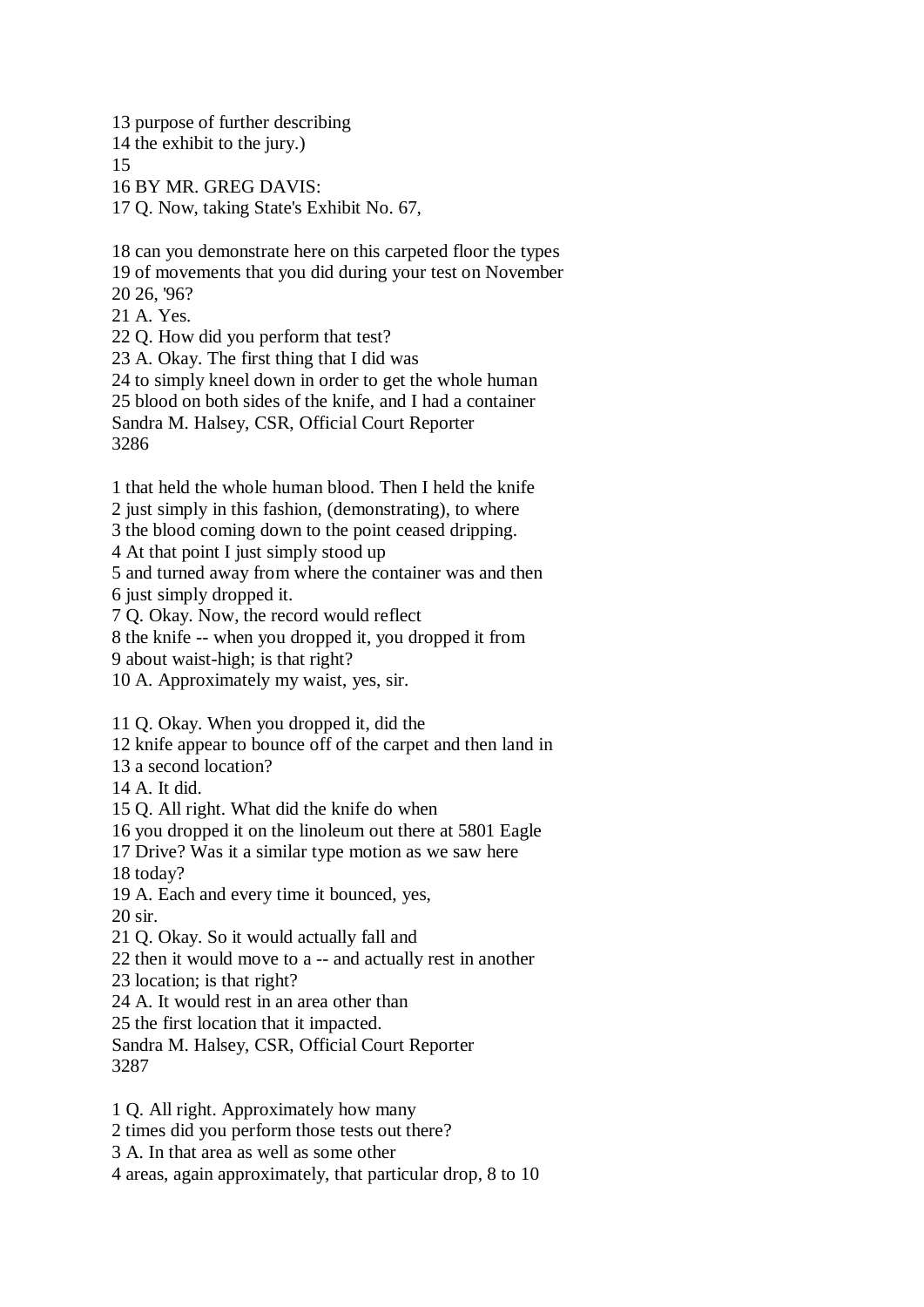5 times. 6 Q. Okay. In the utility room itself; is 7 that right? 8 A. Yes, sir. 9 Q. Were certain photographs taken after 10 you had performed those tests? 11 A. They were. 12 Q. Do you recall whether or not we took 13 photographs after each and every time that you dropped 14 the knife or not? 15 A. I don't have personal knowledge of 16 that. I believe that there were, but I don't know if 17 each and every one was photographed. 18 Q. Okay. 19 20 21 (Whereupon, the following 22 mentioned items were 23 marked for 24 identification only 25 after which time the Sandra M. Halsey, CSR, Official Court Reporter 3288 1 proceedings were 2 resumed on the record 3 in open court, as 4 follows:) 5 6 BY MR. GREG DAVIS: 7 Q. Let me now show you, Mr. Bevel, what 8 has been marked as State's Exhibit 125-A, 125-B as well 9 as 126-A and 126-B. Do you recognize these photographs, 10 sir? 11 A. Yes, sir, I do. 12 Q. Okay. Do they truly and accurately 13 depict the test that you performed out there on November 14 26th, 1996, in the utility room? 15 A. They do. 16 Q. Okay. The top photograph 125-A and 17 126-A, do we see the knife actually laying on the floor? 18 19 MR. RICHARD C. MOSTY: Excuse me.

20 Before we go into that, I need to take the witness on 21 voir dire on that exhibit very briefly.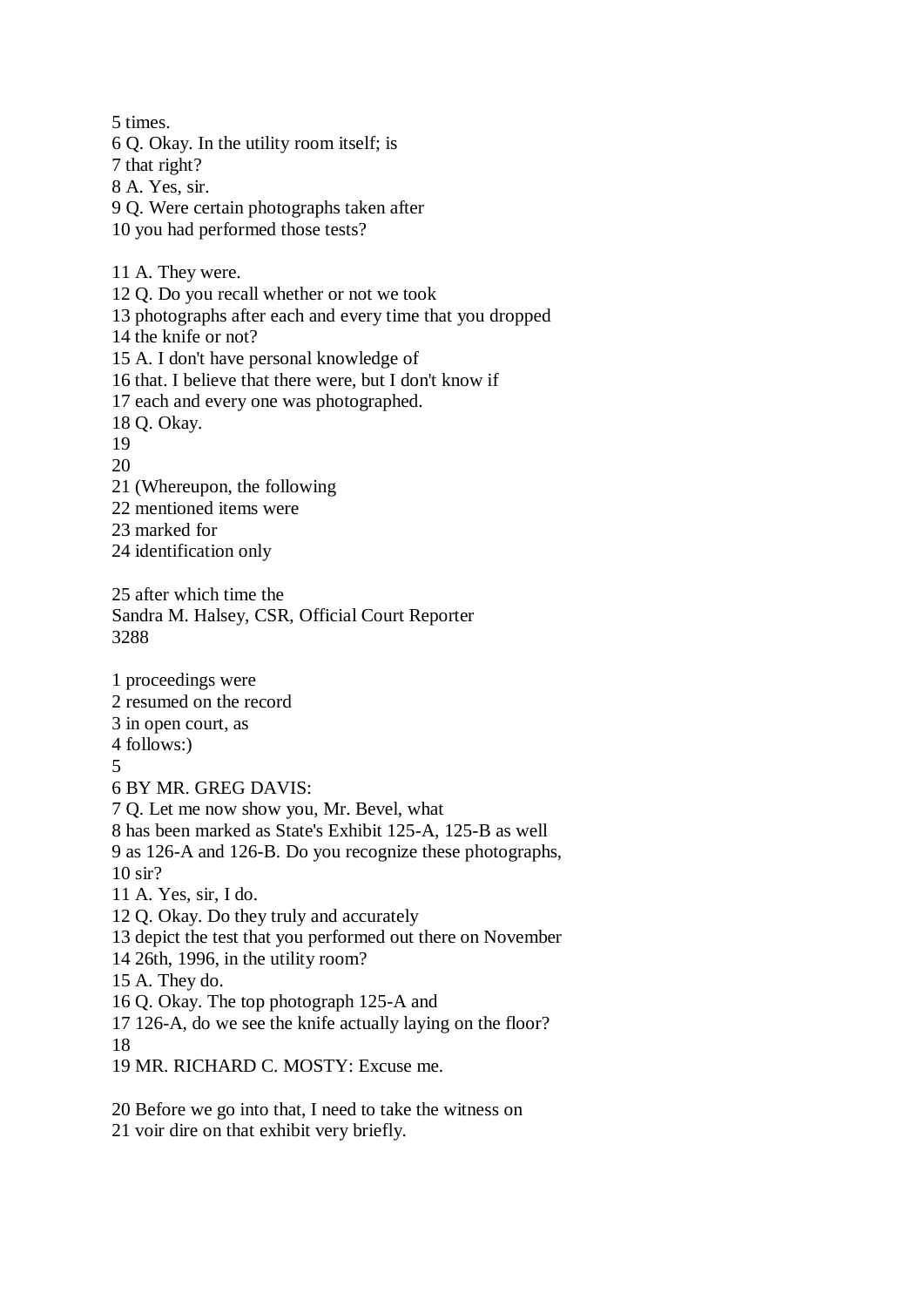22 THE COURT: Very well.

23

 $24$ 

25

Sandra M. Halsey, CSR, Official Court Reporter 3289

1 VOIR DIRE EXAMINATION

 $\mathcal{D}$ 

3 BY MR. RICHARD MOSTY:

4 Q. Mr. Bevel, you've just testified that

5 you have no knowledge of what the photography was doing

6 other than the photography was being done?

7 A. I'm not sure. I didn't take the

8 photographs.

9 Q. Well, for instance, on those exhibits

10 you cannot say that this photograph came from the third

11 test, the second test, the fifth test? You can't say

12 that, can you?

13 A. Well, other than the order that they

14 occurred, on the roll of film, that would be the only 15 way.

16 Q. But then you would have to go to the

17 roll of film and say, negative number 1, test number 1,

18 negative number 2 or whatever it is?

19 A. That would be the only way that I

20 could do that, yes, sir.

21 Q. Whoever was taking those, whoever was

22 creating the contact sheet, or the notes on the

23 photography would be able to say, these photographs are

24 the first test, these photographs are the second, these

25 photographs are the third?

Sandra M. Halsey, CSR, Official Court Reporter 3290

1 A. Or anybody who had access to that 2 contact sheet or negative. 3 Q. That is not you? 4 A. If I had them in my possession I could 5 tell you, yes, sir. 6 Q. Well, but as we sit here today, you 7 are not able to? 8 A. I don't have the negatives or contact 9 sheets in my possession. 10 11 MR. RICHARD C. MOSTY: We'll object to 12 what's that number? 13 MR. GREG DAVIS: 125-A, 125-B, 126-A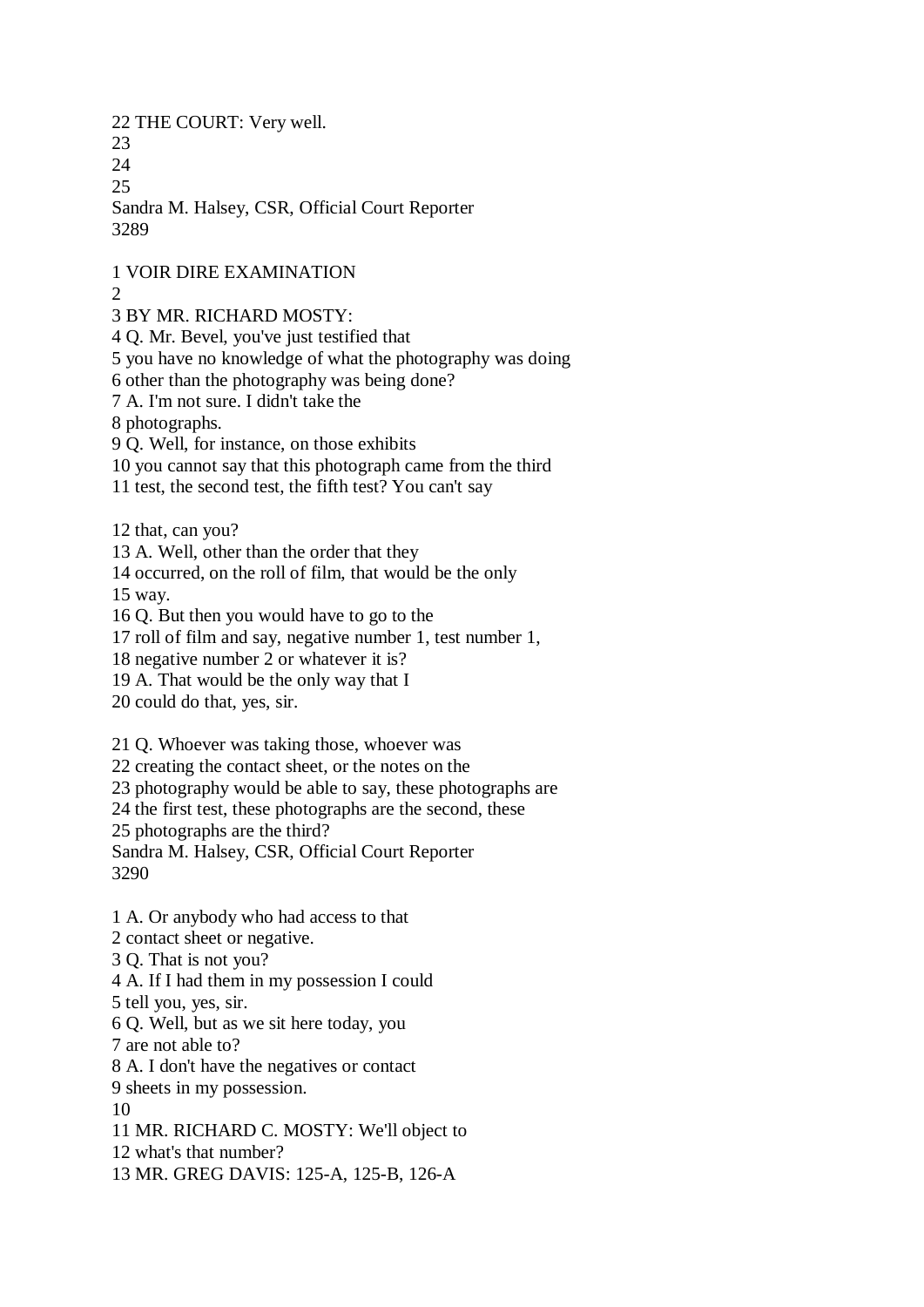14 and 126-B.

15 THE COURT: Is that being offered now?

16 MR. GREG DAVIS: It will be in just a

17 moment, your Honor. Yes, sir.

18 THE COURT: Well, whenever it gets

19 offered, state the objection.

20 MR. RICHARD C. MOSTY: Thank you. 21

22 DIRECT EXAMINATION (Resumed) 23

24 BY MR. GREG DAVIS:

25 Q. Mr. Bevel, again, we've labeled these Sandra M. Halsey, CSR, Official Court Reporter

3291

1 as test 1 and test 2 for the sake of simply

2 differentiating that 125-A and 125-B belong together; is

3 that correct?

4 A. That is correct.

5 Q. 126-A and 126-B belong together, so we

6 have labeled that as test 2; is that right?

7 A. Yes, sir.

8 Q. Okay. And then photographs, 125-A and

9 125-B, do we see in the first photograph the blade knife

10 actually still laying on the floor, and then 125-B, does

11 that represent the same floor after that knife had been

12 removed off the floor?

13 A. It does.

14 Q. Would the same be true for State's

15 Exhibit 126-A and 126-B? First, photographs showing the

16 knife still on the floor, and then 126-B showing the

17 floor after that knife has been removed; is that right?

18 A. Yes, sir, that's correct.

19 Q. And these four photographs truly and

20 accurately depict the scenes that they purport to depict;

21 is that correct, sir?

22 A. That is correct.

 $23$ 

24 MR. GREG DAVIS: Your Honor, at this

25 time we will offer State's Exhibit 125-A, 125-B, 126-A

Sandra M. Halsey, CSR, Official Court Reporter 3292

1 and 126-B. 2 MR. RICHARD C. MOSTY: We object on

3 the basis that the witness cannot identify what is test

4 1, test 2. He said he does not have knowledge of what

5 the photographs are, which test they are, or that you can 6 tie those four photographs together. And for the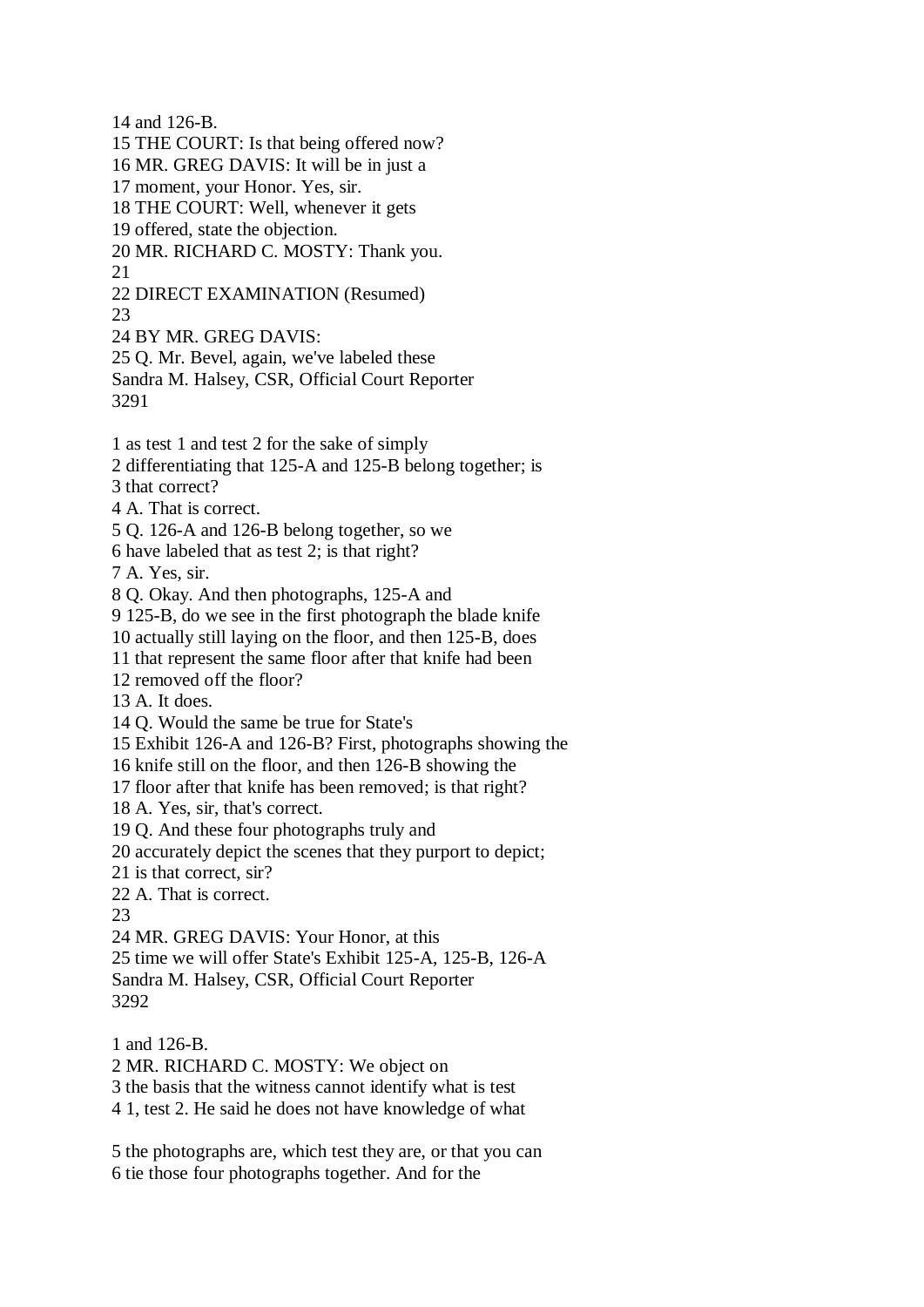7 previous reasons that we mentioned earlier. 8 THE COURT: We understand. All right. 9 All of those are noted. Objection overruled. State's 10 Exhibit 125-A and B, and 126-A and B are admitted. 11 MR. GREG DAVIS: Okay. 12 13 (Whereupon, the items 14 Heretofore mentioned 15 Were received in evidence 16 As State's Exhibit Nos. 125-A, 17 125-B, 126-A and 126-B 18 For all purposes, 19 After which time, the 20 Proceedings were resumed 21 As follows:) 22 23 BY MR. GREG DAVIS: 24 Q. Mr. Bevel, if you will stand here to 25 the side here? Sandra M. Halsey, CSR, Official Court Reporter 3293 1 A. All right.  $\mathcal{D}$ 3 (Whereupon, the witness 4 stepped down from the 5 witness box, and approached 6 The jury rail, for the 7 purpose of further describing 8 the exhibit to the jury.) 9 10 BY MR. GREG DAVIS: 11 Q. If you could, kind of walk us through 12 these photographs and take us first to 125-A. What does 13 that show us? 14 A. This is a photograph showing the knife 15 laying on the tile floor in question in the utility area 16 after it had come to rest from being dropped at 17 approximately waist-high. 18 Q. Okay. And again, we're looking at 19 State's Exhibit No. 67 in this photograph; is that right? 20 A. Yes, sir. 21 Q. Did you use the actual State's Exhibit 22 for this test; is that right? 23 A. That is correct. 24 Q. Okay. And what does 125-B show then? 25 A. 125-B is the same area from Sandra M. Halsey, CSR, Official Court Reporter 3294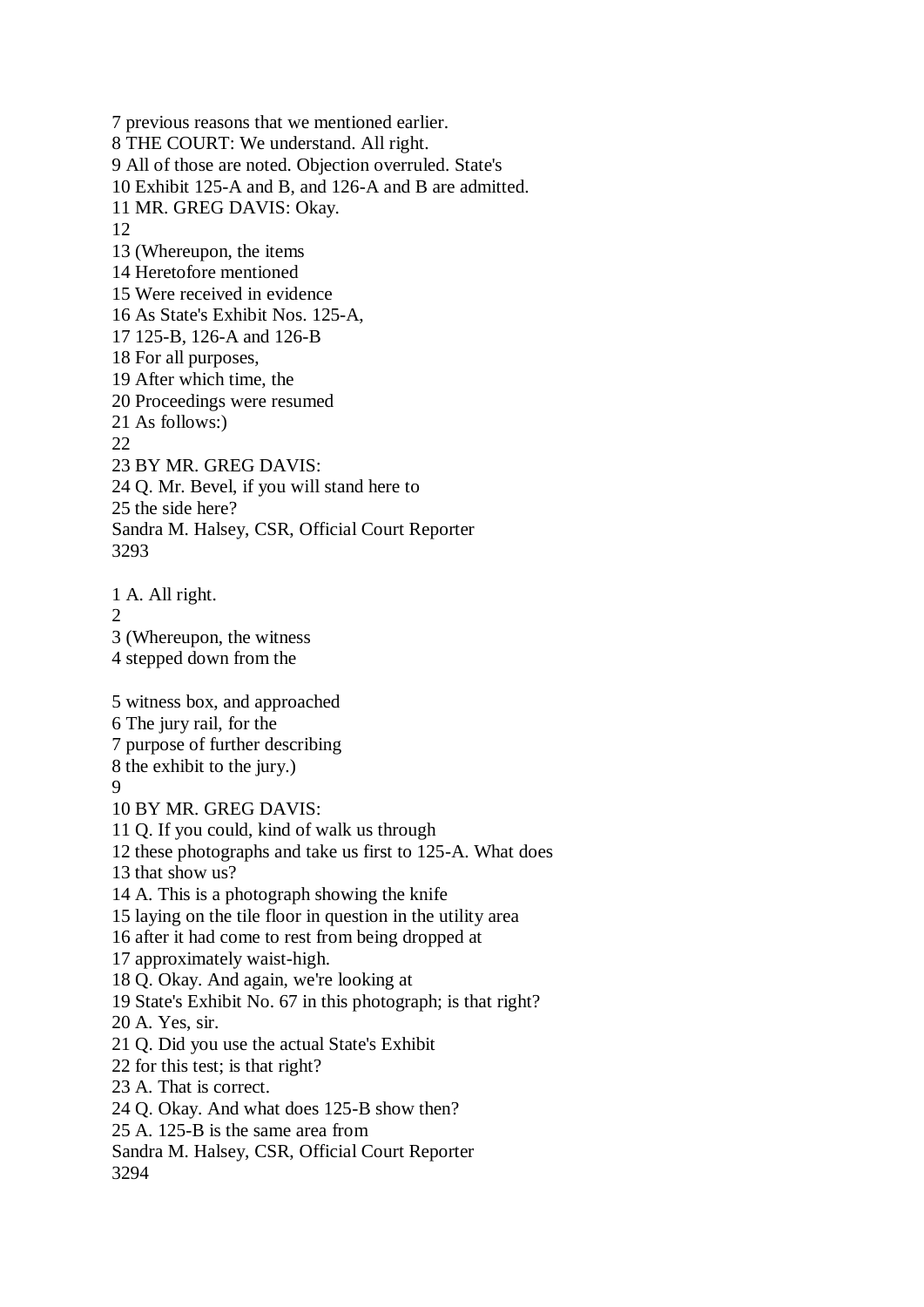1 approximately the same angle showing the tile, once the

2 knife from 125 has simply been removed.

3 Q. Okay. What sort of pattern do we see

4 there on 125-B?

5 A. On 125-B we have two different types

6 of pattern. One of them is linear, both from where the

- 7 knife originally hit as well as up above to where it
- 8 ultimately comes to rest, there are linear lines

9 consistent with the edge of the knife; and then going out 10 from the linear line in both areas, there is blood

11 spatter that has gone from that impact to the tile

12 surrounding the linear lines.

13 Q. Okay. Now, this line here on 125-A,

14 that we see up here, okay, some distance away from the

15 knife tip. Do you see that, what I am indicating on the

16 right hand portion of that photograph?

17 A. Yes, sir, I do.

18 Q. Was that blood pattern produced when

19 you dropped the knife shown in 125-A?

20 A. It was.

21 Q. Okay. So, we have the pattern shown

22 on the right hand portion, then we also have the pattern

23 shown around the knife; is that correct?

24 A. That is correct.

25 Q. And they are both produced by the same Sandra M. Halsey, CSR, Official Court Reporter 3295

1 drop?

2 A. Same drop of the knife, yes, sir.

3 Q. If we can, let's go to 126-A and

4 126-B. Again, what do see we in these two photographs?

5 A. The same occurrence where in 126-A,

6 the top photograph, the knife is shown after it was

7 simply dropped from approximately waist-high on the tile 8 floor, and then in 126-B is the same area, just simply 9 the knife has been removed. 10 Q. Now, in State's Exhibit 126-A, I'm

11 pointing to an area here, which I am going to call the 12 right center portion of the photograph. Do you see that, 13 sir? 14 A. Yes, sir, I do. 15 Q. Okay. And is there blood in that 16 area?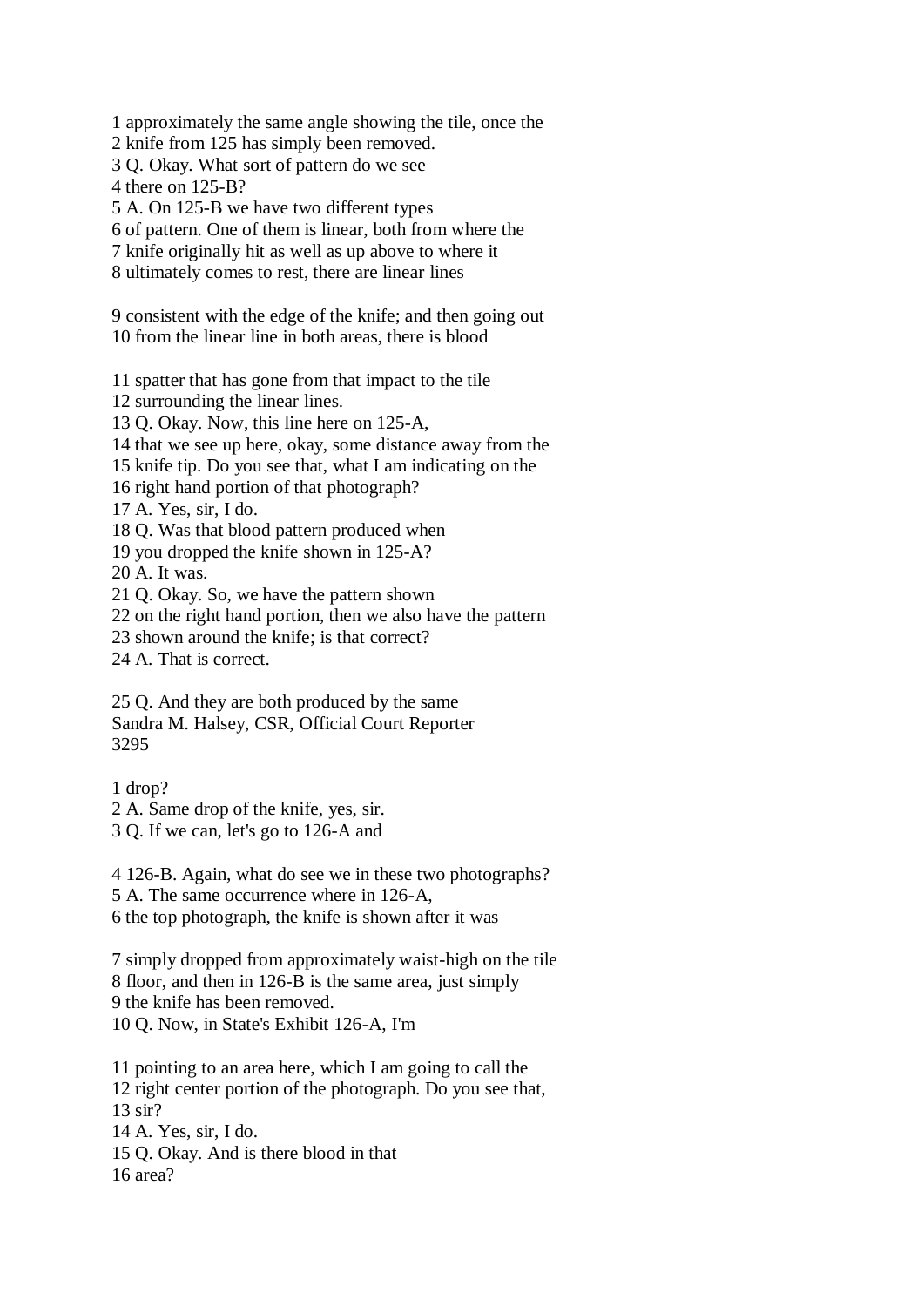17 A. Yes, sir, there is. 18 Q. Okay. And, was that blood produced 19 and actually deposited on the floor when you dropped the 20 knife shown in State's Exhibit 126-A? 21 A. It was, sir. 22 Q. Okay. Again, looking at 126-B, do we 23 see, again, corresponding area right center portion, and 24 this time do we also see blood that is now from the area 25 where the knife originally was in 126-A? Sandra M. Halsey, CSR, Official Court Reporter 3296 1 A. That is correct.

2 Q. Okay. Both of these patterns -- were 3 both of them produced when you made the one drop here 4 shown in 126-A? 5 A. Yes, sir. 6 Q. Okay. Now, if you will just hold 7 this. Now, looking at State's Exhibits 38-A through

8 38-D, Mr. Bevel, do you see any bloodstain pattern in any 9 of these four photographs that correspond to the types of 10 blood patterns that you saw during your test on November 11 26th, 1996? 12 A. No, sir.

13 Q. The blood drops that we see in 38-A

14 through 38-D, are they consistent or inconsistent with a 15 bloody knife being dropped or thrown on to the utility 16 room floor on June 6th, 1996? 17 A. They would be inconsistent. 18 Q. Okay. Thank you, sir. 19 20 21 (Whereupon, the witness 22 Resumed the witness 23 Stand, and the 24 Proceedings were resumed 25 On the record, as Sandra M. Halsey, CSR, Official Court Reporter 3297 1 Follows:)  $\mathcal{D}_{\alpha}$ 3 BY MR. GREG DAVIS: 4 Q. Mr. Bevel, during your visit to 5801 5 Eagle Drive, sir, did you have a chance to go into the 6 carpeted area of the house? 7 A. Yes, sir, I did.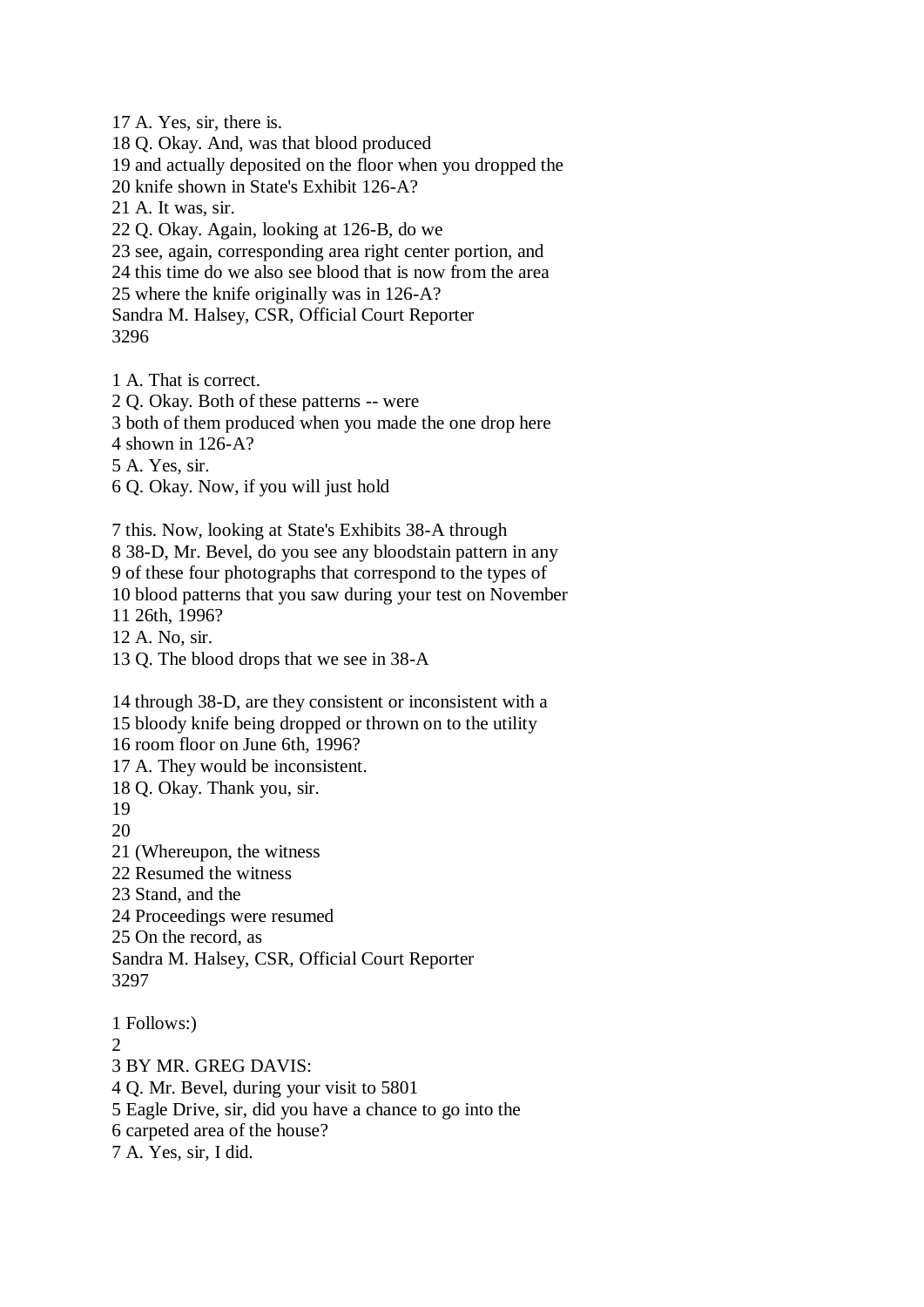8 Q. Okay. Let me back up. When you were 9 doing the tests here shown in 125-A, 125-B and 126-A and 10 126-B, was there any fresh blood on that floor, sir?

11 A. At the time that we began, no, sir. 12 Q. Okay. The fresh blood that was 13 deposited, was that the product of your testing, actually 14 dropping the blade knife on to the floor? 15 A. That is correct, sir. 16 Q. All right. Now, let me take you into 17 the carpeted portion of the house. Did you actually look 18 in I believe, what, the formal living area and the dining 19 room of the house? 20 A. That is correct, sir. 21 Q. Mr. Bevel, have you had an opportunity 22 to look at the photographs marked as State's Exhibits 23 111-B and 111-C? 24 A. Yes, sir, I have. 25 Q. Okay. And, have you also had an Sandra M. Halsey, CSR, Official Court Reporter 3298 1 opportunity, sir, to look at the carpet that was removed 2 from the family room? 3 A. I have. 4 Q. Were you able to actually see the 5 imprint in the carpet that we see here in State's Exhibit 6 No. 111-B and 111-C, as you looked at the carpet out 7 there? 8 A. That is correct, sir. 9 Q. Okay. Now, when you went out there on 10 November 26th, did you do any testing using State's 11 Exhibit No. 67 in any of the carpeted area of the house? 12 A. I did, sir. 13 Q. Okay. Can you describe for the 14 members of the jury the type of testing that you did in 15 the carpeted area of the house? 16 A. Yes, sir. The same occurrence that we 17 previously described in taking the knife to a container 18 that held whole human blood, to get blood coverage on 19 both sides of the knife blade, again, holding it upright 20 until the dripping ceased from the pointed end of the

21 knife, and then did different experiments from different

22 occurrences; in other words, of laying the knife down to

23 dropping the knife to throwing the knife.

24 Q. Okay. And again, what was the purpose

25 of that test?

Sandra M. Halsey, CSR, Official Court Reporter 3299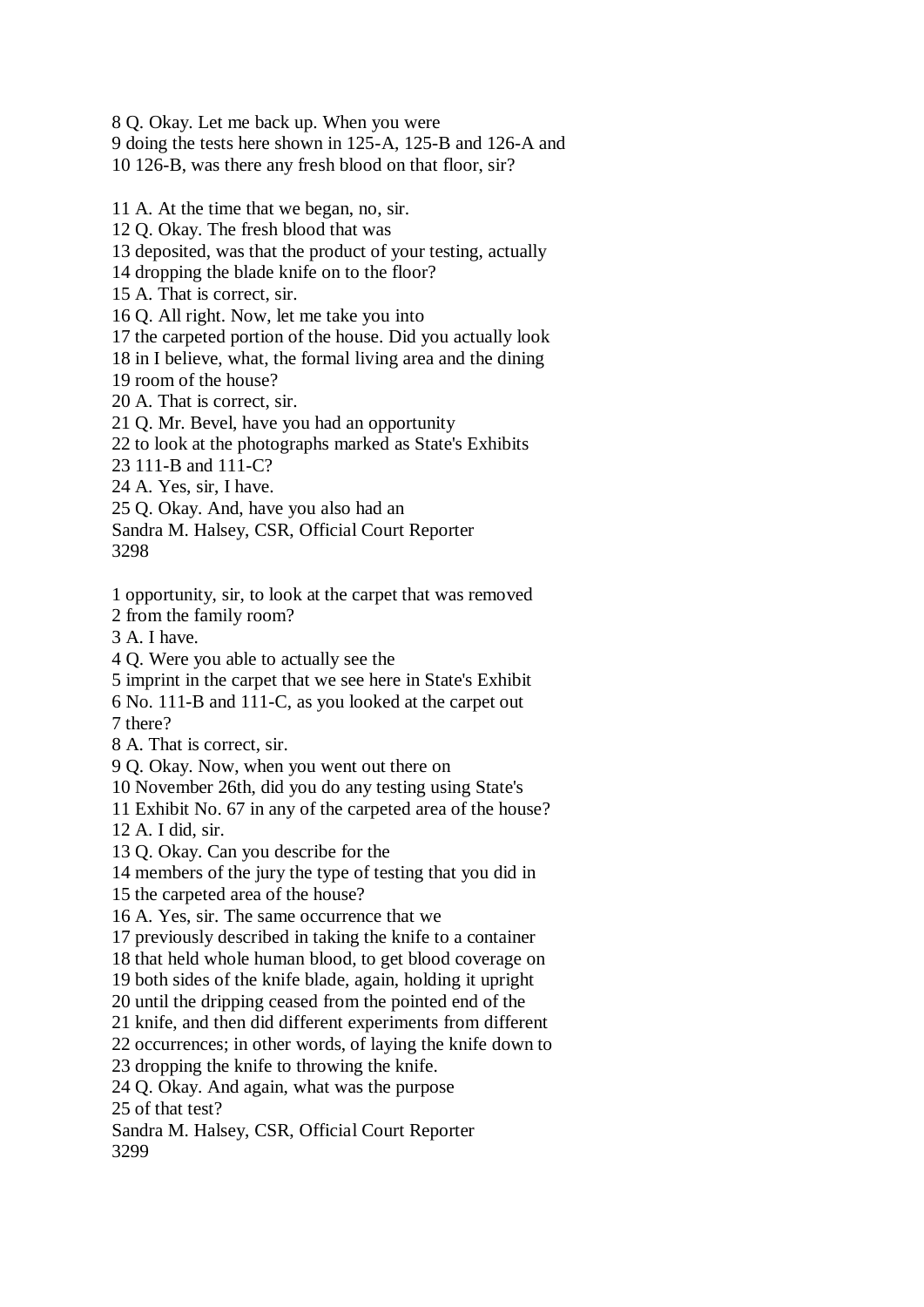1 A. To try and determine if the stain on

2 the carpet, that we previously talked about, from the

3 actual crime scene, if that was consistent with the type

4 of pattern that could be left with a bloody knife, either

5 being laid, dropped or thrown onto the carpet.

6 Q. Okay. Now, looking at State's Exhibit

7 11-B and 11-C, the imprint there on that carpet, sir, do 8 you have an opinion concerning what produced that 9 imprint?

10 A. Yes, sir, I do.

11 Q. Okay. Based upon your observations of

12 that imprint and also based on the testing that you did

13 on November 26, 1996, what is your opinion concerning

14 what produced the imprint shown in these two photographs, 15 sir?

16 A. That it was done from a item that is

17 similar in the configuration as to the knife as far as

18 the, for example, the pointed end, the wide end, the

19 handle, that has been just simply placed in that area.

20 Q. Okay. As opposed to what?

21 A. Dropping or throwing.

22 Q. Okay. Again, would you categorize

23 dropping as being a motion that you had shown earlier

24 with regards to the linoleum floor, where you held it at 25 waist level and then dropped it?

Sandra M. Halsey, CSR, Official Court Reporter 3300

1 A. That would be correct, sir.

2 Q. Okay. And again, throwing would be

3 more of a movement of actually tossing it down on the

4 floor, right?

5 A. With more force, yes, sir.

6 Q. Okay. And, the movement that I am now

7 doing where I am actually just placing it down on the

8 carpet, is that the motion that you are talking about

9 this imprint being consistent with?

10 A. It is.

11 Q. If you either drop this or you toss

12 this knife down on carpeting, what kind of imprint do you 13 see?

14 A. You end up seeing the identical

15 occurrence that you saw on the tile floor where the knife

16 originally strikes, it then bounces to another area and

17 you are able to see the impression from the first contact 18 to the second contact.

19 Q. Okay. Somewhat similar to what we see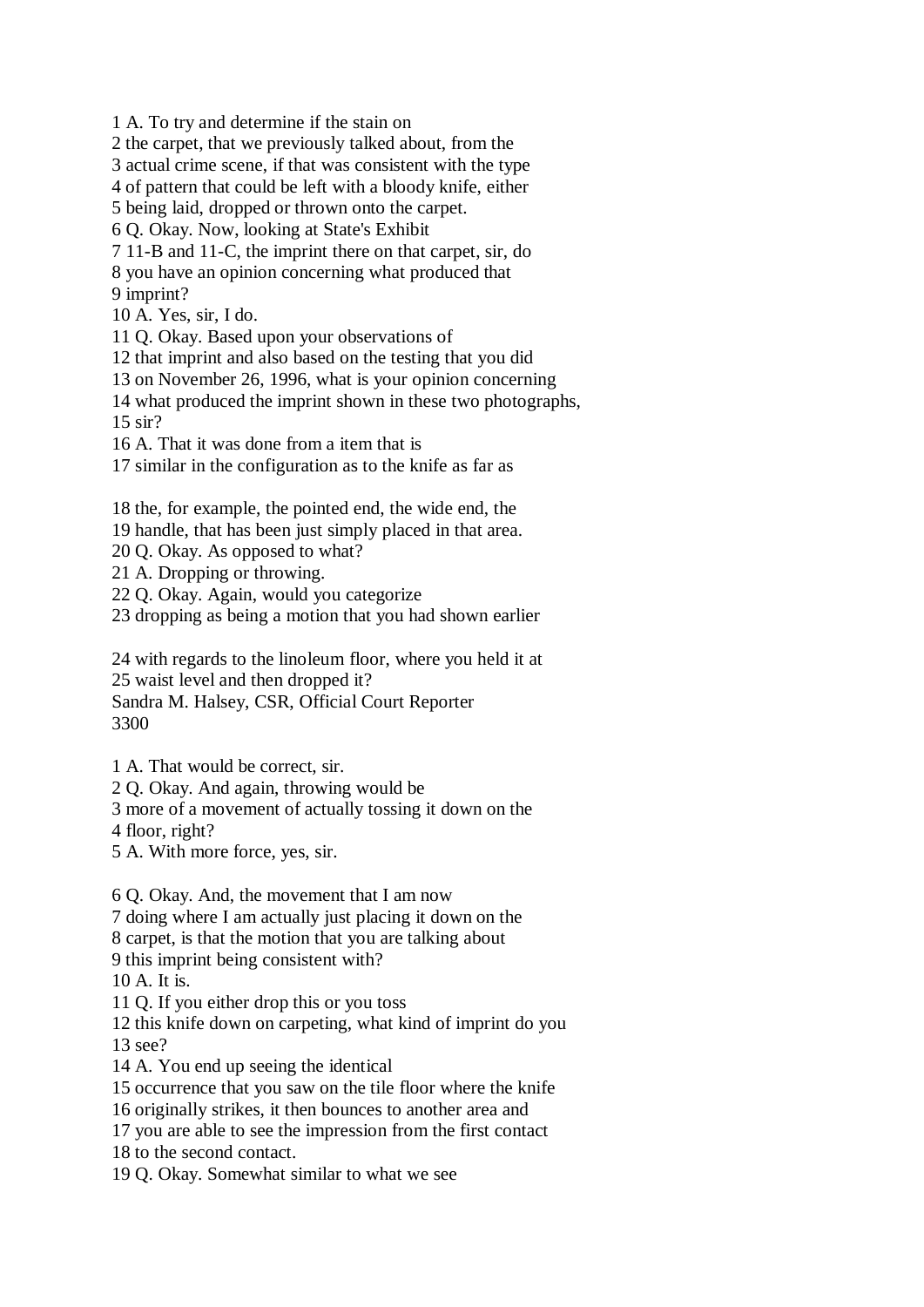20 here in State's Exhibit 125-A, where we have a knife that 21 is laying in one area but we have a sharp edge on another 22 section of the flooring? 23 A. That is correct, sir. 24 Q. Did you observe the same type of thing 25 when you would toss or drop State's Exhibit 67 on the

Sandra M. Halsey, CSR, Official Court Reporter 3301

1 carpet?

2 A. That is correct, sir.

3 Q. Now, Mr. Bevel, let me direct your

4 attention to the vacuum cleaner, which in this case has

5 been admitted as State's Exhibit No. 93. And let me ask

6 you whether or not this is the vacuum cleaner that you

7 inspected during one of your trips to Dallas?

8 A. That is correct, sir.

9 Q. Okay. And, when you looked at this

10 vacuum cleaner, sir, did you see evidence of blood on the

11 vacuum cleaner?

12 A. Yes, sir.

13 Q. All right. And as you looked at it,

14 can you describe the type of blood that you actually saw

15 on the vacuum cleaner?

16 A. Yes, sir. There was a bloody transfer

17 on the handle, the upper portion of the vacuum cleaner

18 that would be consistent, for example, with a bloody hand

19 actually grabbing a hold of the handle.

20 Then, as you go down from the handle

21 to the front part, there is a black, plastic piece that

22 holds the bag cover, upright. And on that black, plastic

23 piece there are several low velocity, in other words,

24 very good sized volume blood droplets that are just

25 simply going down to that particular area as well as to

Sandra M. Halsey, CSR, Official Court Reporter 3302

1 other locations. As you go further down, there is

2 evidence of blood just simply falling downward with the

3 vacuum cleaner in that upright position.

4 Q. Okay. Now, did you see evidence, Mr.

5 Bevel, that blood had been dropped on to this vacuum

6 while it was still in an upright position as it is right  $7 \text{ now}$ ?

8 A. That is correct, sir.

9 Q. And again, was that low velocity

10 blood?

11 A. That is correct, sir.

12 Q. Which as a blood stain analyst would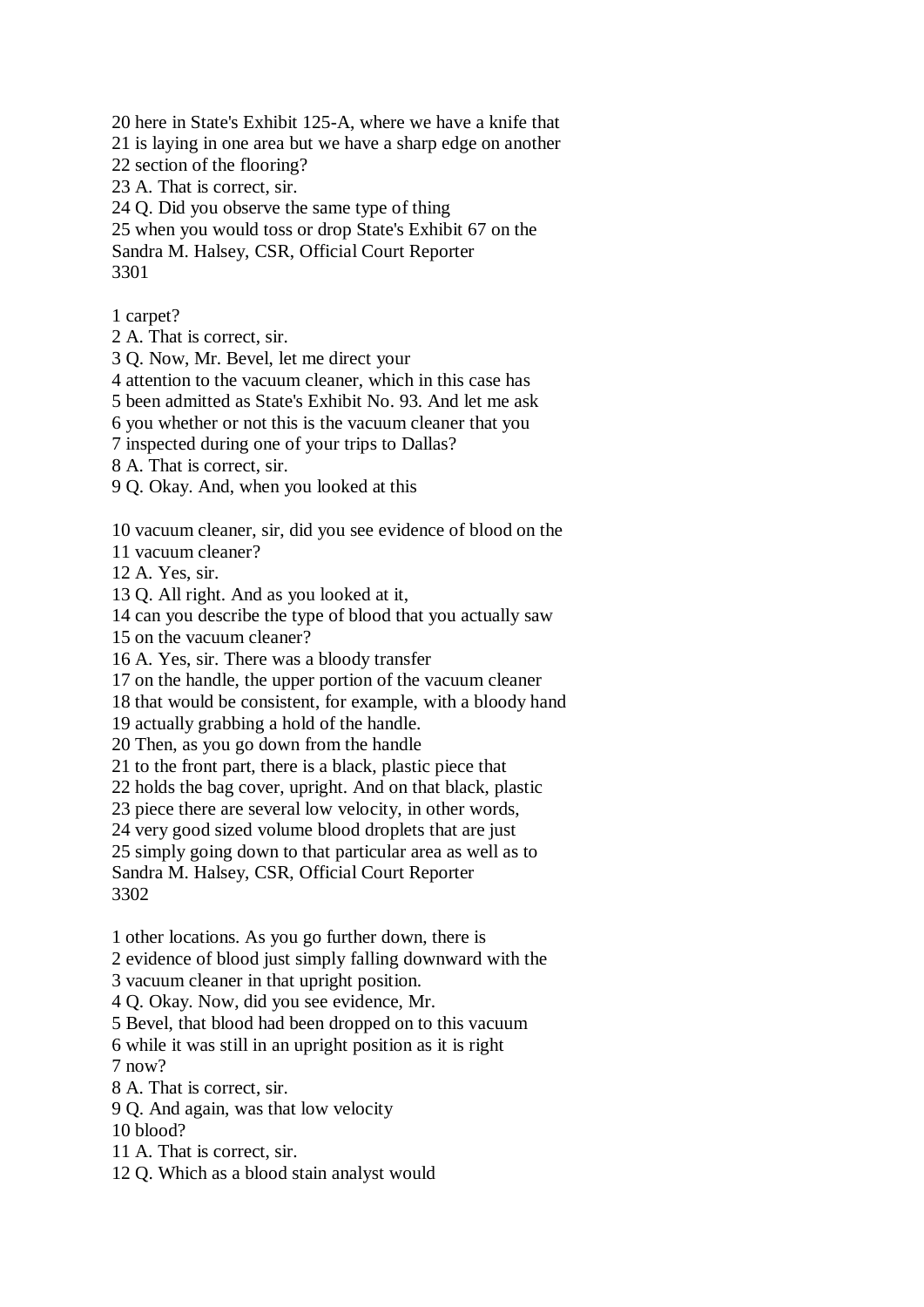13 indicate to you, what?

14 A. That the item that was -- the blood

15 was being separated from, which is simply above it in

16 this case and instead of shaking your hand or whatever 17 the blood source may be, there is little movement. It's 18 just simply gravitational pull separating the blood and 19 it falling downward as it separates from the blood 20 source.

21 Q. Okay. Would that blood be consistent

22 with an individual who is bleeding, dripping blood,

23 standing next to this vacuum cleaner and as she is doing

24 that, blood dripping from her on to this vacuum cleaner?

25 A. It certainly would.

Sandra M. Halsey, CSR, Official Court Reporter 3303

1 Q. The stain up here on the handle, would

2 that also be consistent with an individual standing next

3 to this and placing her bloody hand onto the handle of

4 the vacuum cleaner?

5 A. It would.

6 Q. Okay. Now, did you see evidence --

7 and let me just for the record, let me just place this

8 vacuum cleaner down onto the floor.

9 Did you see evidence, Mr. Bevel, that

10 blood had been deposited on this vacuum cleaner after it

11 had been laid on to the floor?

12 A. Yes, sir. There are numerous places

13 all over the vacuum cleaner as blood is found consistent

14 with it being in this position at the time that the blood

15 gets on it.

16 Q. Okay. Would that be consistent with

17 an individual standing next to this vacuum cleaner who's

18 bleeding, and as she is dripping blood, it drips onto the

19 vacuum cleaner, sir?

20 A. Well, both that and simply standing

21 next with the blood hitting the floor and then additional

22 blood droplets impacting to the still wet blood and then

23 going over or blood spatter going on to the vacuum 24 cleaner.

25 Q. Okay. So actually, that individual

Sandra M. Halsey, CSR, Official Court Reporter 3304

1 could deposit blood on to the floor next to it and then

2 that blood could impact other blood and then could

3 basically bounce up and spatter over on to this?

4 A. Yes, sir.

5 Q. Okay.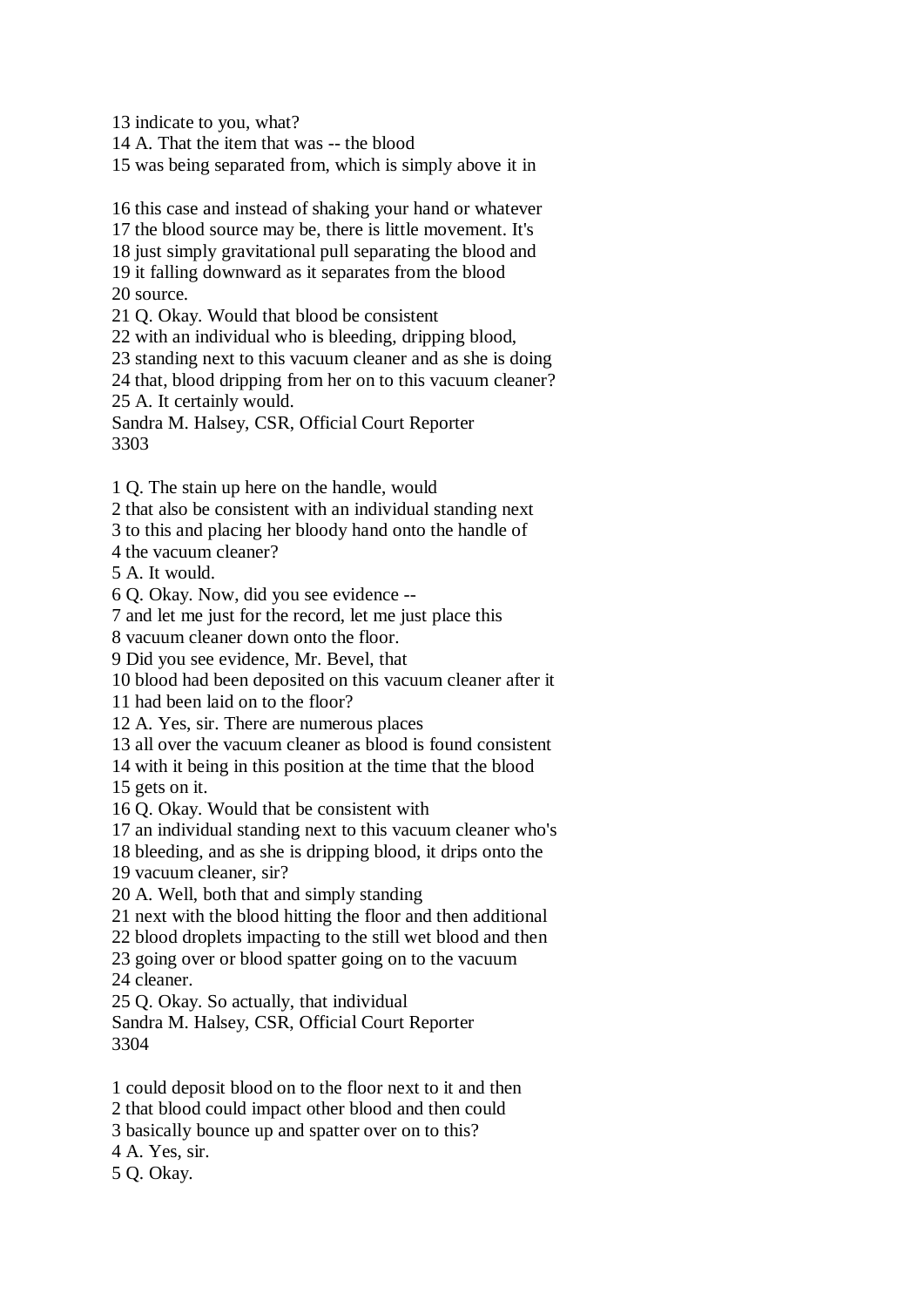6

7 THE COURT: I think the defense wants

8 to view.

9 MR. DOUGLAS MULDER: I just wanted to

10 see what you were talking about.

11 THE COURT: All right. Come on

12 around.

13 MR. DOUGLAS MULDER: Judge, we can see

14 fine from here.

15

16 BY MR. GREG DAVIS:

17 Q. Okay. Just indicating again, Mr.

18 Bevel, am I now pointing to an area basically adjacent to

19 the vacuum cleaner as it is on the floor here?

20 A. Yes, sir.

21 Q. And as I understood your testimony

22 then, it's possible for that individual who is dripping

23 blood to then drip blood on to the floor area next to the

24 vacuum cleaner for that blood to impact blood already on

25 the floor; is that right?

Sandra M. Halsey, CSR, Official Court Reporter 3305

1 A. Yes, sir.

2 Q. And then as an occurrence of the

3 collision of the two blood droplets, that that will

4 produce spatter that then can come up and then produce

5 small drops on the back side of this vacuum cleaner; is

6 that right?

7 A. Or various places of the vacuum

8 cleaner, yes, sir.

9 Q. And you saw droplets on there, on this

10 vacuum cleaner consistent with that also; is that right?

11 A. That is correct.

12 Q. Mr. Bevel, while you were out there at

13 the scene on November 26th, did you have an opportunity,

14 sir, to look at the portion of the kitchen floor near the

15 sink area?

16 A. I did, sir.

17 Q. Okay. How would you describe the

18 appearance of the flooring when you saw it?

19 A. There was evidence that, for example,

20 a chemical, I believe amido black, that had been sprayed

21 on the floor and it was still visible. And there was

22 some interaction with the chemical with blood that was

23 still there.

24 Other items originally seen in the

25 photographs certainly were not in place; for example, the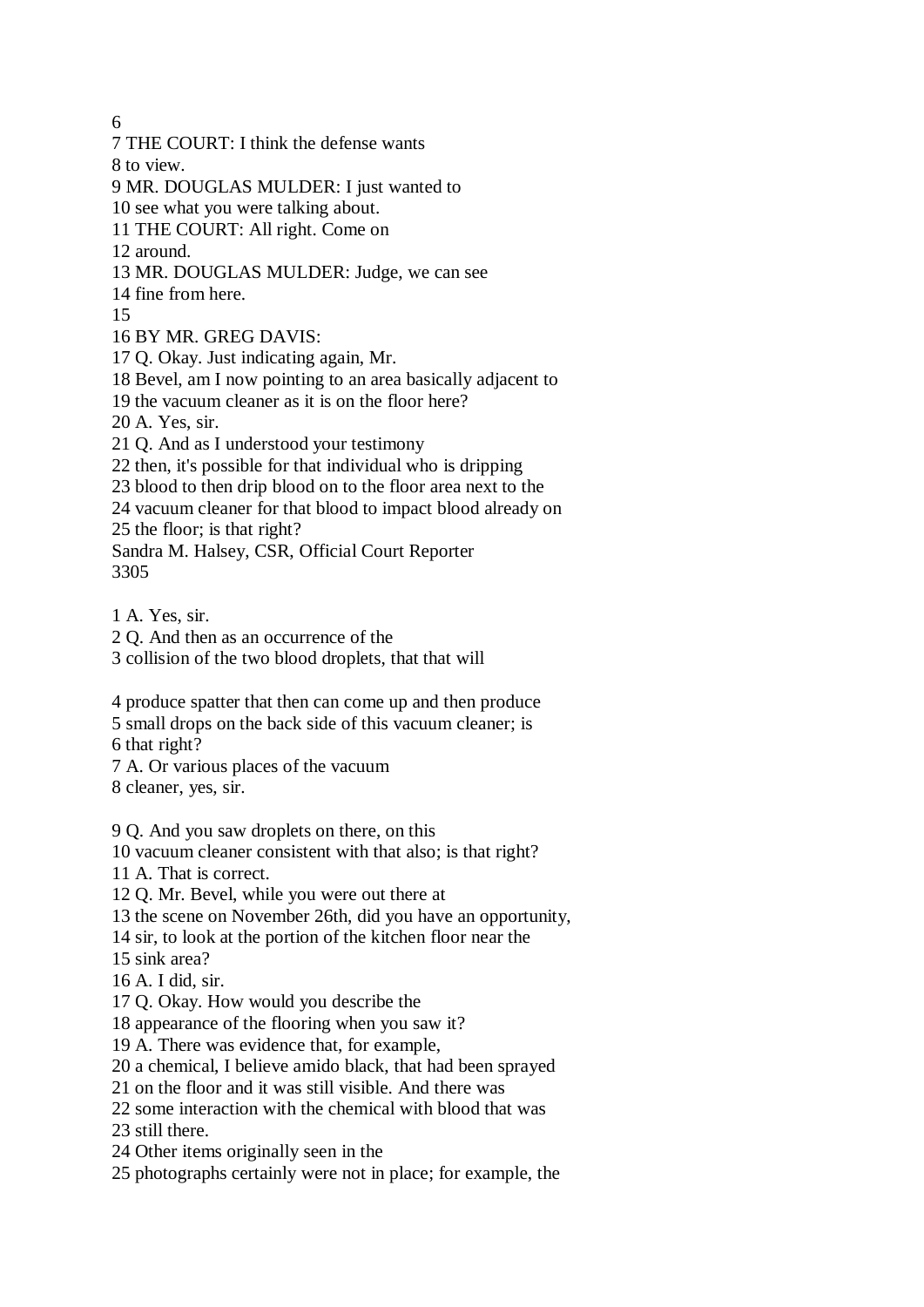Sandra M. Halsey, CSR, Official Court Reporter 3306

- 1 vacuum cleaner was not there, a throw rug was not there.
- 2 So things certainly had changed from the original
- 3 photography of the area.
- 4 Q. All right. Could you see evidence of
- 5 blood on the floor?
- 6 A. Yes, sir.
- 7 Q. Okay. What types of patterns did you
- 8 see on the floor in that area, sir?
- 9 A. There were low velocity blood
- 10 droplets, there was satellite created from blood dripping
- 11 into blood. There were also patterns of blood being
- 12 disturbed. There were areas where blood had had
- 13 something that was rolled through the blood, such as a
- 14 wheel of the vacuum cleaner.
- 15 Q. Okay. Let me show you State's Exhibit
- 16 No. 43-E. Okay. Do you recognize what is portrayed
- 17 there in that photograph, sir?
- 18 A. Yes, sir, I do.
- 19 Q. Okay. And, the portion of the
- 20 photograph that I am now pointing to, how would you
- 21 categorize this, sir?
- 22 A. That is a source of blood that was
- 23 still wet and viscous. That had an item such as the
- 24 wheel of the vacuum cleaner that was rolled through it
- 25 and as the wheel is going through it, it's both pushing Sandra M. Halsey, CSR, Official Court Reporter 3307
- 1 blood in front of it as well as to the sides of it,
- 2 leaving little ridges from where the blood has been
- 3 displaced from rolling through the wet blood.
- 4 Q. Okay. With the amido black on the
- 5 floor, were there other areas of the floor that were
- 6 similar in appearance to the roll mark shown here in 7 43-E?
- 8 A. That were similar in appearance as
- 9 well as dimensions.
- 10 Q. Okay. As far as width, for instance?
- 11 A. Yes, sir.
- 12 Q. Okay. As you looked at those roll
- 13 marks, sir, could you make -- could you determine a 14 direction for the roll marks?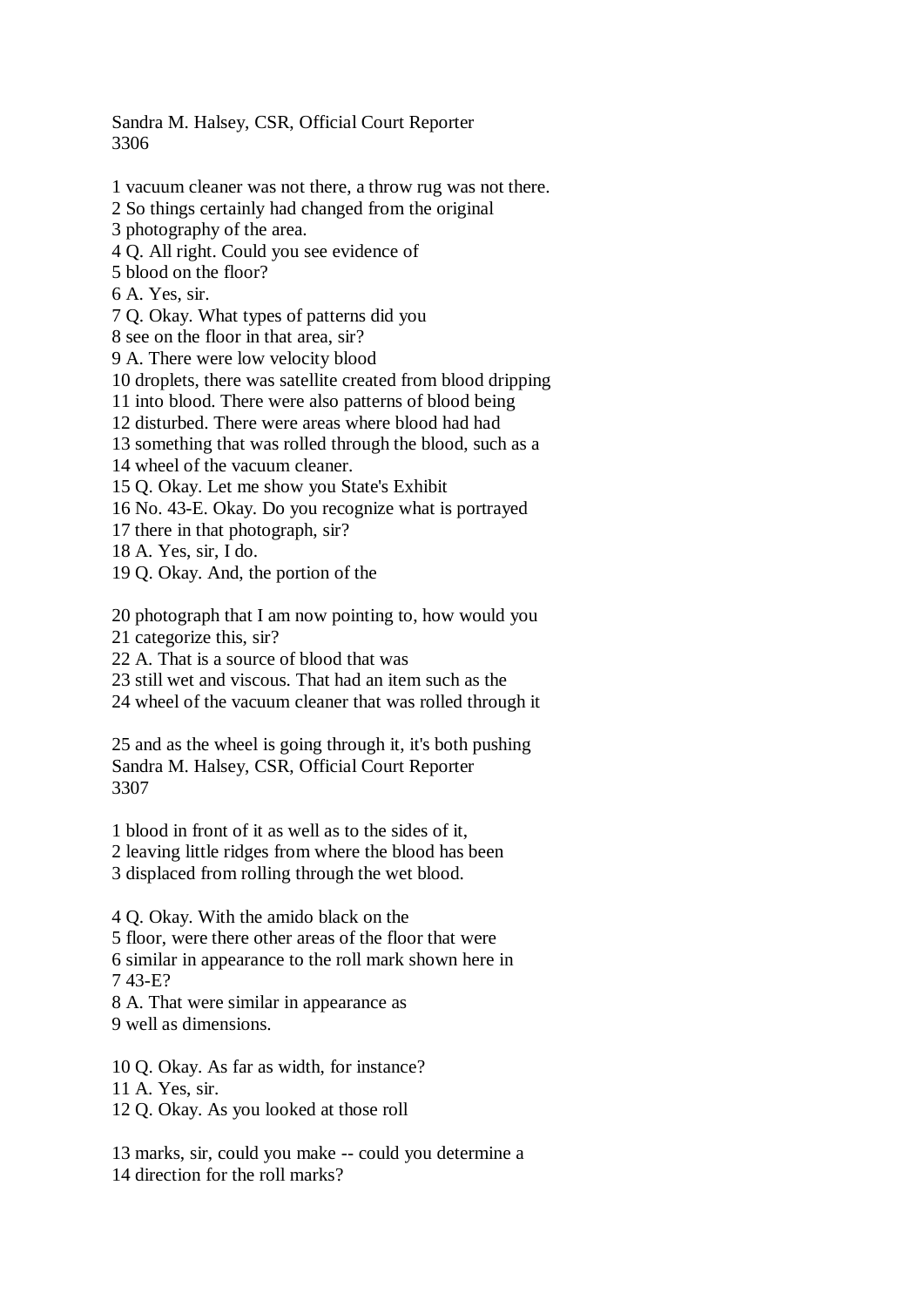15 A. For some of them such as that one, 16 there certainly a direction that is obvious. 17 Q. All right. If you could, if you could 18 just take that photograph and just show us what direction 19 we see in that one? 20 A. It's the same principle if you had a 21 paint brush that has paint on it and then as you make a 22 mark, you go from the most paint to a smaller volume of 23 paint. And it's the same thing we have here; the first 24 contact is where you have the greatest volume of blood 25 and then it dissipates, the correct term is feathering, Sandra M. Halsey, CSR, Official Court Reporter 3308

1 out, as you go along.

2 In this photograph as I am looking at

3 it, it is going from the proximate center, downward and

4 to the left, the actual motion.

5 Q. Okay. So, actually as we look at it

6 then, did I understand you to say that the motion starts, 7 what I'm going to say is the right portion of that roll

8 mark and it moves over toward the left; is that right? 9 A. Yes, sir.

10 Q. Okay. On the other roll marks that

11 you saw, were you able to make some determination of

12 direction on those, also?

13 A. On some of them, not all of them.

14 Q. Okay. And, what were your findings

15 there?

16 A. That the item creating the roll marks

17 was going in opposing directions. In other words, if we

18 have a motion that is in this direction that we were just

19 simply looking at, that if you go over to another area,

20 you have got direction going actually in a different

21 direction or almost at a 90 degree angle to the original.

22 Q. Okay. Again, with the Court's

23 permission, if you could just step down here and just use

24 State's Exhibit No. 93. Demonstate the type of motion 25 that you were seeing on that kitchen floor on November

Sandra M. Halsey, CSR, Official Court Reporter 3309

1 26th, '96? 2 A. Yes, sir.

3

4 (Whereupon, the witness

5 stepped down from the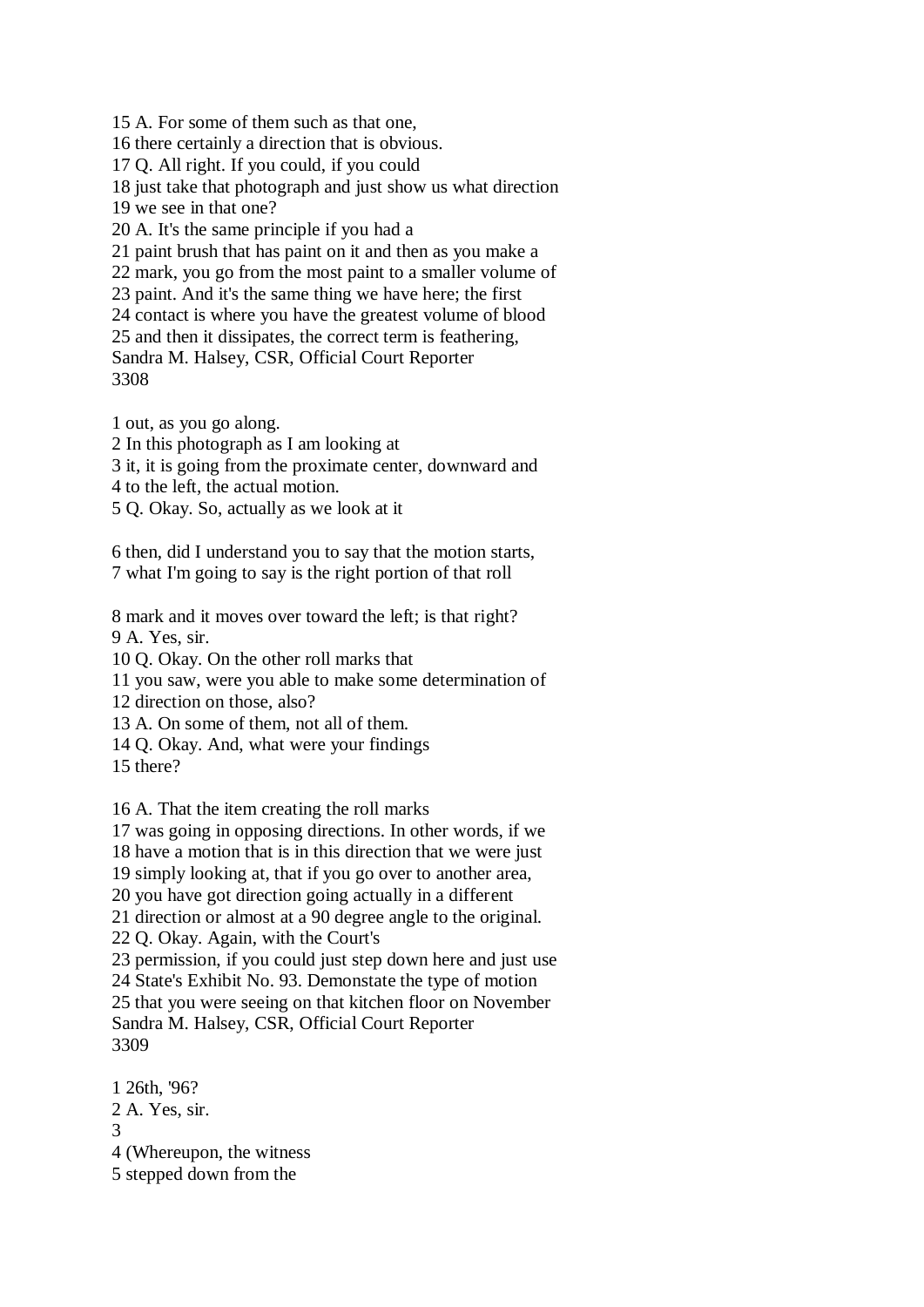6 witness box, and approached

7 The jury rail, for the

8 purpose of further describing

9 the exhibit to the jury.)

10

11 BY MR. GREG DAVIS:

12 Q. All right, go ahead.

13 A. Okay. It is a motion just simply of

14 the wheel rolling through the bloodstain. However, they

15 are not connected. You then have another area and you

16 would just about have to lift the vacuum cleaner and go

17 over to another area and then proceed to roll again in a

18 different direction from the original location or -- and

19 original direction.

20 Q. Okay. So there were differing

21 directions to these movements; is that right?

22 A. As well as not being connected, so

23 there has to be some movement up off of the floor with

24 the vacuum cleaner.

25 Q. The roll marks that you saw on the

Sandra M. Halsey, CSR, Official Court Reporter 3310

1 floor, sir, were they consistent with State's Exhibit No.

2 93 just simply being dumped over or knocked over in one

3 motion?

4 A. They would not, no, sir.

5 Q. Okay. Would they be consistent with

6 State's Exhibit No. 93 having been rolled in several

7 different directions, in the sink area on June 6th, 1996?

8 A. That would be consistent with what was

9 found, yes, sir.

10 Q. Okay.

11

12 THE COURT: Mr. Davis, have you

13 completed the vacuum cleaner questions?

14 MR. GREG DAVIS: I just have one more

15 question.

16 THE COURT: All right. That will be

17 fine. Go ahead with that one.

18 MR. GREG DAVIS: Yes, sir, thank you.

19 THE COURT: I think we will finish

20 that one point and then recess for the day.

21 MR. GREG DAVIS: Yes, sir. All right.

22

23 BY MR. GREG DAVIS:

24 Q. Mr. Bevel, based upon the photographs

25 that you have seen in this area and your observations on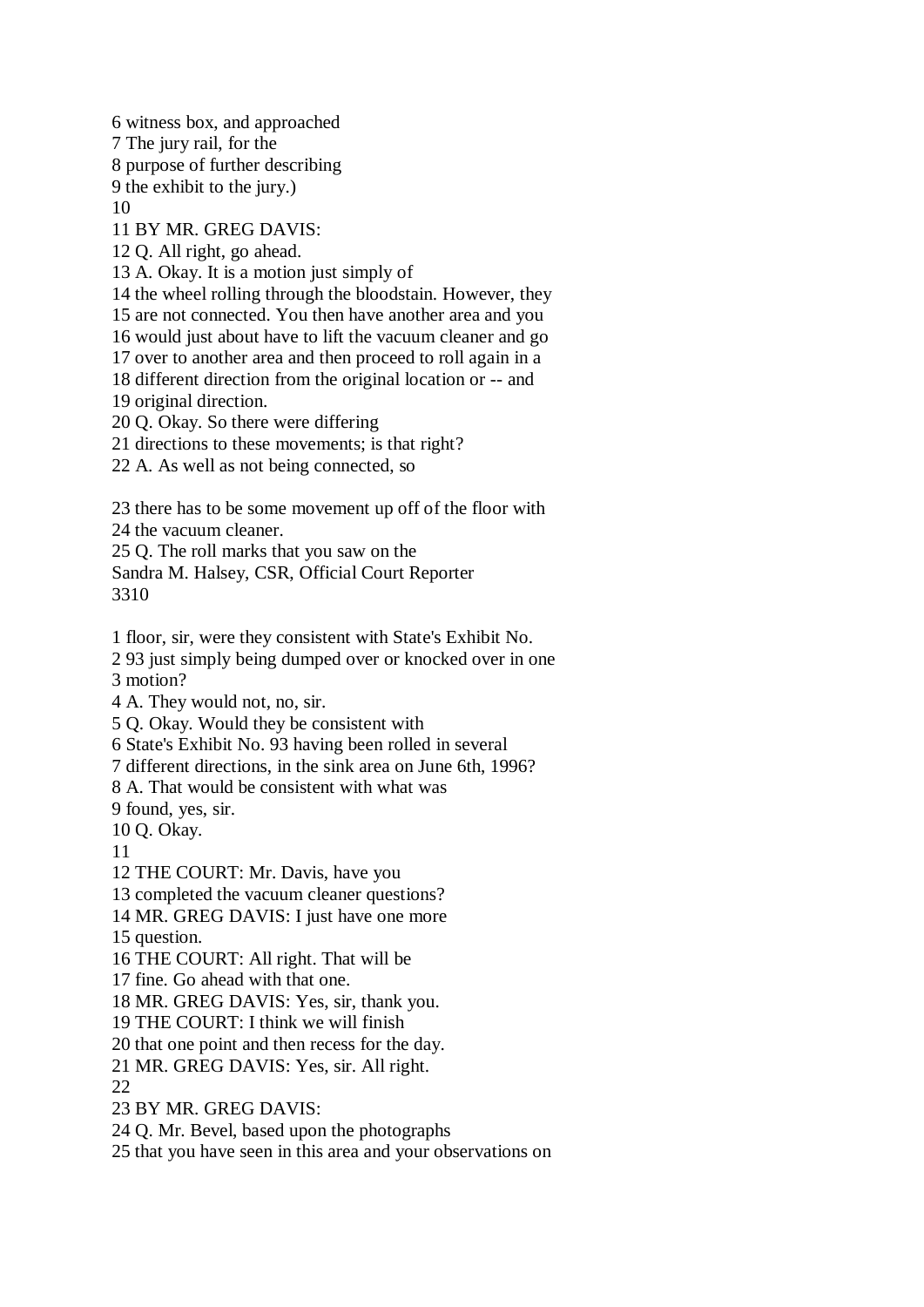Sandra M. Halsey, CSR, Official Court Reporter 3311

1 November 26th, '96, and also your examination of the 2 vacuum cleaner, sir; do you have an opinion about the

3 amount of time that passed between the time that these 4 blood drops are actually dropped on the floor and the 5 vacuum cleaner is then run through the drops?

6 A. I have an approximation, yes, sir.

7 Q. Okay. And, what is your opinion

8 concerning the time period between the dropping of the

9 blood and the rolling of the vacuum cleaner through the 10 blood?

11 MR. RICHARD C. MOSTY: Your Honor, I

12 am going to have to -- this is a separate objection.

13 This witness has not been shown to be an expert in blood

14 coagulation.

15 THE COURT: Overruled. Go ahead. If

16 you have an opinion, state it.

17 THE WITNESS: Yes, sir. It would be a

18 relatively short period of time because there is no

19 peripheral staining or skeletalization of the individual

20 blood seen prior to the movement of the item through the

21 blood.

 $22$ 

23 BY MR. GREG DAVIS:

24 Q. Okay. When you talk about

25 skeletalization of a blood drop, what do you mean? Sandra M. Halsey, CSR, Official Court Reporter

3312

1 A. Blood drops from the -- or excuse me,

2 blood dries from the outside edges, and then it dries

3 inward. Even if the blood is wiped away within 50

4 seconds from the time that it is actually deposited, you

5 will see a peripheral stain that is consistent with the

6 original area of the outside edges of the blood stain.

7 Q. Okay. Do you see that kind of 8 skeletalization of the blood as shown on the kitchen 9 floor here in State's Exhibit No. 43?

10 A. I do not.

11 Q. Okay. And when you talk about a

12 relatively short period of time, between the drops

13 dropping and the rollers rolling, what kind of time frame

14 are you talking about, sir?

15 A. Because, again of the volume of blood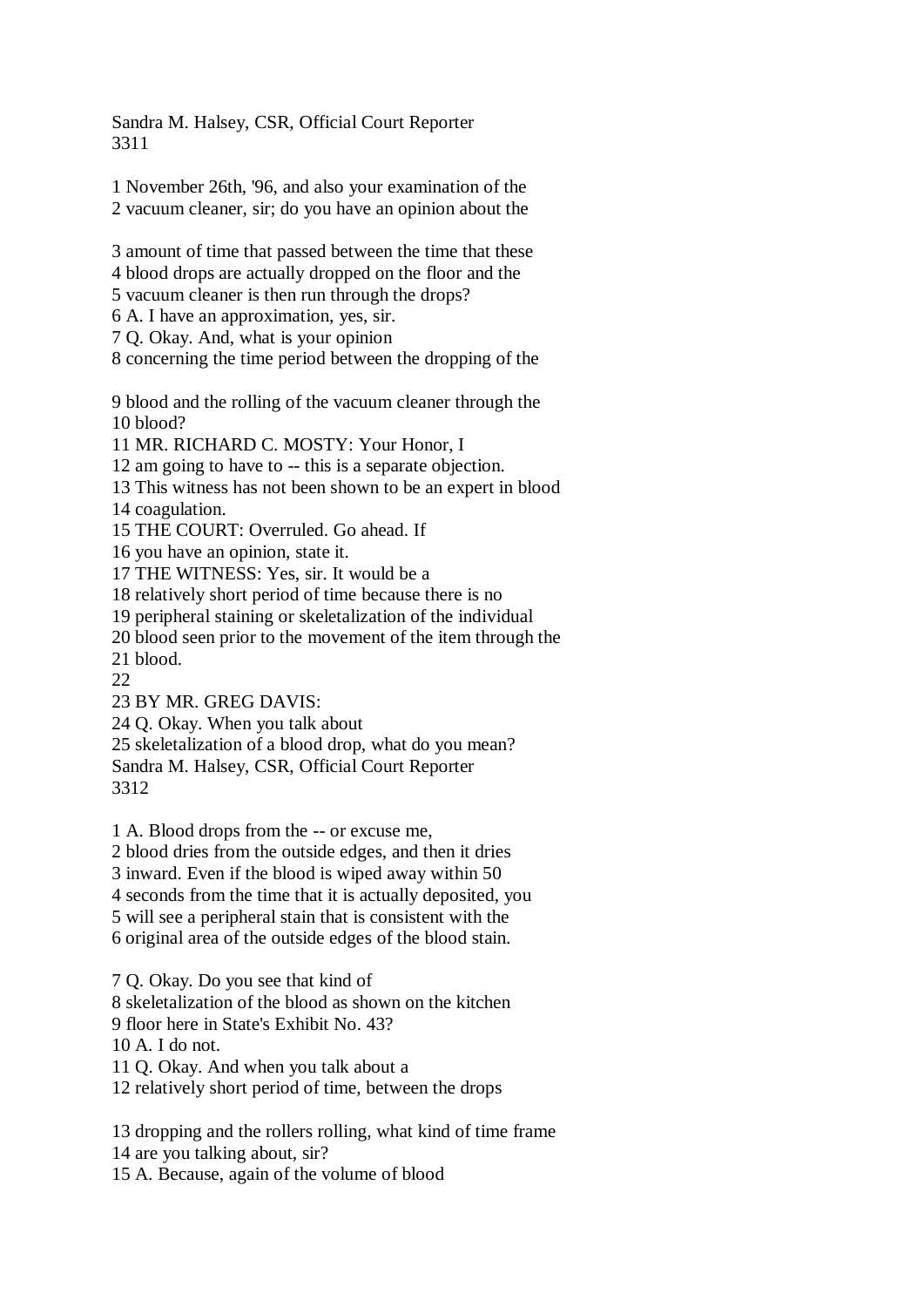16 and we're not talking about an individual droplet and 17 that is what I was talking about just a moment ago, but I 18 would say somewhere in the range of several minutes. 19 MR. GREG DAVIS: Judge, I believe that 20 concludes this portion of my questioning. 21 THE COURT: All right. Ladies and 22 gentlemen of the jury, we want to thank you for staying 23 over, and we're going recess now until 9:00 tomorrow 24 morning. And, if we're all here on time, we're going to 25 get going just as quick as we can. Sandra M. Halsey, CSR, Official Court Reporter

3313

1 Same instructions as always. Do no

2 investigation on your own. You will decide this case on

3 the testimony and the evidence you hear and see in this

4 Courtroom, and nothing else. Do not discuss the case

5 among yourselves for any reason whatsoever, because it is

6 not over yet. When the trial is over you may talk or not

7 talk as you see fit. Do no investigation --

8 Please be seated in the audience.

9 Do no investigation on your own. This

10 will obviously be on radio and TV and the newspapers and

11 if you see anything like that or hear it, just please

12 ignore it. Only decide -- your verdict will be based

13 only on the testimony you hear and the evidence you

14 receive in this courtroom.

15 Wear your juror badge in the

16 courthouse and in the area. And other than, don't wear

17 it out anyplace else. We will see everybody tomorrow

18 morning at 9:00 o'clock. Thank you for coming.

19 If the audience will remain seated

20 please until the jury clears the courthouse. Then we are 21 going to clear the courtroom and those who want to see 22 the exhibits can step back in briefly. We know there are 23 some here that some of the press particularly want to 24 see. 25 All right. Sandra M. Halsey, CSR, Official Court Reporter 3314

1

2 (Whereupon, a short

3 Recess was taken,

4 After which time,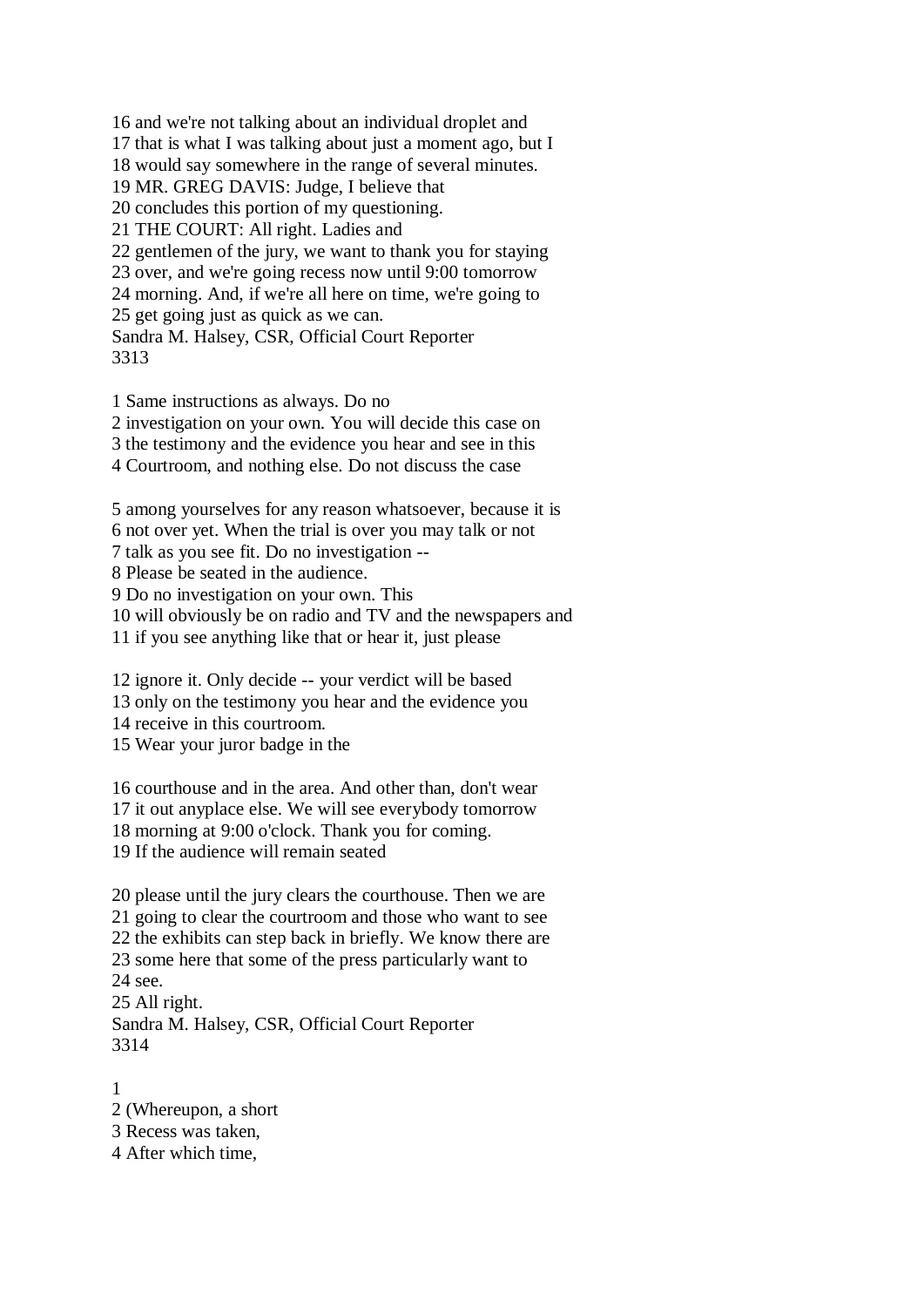5 The proceedings were 6 Resumed on the record, 7 In the presence and 8 Hearing of the defendant 9 And outside the presence 10 Of the jury, as follows:) 11

12 THE COURT: Let's clear the room. If

13 you will clear the room, please.

14 Let the record reflect that these

15 proceedings are being held outside the presence of the

16 jury, and that all the parties in the trial are present.

17 MR. GREG DAVIS: I have all of

18 photographs that were taken out there on 26.

19 MR. RICHARD C. MOSTY: Mr. Davis has

20 handed me what he says are all the photographs taken on

21 November 26th.

22 MR. GREG DAVIS: Right. This is just

23 for the record, this will include the photographs that

24 were taken in the carpeted area, the linoleum area.

25 And also there are photographs in here Sandra M. Halsey, CSR, Official Court Reporter 3315

1 that were taken of the section of wall that was removed 2 from the family room and I have also got one additional 3 board back here that contains three photographs of the 4 carpeted area, and I am going to leave that in here for 5 counsel to look at also.

6 MR. RICHARD C. MOSTY: I take it there 7 are no contact sheets? 8 MR. GREG DAVIS: No. 9 MR. DOUGLAS MULDER: There were three 10 photographs that were taken of the defendant by 11 Patterson, on June the 6th. And, Lloyd? 12 MR. LLOYD HARRELL: Yes, sir.

13 MR. DOUGLAS MULDER: The three 14 Polaroid pictures that you saw that were taken by 15 Patterson, were taken by somebody?

16 MR. LLOYD HARRELL: Beddingfield or 17 Patterson on June the 6th. 18 They were out at Rowlett. They have 19 not been introduced, and we're going to need those. Do 20 you know what I am talking about, Greg? 21 MR. GREG DAVIS: Well, I don't really.